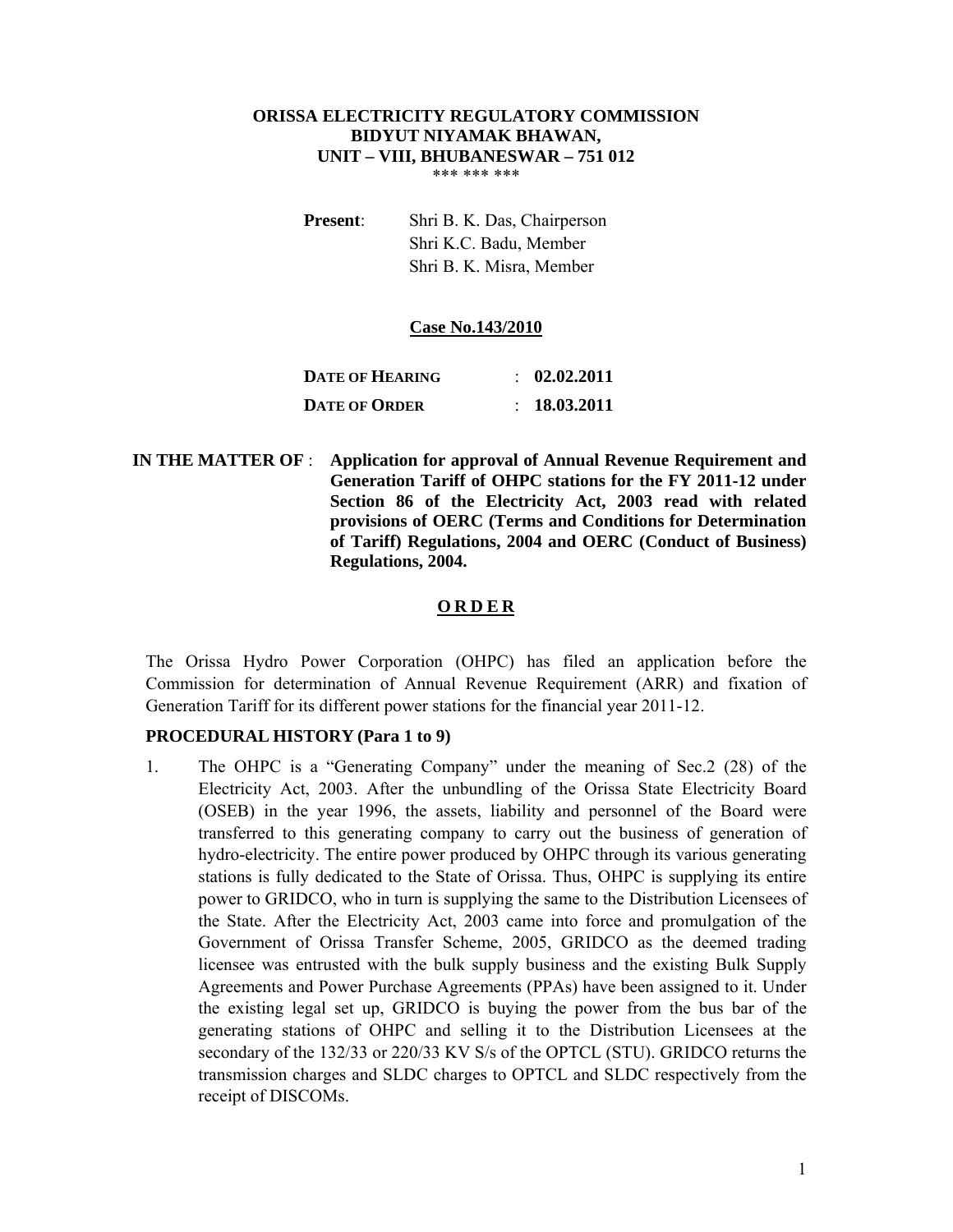- 2. Thus, the real beneficiaries of OHPC's power are the Distribution Licensees of the State. Due to the Single Buyer Model, as currently prevailing in the State of Orissa, GRIDCO acts as a medium to receive the power produced by OHPC for the Distribution Licensees.
- 3. As per Regulation 61(2) of the OERC (Conduct of Business) Regulations, 2004, a generating company is required to file an application by  $30<sup>th</sup>$  November of each year to the Commission for determination of tariff for any of its generating stations, for sale of energy in the State of Orissa giving details of fixed and variable costs associated with the generation and sale of energy from the generating stations. Accordingly, on 30.11.2009 OHPC, as a generating company, had filed its Annual Revenue Requirement (ARR) and fixation of tariff application before the Commission for the FY 2011-12 in respect of each of its generating stations separately.
- 4. After due scrutiny and admission of the aforesaid application, the Commission directed OHPC to publish its application in the approved format. In compliance to the same, public notice was given in leading and widely circulated newspapers and was also posted in the Commission's website, in order to invite objections from the general public. The applicant was also directed to file its rejoinder to the objections filed by the objectors. In response to the aforesaid public notice the Commission received 7nos. of objections from the following persons/organizations:

(1) Sri G.N. Agrawal, Convenor-cum-Gen. Secy, Sambalpur District Consumers Federation, Balajee Mandir Bhawan, Khetrajpur, Dist-Sambalpur-768003,(2) Shri Jayadev Mishra, N-4/98, Nayapalli, Bhubaneswar-12,(3) Shri Ramesh Ch. Satpathy,Secretary, National Institute of Indian Labour, Plot No.302(B), Beherasahi, Nayapalli, Bhubaneswar-751012,(4) Shri R.P. Mahapatra, Retd. Chief Engineer & Member (Gen., OSEB), Plot No.775(Pt.), Lane-3, Jayadev Vihar, Bhubaneswar-751013, (5) Sri M.V. Rao, Chairman, Power Committee, Utkal Chamber of Commerce & Industry, N/6, IRC Village, Nayapalli, Bhubaneswar-751015,(6) Chief Executive Officer (Comm), NESCO, WESCO & SOUTHCO, Regd. Office- Plot No. N-1/22, IRC Village, Nayapalli, Bhubaneswar-15 & (7) Managing Director, GRIDCO, Janpath, Bhubaneswar, Govt. of Orissa

All the above named objectors were present during the tariff hearing and their written submissions filed before the Commission were taken in to record for consideration of the Commission.

- 5. The applicant submitted its reply to issues raised by the various objectors.
- 6. In exercise of the power u/S. 94(3) of the Electricity Act, 2003 and to protect the interest of the consumers, the Commission appointed WISE, Pune as Consumer Counsel for objective analysis of the applicant's Annual Revenue Requirement and tariff proposal. The Consumer Counsel presented his views on the matter in the hearing.
- 7. The date of hearing was fixed as 02.02.2011 and was duly notified in the leading and widely circulated newspapers mentioning the list of objectors. The Commission also issued notice to the Government of Orissa through the Department of Energy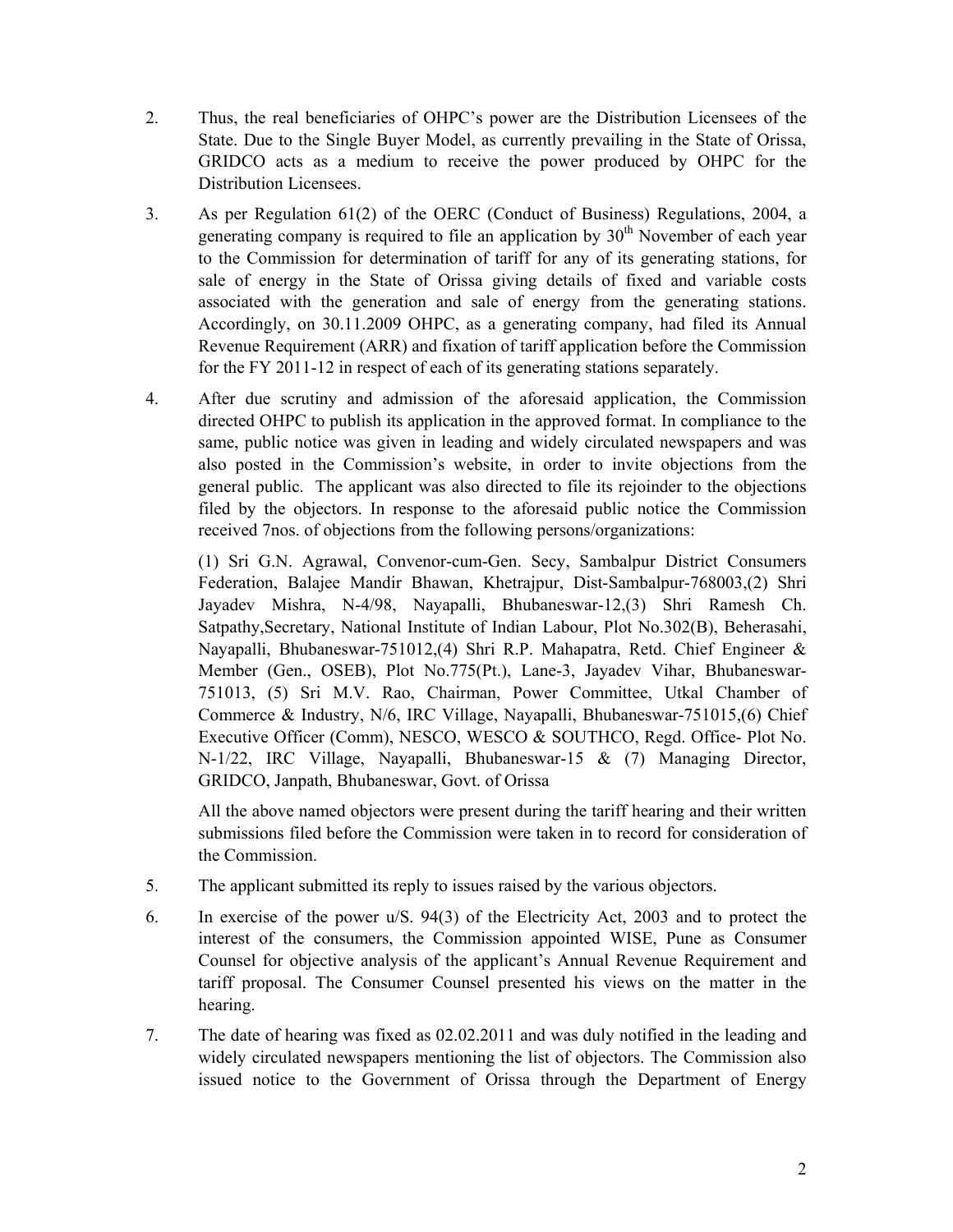informing them about the date and time of hearing and requesting to send the Government's authorized representative to take part in the proceedings.

- 8. In its consultative process, the Commission conducted a public hearing at its premises on 02.02.2011 and heard the Applicant, Objectors, Consumer Counsel and the Representative of the Dept. of Energy, Government. of Orissa at length.
- 9. The Commission convened the State Advisory Committee (SAC) meeting on 14.02.2010 at 3:30PM to discuss about the ARR application and tariff proposal of the generating company. The Members of SAC presented their valuable suggestions and views on the matter for consideration of the Commission.

# **ARR PROPOSAL OF OHPC FOR FY 2011-12 (Para 10 to 22)**

### **Installed Capacity**

10. The total installed capacity of the various Hydro Stations owned by the Orissa Hydro Power Corporation (OHPC) is projected at 2062 MW as on 01.04.2011 and shall remain the same for the entire FY 2011-12 including Orissa's share of Machkund.

The installed capacity of different generating stations as reported by OHPC for the FY 2011-12 is given in the table below.

| SI.          | <b>Name of the Power Station</b> |         | <b>Installed Capacity (MW)</b> |
|--------------|----------------------------------|---------|--------------------------------|
| No.          |                                  | 2010-11 | 2011-12                        |
| 1            | Hirakud (HHEP)                   | 275.50  | 275.50                         |
| 2            | Chiplima (CHEP)                  | 72.00   | 72.00                          |
| 3            | Balimela (BHEP)                  | 510.00  | 510.00                         |
| 4            | Rengali (RHEP)                   | 250.00  | 250.00                         |
| 5            | Upper Kolab (UKHEP)              | 320.00  | 320.00                         |
| 6            | Upper Indravati (UIHEP)          | 600.00  | 600.00                         |
| 7            | Machhkund (30% Orissa share)     | 34.50   | 34.50                          |
| <b>Total</b> |                                  | 2062    | 2062                           |

**Table - 1** 

### **Design Energy of OHPC Stations**

11. The Design Energy (DE) of a Hydro Power Station is an important parameter for determination of tariff. The station-wise design energy proposed by OHPC for consideration during FY 2011-12 ARR and Tariff determination is given in the following table.

| Sl. | Name of the           | <b>Design Energy (DE)</b> | <b>Design Energy for sale</b> |  |  |  |  |  |
|-----|-----------------------|---------------------------|-------------------------------|--|--|--|--|--|
| No. | <b>Power Stations</b> | (in MU)                   | (MU)                          |  |  |  |  |  |
|     | <b>HHEP</b>           | 684.00                    | 677.16                        |  |  |  |  |  |
|     | <b>CHEP</b>           | 490.00                    | 485.10                        |  |  |  |  |  |
|     | <b>BHEP</b>           | 1183.00                   | 1171.17                       |  |  |  |  |  |
|     | <b>RHEP</b>           | 525.00                    | 519.75                        |  |  |  |  |  |
|     | <b>UKHEP</b>          | 832.00                    | 823.68                        |  |  |  |  |  |
|     | <b>UIHEP</b>          | 1962.00                   | 1942.38                       |  |  |  |  |  |
|     | <b>Total</b>          | 5676.00                   | 5619.24                       |  |  |  |  |  |

**Table - 2**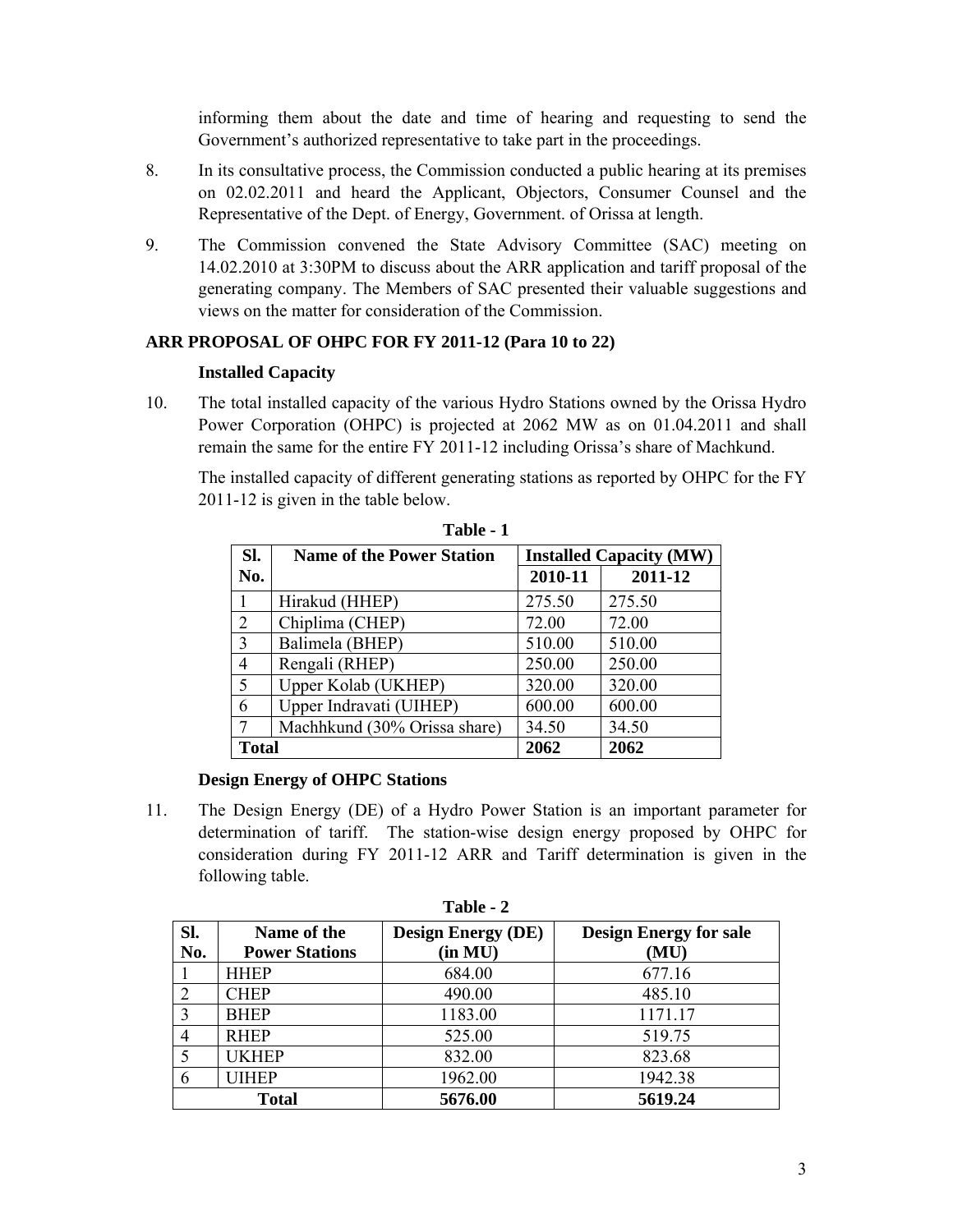### **Reservoir Level and Anticipated Generation for FY 2010-11**

12. The reservoir level of Power stations reported by OHPC as on 01.11.2010 vis-à-vis on 01.11.2009 is given below

| Sl No.           | <b>Reservoirs</b> | As on 01.11.2009 | As on 01.11.2010 |
|------------------|-------------------|------------------|------------------|
|                  | Hirakud           | $626.02$ (ft)    | $629.08$ (ft)    |
| 2.               | Balimela          | $1467.80$ (ft)   | $1505.90$ (ft)   |
| $\mathfrak{Z}$ . | Rengali           | $120.46$ (m)     | $118.81$ (m)     |
| $\overline{4}$ . | Kolab             | $849.64$ (m)     | $855.94$ (m)     |
| 5.               | Indravati         | $637.52$ (m)     | $639.50$ (m)     |

**Table – 3** 

The actual generation of different power stations under OHPC up to 31.10.2010 and anticipated generation up to 31st March 2011 is also provided as given below in table-4, taking into consideration irrigation requirements.

| <b>Sl</b><br>No. | Name of<br>the<br>power<br>stations | <b>Actual</b><br>generation<br>from 01.04.10<br>up to 31.10.10<br>(MU) | Anticipated<br>generation<br>from<br>$01.11.10$ up<br>to 31.03.11<br>(MU) | <b>Total</b><br>For 2010-<br>$11(3+4)$<br>(MU) | Commission's<br><b>Approval for</b><br>2010-11 (MU) | <b>Total</b><br>For 2011-<br>12<br>projected |
|------------------|-------------------------------------|------------------------------------------------------------------------|---------------------------------------------------------------------------|------------------------------------------------|-----------------------------------------------------|----------------------------------------------|
| 1                | $\mathbf{2}$                        | 3                                                                      | 4                                                                         | 5                                              | 6                                                   | 7                                            |
| 1.               | <b>HHEP</b>                         | 531.331                                                                | 144.96                                                                    | 676.291                                        | 677.16                                              | 676.27                                       |
| $\overline{2}$ . | <b>CHEP</b>                         | 159.103                                                                | 90.60                                                                     | 249.703                                        | 485.10                                              | 249.703                                      |
| 3.               | <b>BHEP</b>                         | 721.735                                                                | 500.52                                                                    | 1222.255                                       | 1171.17                                             | 1222.255                                     |
| 4.               | <b>UKHEP</b>                        | 270.781                                                                | 260.28                                                                    | 531.061                                        | 519.75                                              | 531.061                                      |
| 5.               | <b>RHEP</b>                         | 207.170                                                                | 65.28                                                                     | 272.450                                        | 823.68                                              | 272.450                                      |
| 6.               | <b>UIHEP</b>                        | 1007.461                                                               | 673.56                                                                    | 1681.021                                       | 1942.38                                             | 1681.021                                     |
| <b>Total</b>     |                                     | 2897.581                                                               | 1735.20                                                                   | 4632.76                                        | 5619.24                                             | 4632.76                                      |

**Table -4** 

# **Project Cost**

13. The revalued cost of old power stations under OHPC is Rs.1196.80 Cr as on 01.04.1996 as per the notification no 5207 dtd. 01.04.1996 of Department of Energy, Government of Orissa. The Commission in its Order dated 23.03.2006 at clause no. 5.4 (C) had approved the same. The historical cost of old power station of OHPC was Rs.479.80 Crore. Further, the Commission, in the Order dated 20.03.2008 has approved Rs.1195.42 crore as final capital cost of UIHEP for the purpose of determination of tariff. The project cost of OHPC power stations reported for computation of ARR for the FY 2011-12 is given in the table below:

| anıe |  |
|------|--|
|      |  |

|     |                             |                                       |                                     |                               |                                                    | (Rs. Crs.)                      |
|-----|-----------------------------|---------------------------------------|-------------------------------------|-------------------------------|----------------------------------------------------|---------------------------------|
| SI. | <b>Name</b>                 | <b>Historical</b>                     | <b>Revalued</b>                     | <b>New</b>                    | <b>Project cost considered</b>                     | Project cost                    |
| No. | of the<br>power<br>stations | cost of<br>asset as<br>on<br>01.04.96 | cost of<br>assets as on<br>01.04.96 | additions<br>up to<br>2010-11 | for Tariff calculation<br>(based on original cost) | for (based on<br>revalued cost) |
|     |                             | 3                                     | 4                                   |                               | $6(3+5)$                                           | $7(4+5)$                        |
|     | <b>HHEP</b>                 | 72.75                                 | 130.16                              | 191.74                        | 264.49                                             | 321.90                          |
|     | CHEP                        | 92.23                                 | 165.01                              | 42.82                         | 135.05                                             | 207.83                          |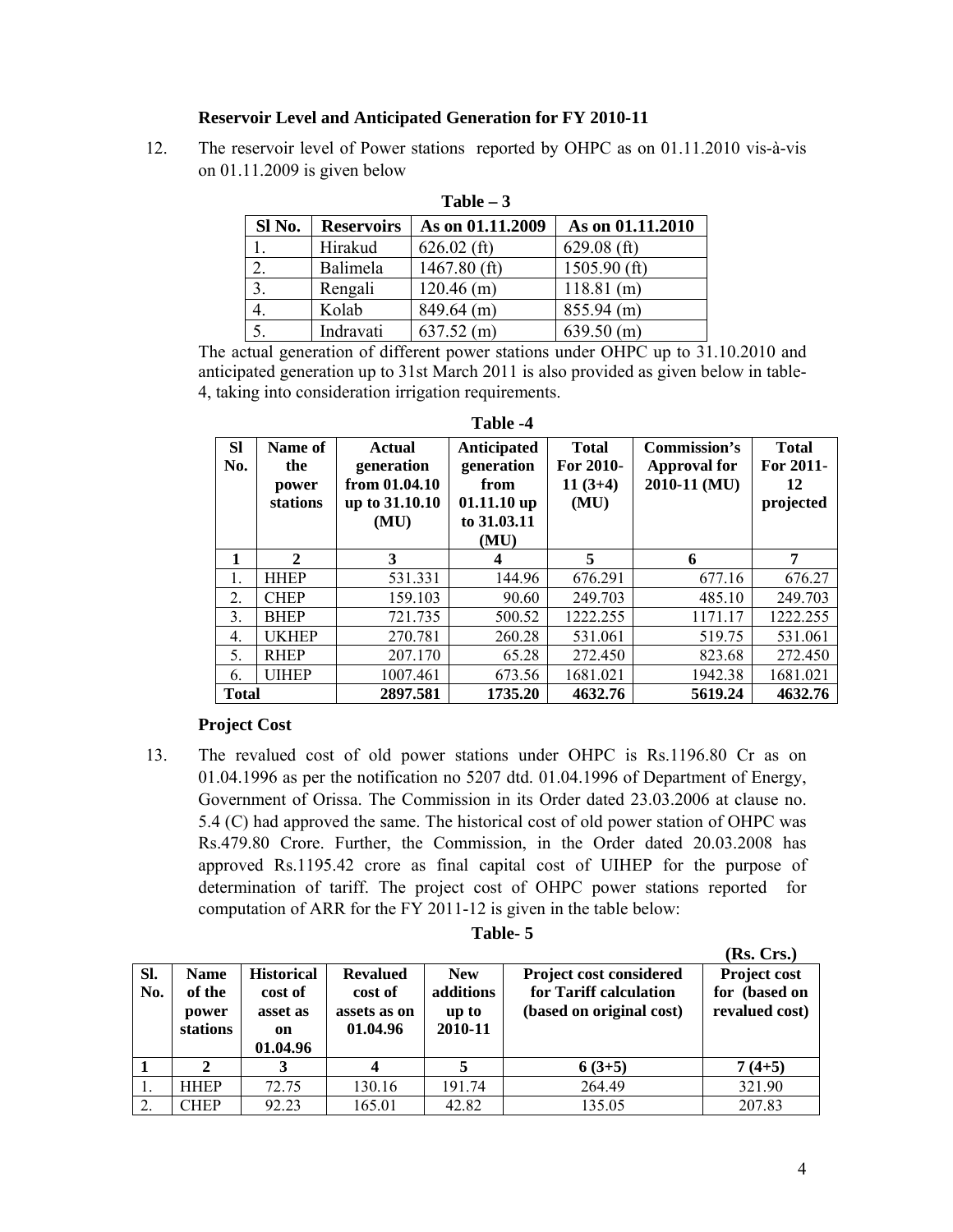| SI.<br>No. | <b>Name</b><br>of the<br>power<br>stations | <b>Historical</b><br>cost of<br>asset as<br>on<br>01.04.96 | <b>Revalued</b><br>cost of<br>assets as on<br>01.04.96 | <b>New</b><br>additions<br>up to<br>2010-11 | Project cost considered<br>for Tariff calculation<br>(based on original cost) | <b>Project cost</b><br>for (based on<br>revalued cost) |  |
|------------|--------------------------------------------|------------------------------------------------------------|--------------------------------------------------------|---------------------------------------------|-------------------------------------------------------------------------------|--------------------------------------------------------|--|
| 3.         | <b>BHEP</b>                                | 115.42                                                     | 334.66                                                 | 209.62                                      | 325.04                                                                        | 544.28                                                 |  |
| 4.         | <b>RHEP</b>                                | 91.09                                                      | 259.01                                                 | 3.61                                        | 94.70                                                                         | 262.62                                                 |  |
| 5.         | <b>UKHEP</b>                               | 108.31                                                     | 307.96                                                 | 3.82                                        | 112.13                                                                        | 311.78                                                 |  |
|            | <b>Total</b><br>(old<br>PS)                | 479.80                                                     | 1196.80                                                | 451.61                                      | 931.41                                                                        | 1648.41                                                |  |
| 6.         | UIHEP                                      |                                                            |                                                        | Approved project cost                       |                                                                               | 1195.42                                                |  |

The revalued cost of HPS of Rs.295.17 Cr. has been apportioned to HHEP (Rs.130.16 cr.) and CHEP (Rs.165.01) based on the revaluation of cost made by M/s MECON. Similarly, the historical cost of assets of HPS amounting to Rs.164.98 Cr. (HHEP Rs.72.75 cr + CHEP Rs.92.23 cr) has been apportioned based on the ratio of apportion made for revalued cost of assets. Trash Rack cleaning machine (TRCM) has been installed and commissioned in June 2010. The balance amount of Rs 5.47 Cr out of total cost of TRCM of Rs 6.80 Cr is proposed for capitalization during FY 2010-11.

### **Determination of Annual Fixed Cost for FY 2011-12**

- 14. Central Electricity Regulatory Commission (Terms and Conditions of Tariff) Regulations, 2009 specifies methodology for computation of tariff for supply of electricity from a hydro generating station. The tariff shall comprise capacity charge and energy charge to be shared on 50:50 basis for recovery of annual fixed cost. The Annual Fixed Cost of a hydro generating stations shall consist of the following components:
	- a. Return on equity (ROE)
	- b. Interest on loan capital
	- c. Depreciation
	- d. Operation and Maintenance expenses
	- e. Interest on working capital
	- a. **Return on equity (ROE):** Return on equity shall be computed on pre-tax basis at the base rate of 15.5% to be grossed up as per following formula.

Rate of pre-tax return on equity=  $15.5\%$  / (1-t)

Where "t" is the MAT rate payable by OHPC

The minimum alternate tax rate payable by OHPC is 19.9305%, including surcharge and cess.

∴ Rate of return on equity =  $15.50\frac{\cancel{0}}{1}$  (1 – 0.199305) = 19.358%

The pre-tax return on equity  $\omega$  19.358% has been considered by OHPC for calculating ROE for FY 2011-12 for OHPC power stations.

Based on the order of the Commission vide case no. 64/2008 dated 20.03.09 at clause no. 181, the historical cost of assets as on 01.04.96 has not been considered for ROE. The new capital additions made by OHPC from 01.04.96 up to 31.03.2010 has been taken for calculation of ROE with an equity base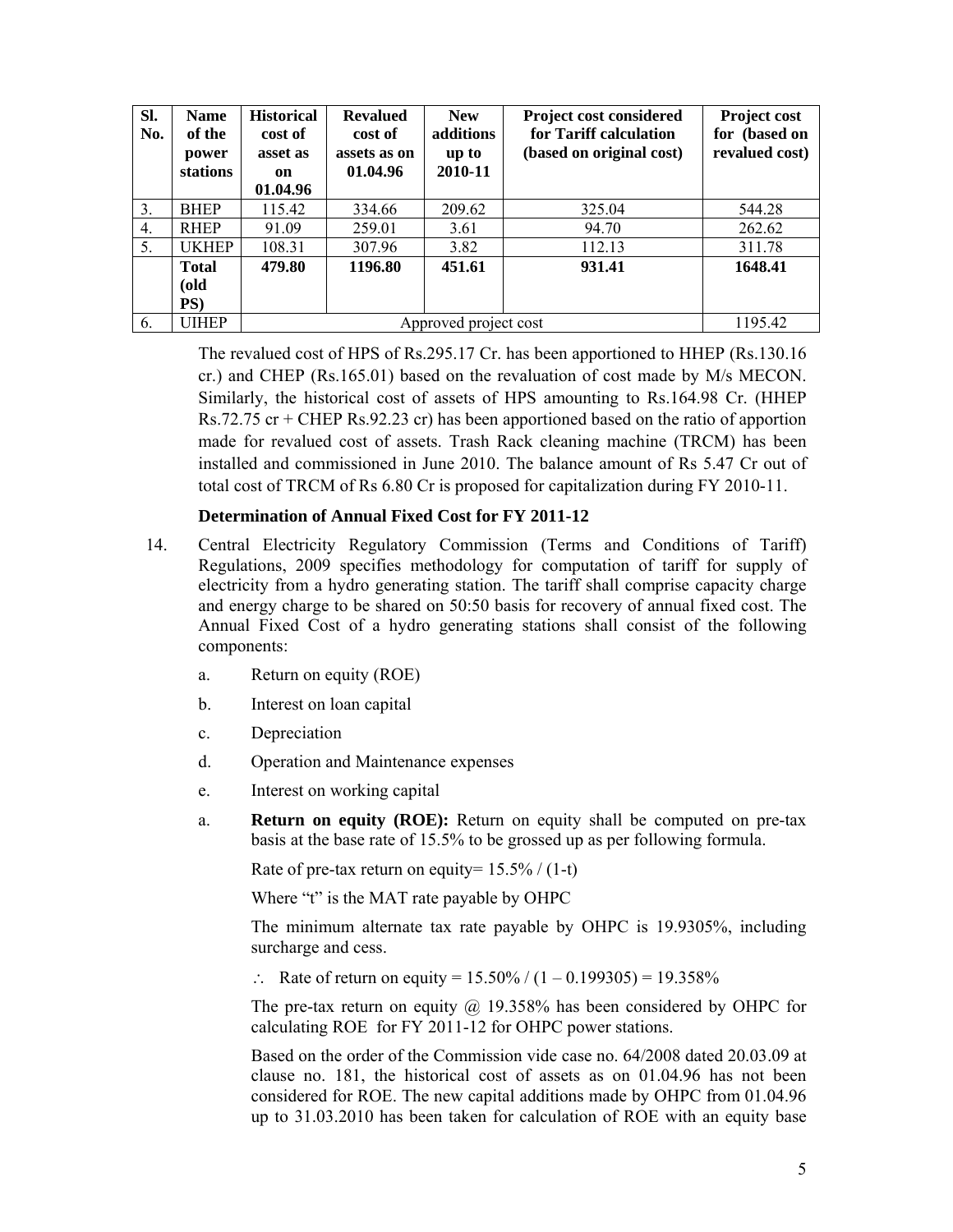25% for HHEP and 30% for all other old power stations. For UIHEP equity base of 25% on approved project cost minus infirm power cost has been considered for computation of ROE as given in the following Table-6 below:

#### **Table - 6**

|           |                 |                           |               |                     | (Rs. cr.)           |
|-----------|-----------------|---------------------------|---------------|---------------------|---------------------|
| <b>SI</b> | Name of the     | <b>Additional capital</b> | <b>Equity</b> | <b>Proposed for</b> | <b>Commission's</b> |
| No.       | <b>Power</b>    | up to 31.03.2011          | capital       | 2011-12 ROE         | <b>Approval for</b> |
|           | <b>Stations</b> |                           |               | @ 19.358 %          | 2010-11             |
| 1.        | <b>HHEP</b>     | 191.74                    | 47.97         | 9.28                | 8.87                |
| 2.        | <b>CHEP</b>     | 42.82                     | 12.85         | 2.49                | 1.68                |
| 3.        | <b>BHEP</b>     | 209.62                    | 62.89         | 12.17               | 4.13                |
| 4.        | <b>RHEP</b>     | 3.61                      | 1.08          | 0.21                | 0.16                |
| 5.        | UKHEP           | 3.82                      | 1.15          | 0.22                | 0.21                |
| 6.        | <b>UIHEP</b>    | Project cost              | 298.70        | 57.82               | 55.78               |
|           |                 | 1194.79                   |               |                     |                     |
|           |                 | Total                     |               | 82.19               | 70.83               |

b. **Interest on loan:** The loan liabilities on OHPC consist of state Government loans and PFC loans. The State Government loan outstanding as on 01.04.11 is Rs. 4.19 Cr. after adjustment of repayment towards principal.

As per the order of the Commission dated 20.03.2010 in case no. 147/2009, Hon'ble Commission vide Commission letter dated 27.01.10 has advised the State Government that the effects of up-valuation of asset and moratorium on debt services of State Govt. loans may be kept in abeyance till end of FY 2012-13. i.e. end of Control Period of Business plan instead of 2010-11. The Government has agreed to modify the notification in line with the OERC suggestion after getting concurrence of Finance Department.

The OHPC has also availed PFC loans in connection with R & M projects of HHEP, Burla and extension project of BHEP, Balimela.

The Station-wise interest payable on government / PFC loan and guarantee commission for FY 2011-12 as reported by OHPC is presented in Table No 7 below:

| Sl.            | <b>Source of loan</b> | Interest on loan for FY 2011-12 with G.C |             |             |              |             |              |             |
|----------------|-----------------------|------------------------------------------|-------------|-------------|--------------|-------------|--------------|-------------|
| No.            |                       | <b>HHEP</b>                              | <b>CHEP</b> | <b>BHEP</b> | <b>UKHEP</b> | <b>RHEP</b> | <b>UIHEP</b> | <b>TOTA</b> |
|                |                       |                                          |             |             |              |             |              |             |
| 1.             | Rs. 39.20 Cr. Govt.   | 0.03                                     | 0.04        | 0.10        | 0.13         | 0.11        |              | 0.41        |
|                | loan $\omega$ 9.8%    |                                          |             |             |              |             |              |             |
|                | 7% interest bearing   |                                          |             |             |              |             |              |             |
| 2.             | State Govt. loan for  |                                          |             |             |              |             | 38.21        | 38.21       |
|                | Upper Indravati       |                                          |             |             |              |             |              |             |
| $\overline{3}$ | PFC loan              | 2.51                                     |             | 5.10        |              |             |              | 7.61        |
| 4.             | Normative loan        | 0.00                                     | 1.42        | 2.72        |              |             |              | 4.14        |
| 5.             | G.C.                  | 0.44                                     |             | 0.64        |              |             |              | 1.08        |
|                | <b>Total</b>          | 2.98                                     | 1.46        | 0.11        | 8.56         | 0.11        | 38.21        | 51.45       |

**Table – 7**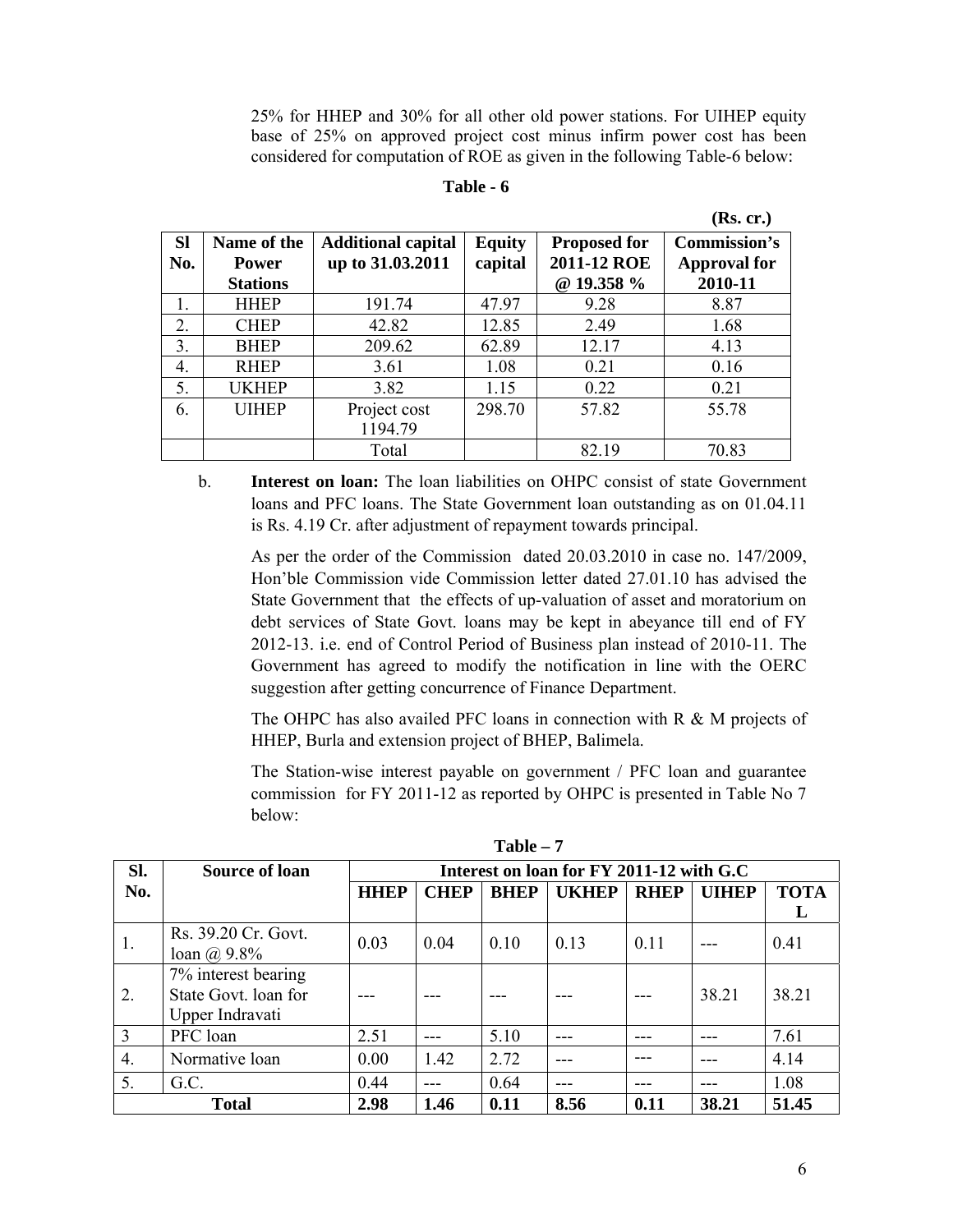### **c. Depreciation**

Depreciation is the refund of capital subscribed and is a constant charge against an asset to create a fund primarily for debt repayment as well as replacement. It is an important component of annual fixed cost of the generating stations.

CERC Tariff regulation 2009-14 has specified rates for calculation of depreciation based on the capital cost admitted by the Commission.

OHPC has computed depreciation  $\omega$  2.57% on the historical project cost plus additional capitalization up to 2009-10 considered for FY 2011-12.

In case of HHEP and BHEP, since the loan repayment is more than computed depreciation  $(a)$  2.57%, the actual loan repayment has been considered to meet the requirement for repayment of principal loan installment. For UIHEP, the Commission has allowed recovery of depreciation from balance depreciable value of the project spread equally over the balance life period of the project. Therefore, depreciation of Rs. 30.23 Cr. has been considered for FY 2011-12 for recovery through tariff. Table 8 below presents the station-wise depreciation proposed by OHPC for FY 2011-12

|                |                  |                     | Proposed for 2011-12 |                     | <b>Commission's Approval for 2010-11</b> |  |  |
|----------------|------------------|---------------------|----------------------|---------------------|------------------------------------------|--|--|
| Sl.            | Name of the      | <b>Depreciation</b> | <b>Remark</b>        | <b>Depreciation</b> | <b>Remark</b>                            |  |  |
| No.            | power station    | Amount(Cr)          |                      | Amount(Cr)          |                                          |  |  |
| $\mathbf{1}$   | <b>HHEP</b>      | 6.86                | Equal<br>loan<br>to  | 7.97                | Equal<br>loan<br>to                      |  |  |
|                |                  |                     | repayment            |                     | repayment                                |  |  |
| 2              | <b>CHEP</b>      | 3.47                | 2.57%                | 3.30                | 2.57%                                    |  |  |
| 3              | <b>BHEP</b>      | 16.17               | Equal<br>loan<br>to  | 16.12               | Equal<br>loan<br>to                      |  |  |
|                |                  |                     | repayment            |                     | repayment                                |  |  |
| $\overline{4}$ | <b>RHEP</b>      | 2.43                | 2.57%                | 2.14                | 2.57%                                    |  |  |
| 5              | <b>UKHEP</b>     | 2.88                | 2.57%                | 2.88                | 2.57%                                    |  |  |
|                | Total (old Stn)  | 31.81               |                      | 32.68               |                                          |  |  |
| 6              | <b>UIHEP</b>     | 30.23               | Spread<br>over       | 30.23               | Spread over useful                       |  |  |
|                |                  |                     | useful life of the   |                     | life of the Plant.                       |  |  |
|                |                  |                     | Plant.               |                     |                                          |  |  |
|                | Grand Total (Cr) | 62.04               |                      | 62.91               |                                          |  |  |

**Depreciation** 

#### **d. Operation and Maintenance (O&M) expenses:**

As per CERC Tariff Regulations 2009, normative O&M expenses shall be calculated with escalation of  $(20, 5.72)$ % per annum. O&M as per following is proposed by OHPC for FY 2011-12

- i. O& M expenses allowed for the year 2010-11 escalated  $\omega$  5.72% to arrive at O & M expenses for the FY 2011-12.
- ii. 30% arrear salary paid by OHPC during FY 2010-11 is included in the O & M expenses for FY 2011-12.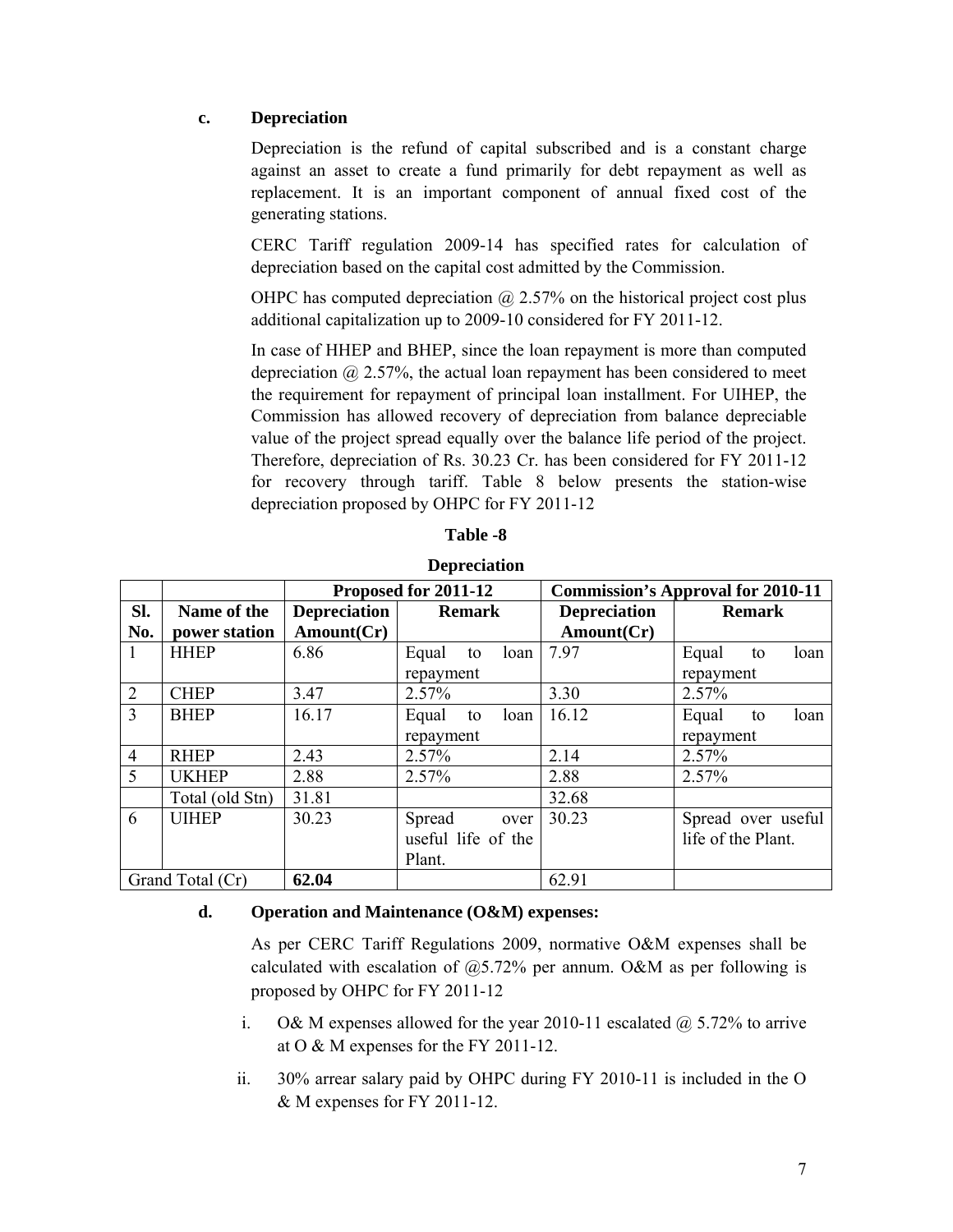- iii. Corporate office  $O & M$  expenses amounting to Rs. 12.38 Cr. have been apportioned to different Units under OHPC based on installed capacity and included in the O&M expenses for FY 2011-12.
- iv. As per the decision of the department of energy, employees of the Corporation drawing pension from Govt. and OHPC are to draw pension from OHPC resulting in a differential pension liability of Rs. 21.28 Cr. which has been included in the O&M expenses
- v. 30% arrear salary and terminal liabilities of Corporate Office amounting to Rs. 6.95 Cr. has been apportioned to different units and included in the O & M expenses for the tariff proposal for FY 2011-12. Table -9 below presents the details.

### **Table - 9**

### **Statement of O&M Expenses proposed for 2011-12**

 **(Rs. cr.)** 

| <b>Description</b>  | <b>HHEP</b> | <b>CHEP</b> | <b>BHEP</b> | <b>RHEP</b> | <b>UKHEP</b> | Subtotal   UIHEP |       | <b>Total</b> |
|---------------------|-------------|-------------|-------------|-------------|--------------|------------------|-------|--------------|
| $O\&M$ expenses for | 40.78       | 16.55       | 46.80       | 38.10       | 28.07        | 170.28           | 61.97 | 232.25       |
| $2011 - 12$<br>FY.  |             |             |             |             |              |                  |       |              |
| including<br>arrear |             |             |             |             |              |                  |       |              |
| salary and terminal |             |             |             |             |              |                  |       |              |
| liabilities         |             |             |             |             |              |                  |       |              |
| $O\&M$ approved for | 37.93       | 15.92       | 44.30       | 31.55       | 22.82        | 152.53           | 56.38 | 208.91       |
| 2010-11             |             |             |             |             |              |                  |       |              |

### **e. Interest on Working Capital**

As per CERC Tariff Regulation 2009, the basis for calculation of working capital shall include the following:

- i) Receivables equivalent to two months fixed cost.
- ii) Maintenance spares @ 15% operational and maintenance expenses and
- iii) Operation and maintenance expenses for one month.

The rate of interest on working capital considered for is the short-term primelending rate of SBI i.e. 12.5% for FY 2011-12 . In accordance with CERC guidelines, the interest on working capital shall be payable on normative basis.

Table -10 below summarises the station-wise interest on working capital as proposed by OHPC for FY 2011-12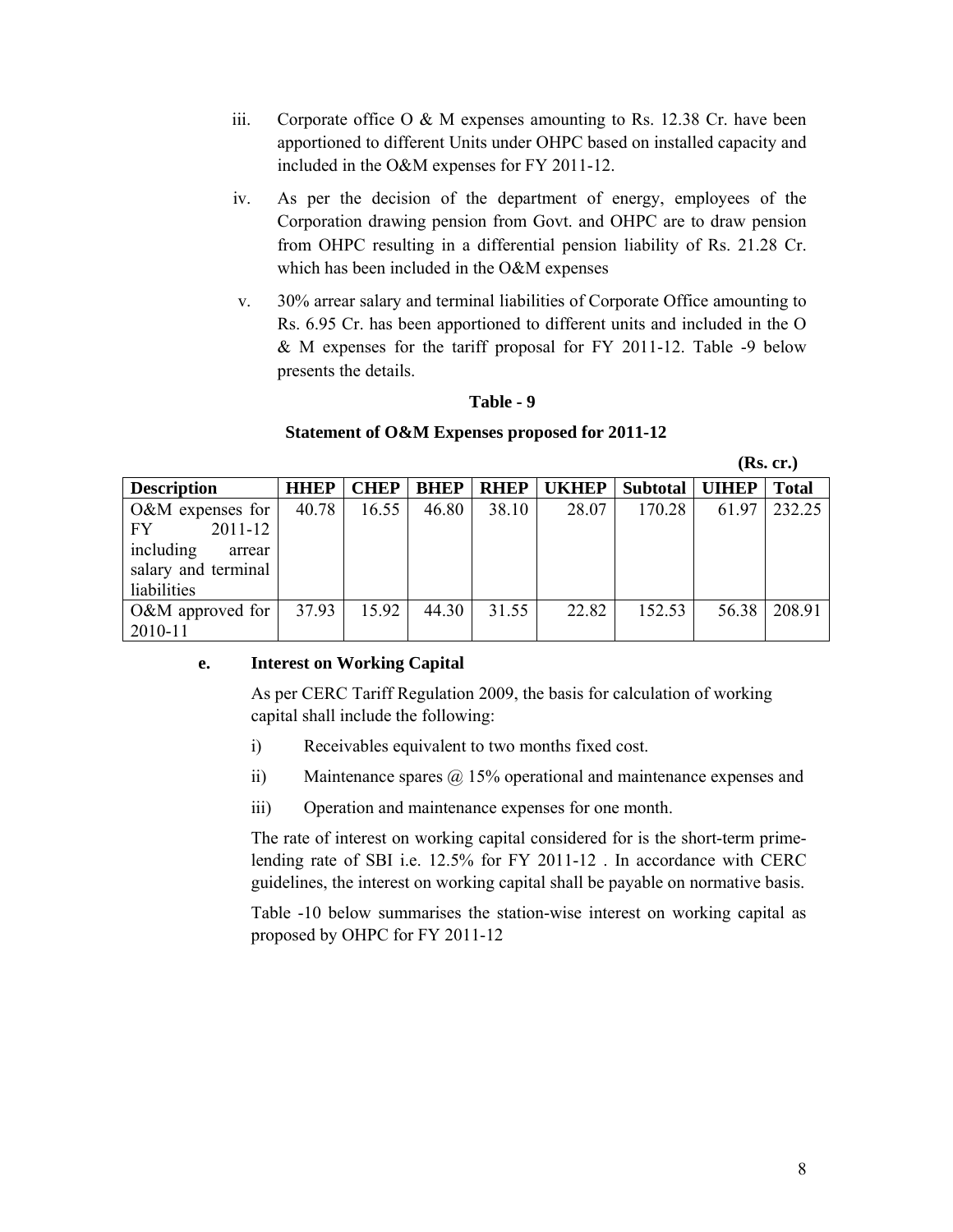| Table | -10 |
|-------|-----|
|-------|-----|

| SI. | <b>Description</b>                                             | <b>HHEP</b> | <b>CHEP</b> | <b>BHEP</b> | <b>RHEP</b> | <b>UKHEP</b> | <b>UIHEP</b> | <b>Total</b> |
|-----|----------------------------------------------------------------|-------------|-------------|-------------|-------------|--------------|--------------|--------------|
| No. |                                                                |             |             |             |             |              |              |              |
| 1.  | Receivables<br>equivalent to two<br>months of<br>fixed<br>cost | 10.398      | 4.16        | 14.479      | 7.142       | 5.467        | 32.347       | 74.00        |
| 2.  | Maintenance spares<br>$(a)$ 15% of expenses                    | 6.117       | 2.483       | 7.020       | 5.715       | 4.211        | 9.296        | 34.842       |
| 3.  | $O&M$ expenses for<br>one month                                | 3.398       | 1.379       | 3.90        | 3.175       | 2.339        | 5.164        | 19.36        |
| 4.  | working<br>Total<br>capital                                    | 19.91       | 8.022       | 25.40       | 16.03       | 12.02        | 46.81        | 128.19       |
| 5.  | Interest on working<br>calculated<br>capital<br>$(a)$ 12.5%    | 2.49        | 1.00        | 3.17        | 2.00        | 1.50         | 5.85         | 16.01        |

### **Application fee and the publication expenses:**

In CERC tariff regulation 2009, the application filing fee and the expenses incurred on publication of notices may in the discretion of the Commission, be allowed to be recovered by the generating company directly from the beneficiaries. As per the Commission notification no. 1992 on dated 31.08.2009 in the clause no. 17 Commission has fixed a fee of Rs. 5000/- per MW as application fee for determination of tariff of conventional fuel based plant/ hydel plants, subject to maximum limit of Rs. 25,00,000/- (Rupees Twenty five lakhs).

The application fee and publication expenses proposed by OHPC for FY 2011-12 are given in table - 11 below

|       | ---------                                                                        |       |
|-------|----------------------------------------------------------------------------------|-------|
|       | Sl. No.   Application fee (lakhs)   Publication expenses (lakhs)   Total (lakhs) |       |
| 25.00 | 2.06                                                                             | 27.06 |

# **Table -11**

#### **Total Annual Fixed Cost :**

Based on the above parameters the station-wise ARR and tariff proposed for the FY 2011-12 by OHPC is presented in table -12 below:

| Table -12                                         |
|---------------------------------------------------|
| <b>Station-wise ARR and Tariff for FY 2011-12</b> |

|                |             |             |             |             |              |              |                 | (Rs. cr.)    |
|----------------|-------------|-------------|-------------|-------------|--------------|--------------|-----------------|--------------|
| <b>Details</b> | <b>HHEP</b> | <b>CHEP</b> | <b>BHEP</b> | <b>RHEP</b> | <b>UKHEP</b> | <b>UIHEP</b> | <b>Subtotal</b> | <b>Total</b> |
| expenses       |             |             |             |             |              |              | (old PS)        |              |
| Saleable       |             |             |             |             |              |              |                 |              |
| Design         | 677.16      | 485.10      | 1171.17     | 519.75      | 823.68       | 1942.38      | 3676.86         | 5619.24      |
| Energy (Mu)    |             |             |             |             |              |              |                 |              |
| Return on      |             | 2.49        | 12.17       |             | 0.22         | 57.82        | 24.37           | 82.19        |
| Equity         | 9.28        |             |             | 0.21        |              |              |                 |              |
| Interest on    | 2.98        | 1.46        | 8.56        | 0.11        | 0.13         | 38.21        | 13.24           | 51.45        |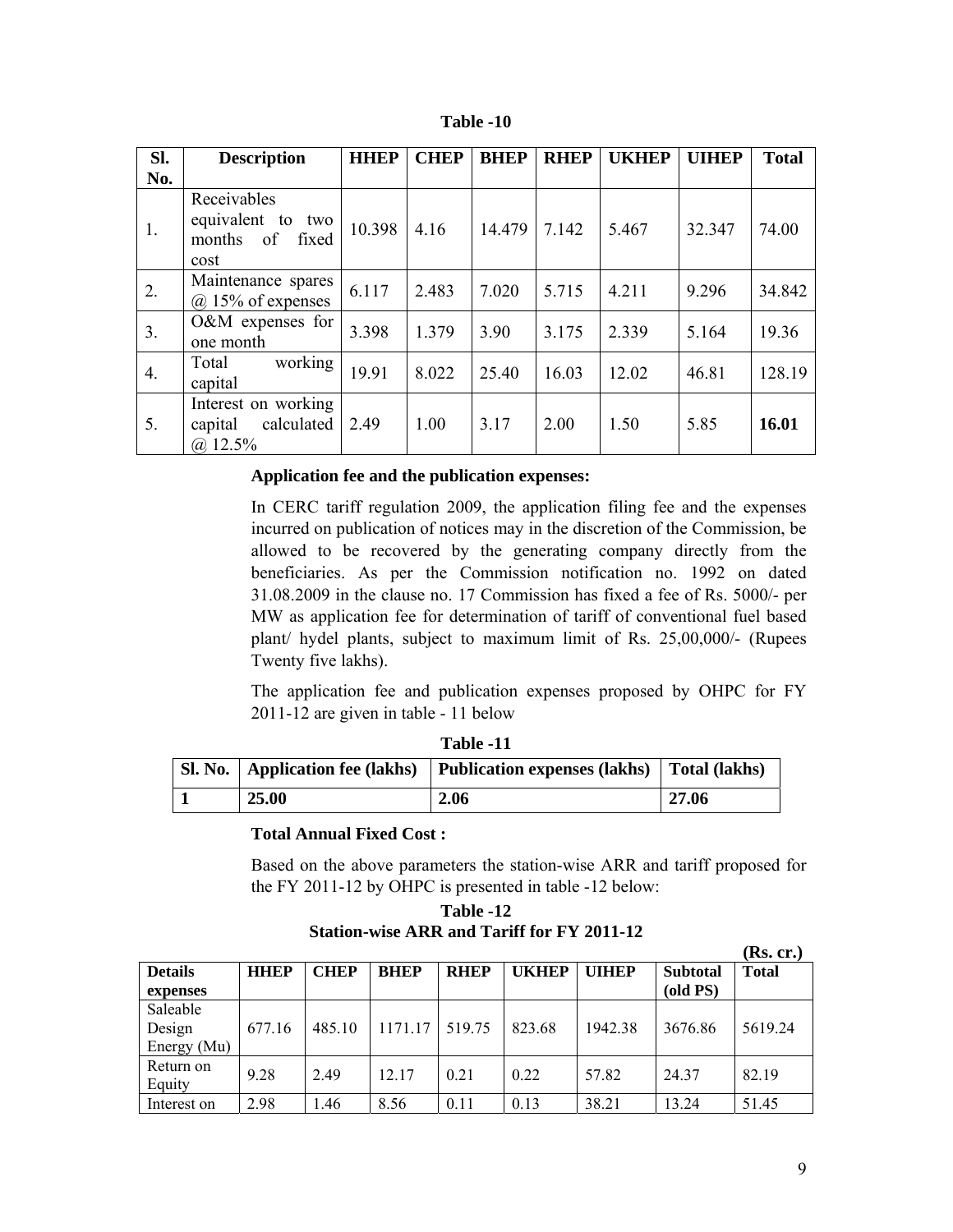| <b>Details</b><br>expenses                        | <b>HHEP</b> | <b>CHEP</b> | <b>BHEP</b> | <b>RHEP</b> | <b>UKHEP</b> | <b>UIHEP</b> | <b>Subtotal</b><br>(old PS) | <b>Total</b> |
|---------------------------------------------------|-------------|-------------|-------------|-------------|--------------|--------------|-----------------------------|--------------|
| Loan                                              |             |             |             |             |              |              |                             |              |
| Depreciation                                      | 6.86        | 3.47        | 16.17       | 2.43        | 2.88         | 30.23        | 31.81                       | 62.04        |
| 0&M<br>expenses                                   | 40.78       | 16.55       | 46.80       | 38.10       | 28.07        | 61.97        | 170.30                      | 232.27       |
| Interest on<br>working<br>capital                 | 2.49        | 1.00        | 3.17        | 2.00        | 1.50         | 5.85         | 10.17                       | 16.02        |
| <b>Total ARR</b><br>(Rs. in Crs.)                 | 62.39       | 24.97       | 86.87       | 42.85       | 32.80        | 194.08       | 249.89                      | 443.97       |
| Average<br>Tariff $(p/u)$                         | 92.134      | 51.480      | 74.178      | 82.451      | 39.824       | 99.919       | 67.964                      | 79.010       |
| Approved<br>ARR for<br>2010-11<br>(Rs. in Crs.)   | 60.64       | 22.79       | 68.40       | 35.91       | 27.32        | 146.82       | 215.06                      | 361.88       |
| Approved<br>11 Average<br>Tariff for<br>2010(p/u) | 89.54       | 46.98       | 58.41       | 69.09       | 33.17        | 75.59        | 58.49                       | 64.40        |

### **Income Tax:**

15. As per CERC Tariff regulations 2009, Tax on the income streams of the generating company shall not be recovered from the beneficiaries, provided that the deferred tax liability, excluding fringe benefit tax for the period up to 31st March 2009 whenever it materializes, shall be recoverable directly from the beneficiaries and from the long term customers. OHPC requests the Commission to approve the same.

### **Electricity duty on Auxiliary Consumption:**

16. As per the agreed PPA between OHPC and GRIDCO, the taxes and duties including ED on auxiliary consumption etc payable by OHPC to the State Government and other statutory bodies shall be passed on to GRIDCO in the shape of supplementary bill raised by OHPC. GRIDCO will make payment accordingly within 30 days of receipt of bills. Accordingly, ED on Auxiliary consumption of all the hydro electric projects to the tune of Rs.0.57 Crore is to be reimbursed to OHPC by GRIDCO. OHPC requested that the Commission may approve the same.

# **Licence fee for use of water for generation of Electricity:**

17. As per the gazette notification dt. 01.10.2010 OHPC has to pay Rs. 0.01/kwh as licence fee on water used for generation of electricity from all Hydro Electric Project to the tune of Rs. 5.676 Cr to be reimbursed to OHPC by GRIDCO, based on design energy. OHPC further requests that since the above calculation is based on design energy of Hydro Projects, the actual generation from OHPC Power Stations may be considered for reimbursement of licence fee paid to Govt. of Orissa from GRIDCO. The Commission may approve the same.

### **SLDC charges**

18. As per CERC (fees & charges of regional load dispatch centre and other related matters) regulations, 2009 SLDC has to levy and collect annual charges from the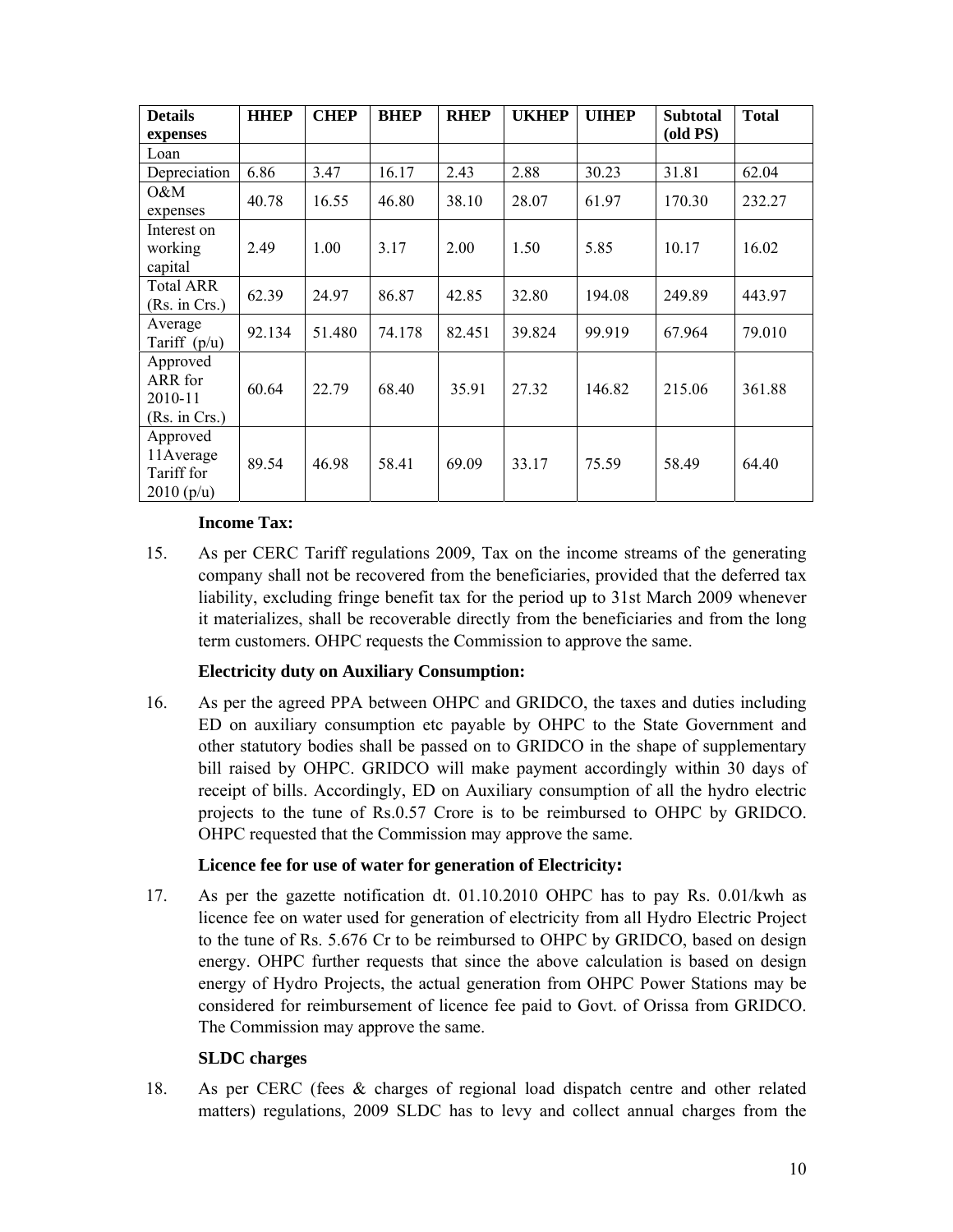users towards system operation charges and market operation charges. The Commission has allowed Rs. 1.81 Crs. as SLDC charges for the Financial Year 2010- 11 to be collected from OHPC. OHPC proposes Rs 1.91 Cr to provisionally be considered as fees and charges payable by OHPC to SLDC.

#### **Tariff for Machhkund H.E. (Jt.) Scheme**

19. Machhkund Hydro Electric Project is a joint scheme of Government of Andhra Pradesh and Government of Orissa with 70% and 30% share with option of Government of Orissa to draw an additional 20% power at a cost of 0.08 P/U as per the inter state supplementary agreement in the year 1978 between Government of Andhra Pradesh and Government of Orissa. The proposed tariff of 22.054 P/U of Orissa drawl of Machhkund power for FY 2011-12 has been computed on cost reimbursement basis. The tariff proposed by OHPC is based on assumption that GRIDCO will draw power up to 50% of design energy of Machhkund equivalent to 262.50 MU.

|                                                           | <b>Proposed for</b> | Commission's        |
|-----------------------------------------------------------|---------------------|---------------------|
|                                                           | 2011-12             | <b>Approval for</b> |
|                                                           |                     | 2010-11             |
| Installed Capacity (MW)                                   | 114.50              | 114.50              |
| Orissa share as per Original Agreement (30%)              | 34.50 Mw            | 34.50 Mw            |
| Net. Energy for sharing between Andhra Pradesh & Orissa   | 525.00 Mw           | 525.00 Mw           |
| Expected Energy Drawl by Orissa (50%)                     | 262.50 Mu           | 262.50 Mu           |
| Energy Drawl of 30% of Orissa share                       | 157.50              | 157.50              |
| Purchase of Power up to 20% as per Supplementary          | 105.00              | 105.00              |
| Agreement                                                 |                     |                     |
| O&M Escalation factor $\omega$ 5.72% per year for 2 years | 1.1177              | 1.1177              |
|                                                           | (Rs. in Crs)        | (Rs. in Crs)        |
| 1. O&M Exp. (Orissa share of Actual O&M Exp. For FY       | 4.428               | 4.404               |
| $09-10$                                                   |                     |                     |
| 2. O&M Exp for FY 2011-12                                 | 4.949               | 4.404               |
| 3. Power purchase cost of additional 20% above 30%        | 0.84                | 0.84                |
| Orissa Share                                              |                     |                     |
| 4. Total Annual Expenditure $(2+3)$                       | 5.79                | 5.76                |
| 5. Tariff (Paise/Kwh)                                     | 22.054              | 21.95               |

#### **Table -13**

#### **Proposed Tariff for Machhkund HEP (Joint scheme) FY 2011-12**

### **Two-Part Tariff**

- 20. As per Central Electricity Regulatory Commission (Terms and Conditions of Tariff) Regulation 2009, the annual fixed cost of a power station shall be recovered through capacity charge (inclusive of incentives) and energy charge to be shared on a 50:50 basis.
	- 1) The capacity charge (inclusive of incentive) payable to a hydro generating station for a calendar month shall be

Capacity charge  $(C.C) = AFC \times 0.5 \times NDM/NDY \times PAFM/NAPAF$  in Rupees.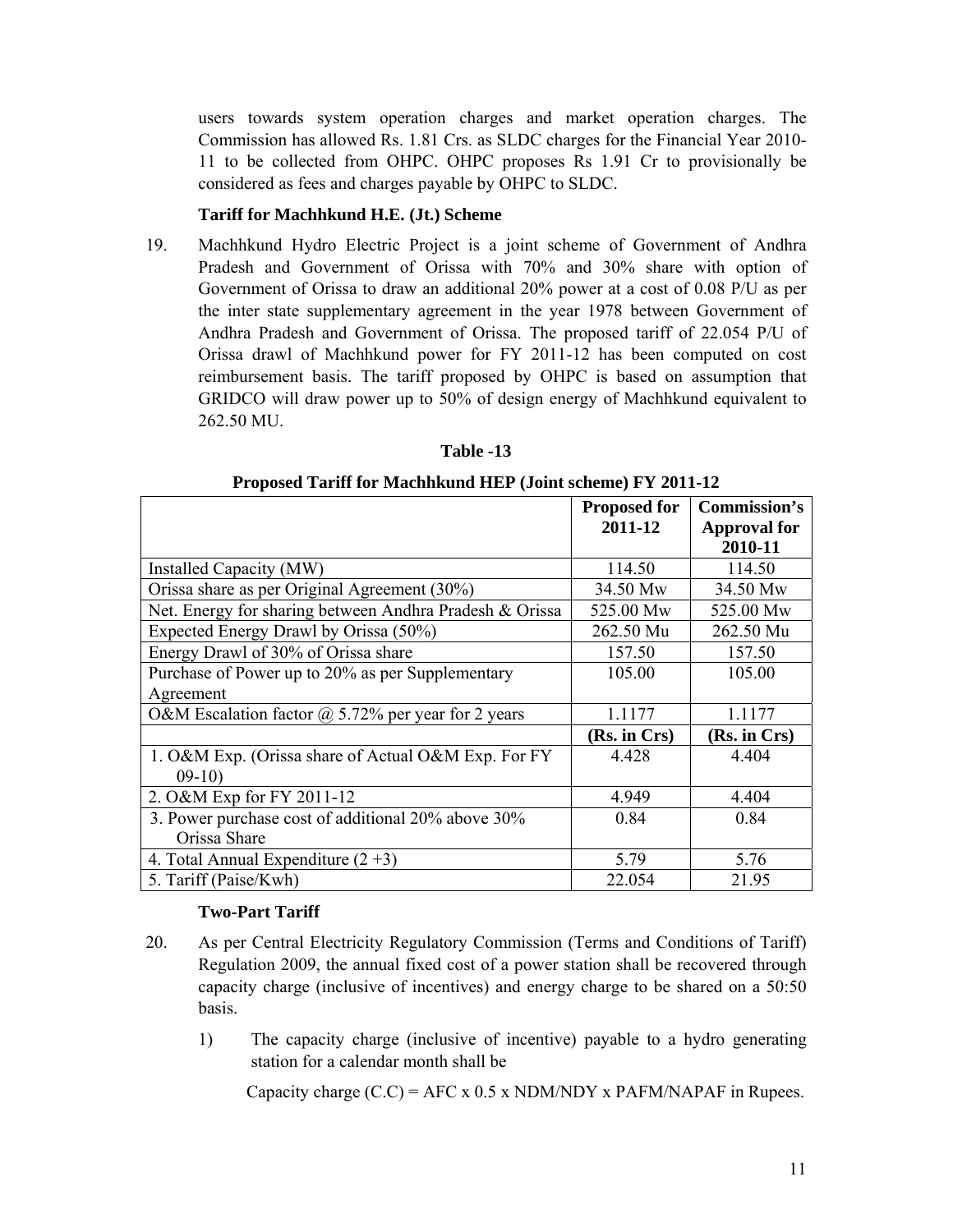Where

 $AFC = Annual Fixed Cost specified for the year in rupees$ 

NAPAF= Normative Annual Plant Availability Factor in percentage

 $NDM = Number of days in the month$ 

 $NDY = Number of days in the year$ 

PAFM= Plant Availability Factor achieved during the month in percentage.

The PAFM shall be computed in accordance with the following formula:

$$
N
$$
  
PAFM = 10000 x  $\sum$  DCi  $/ \{ N x IC x (100-Aux) \}$ %  
i=1

Where

 $Aux$  = Normative auxiliary energy consumption in percentage

 $N = No$  of days in the month

 $IC =$  Installed capacity in MW of the complete generating station

 $DCi = Declared Capacity (in ex-bus MW) for the i<sup>th</sup> day of the month which$ the station can deliver for at least (3) hours, as certified by the nodal load dispatch centre after the day is over.

2) The energy charge shall be payable by every beneficiary for the total energy scheduled to be supplied to actual drawal as the case may be by the beneficiary, during the calendar month on ex-power plant basis at the computed energy charge rate.

Total energy charge payable to the generating company for a month shall be

 ${(\text{Energy charge rate in Rs./Kwh)} \times (\text{Scheduled energy (ex-bus))} \text{ for the month}}$ in Kwh}

3) Energy charge rate (ECR) in Rupees per Kwh on ex-bus plant basis for a hydro generating station shall be determined up to three decimal places based on the following formula, subject provisions in clause(6) and (7) of Schedule-22 of CERC Tariff regulations 2009.

 $ECR = AFC \times 0.5 \times 10 / \{DE \times (100 - Aux) \times 100\}$ 

Where,

 $DE =$  Annual design energy specified for the hydro generating station in Mwh, subject to provisions in Clause-(6) of Schedule-22 of CERC tariff regulations 2009.

As per the CERC Tariff regulation station-wise capacity charge and energy charge proposed by OHPC for FY 2011-12 is presented in table -14 below: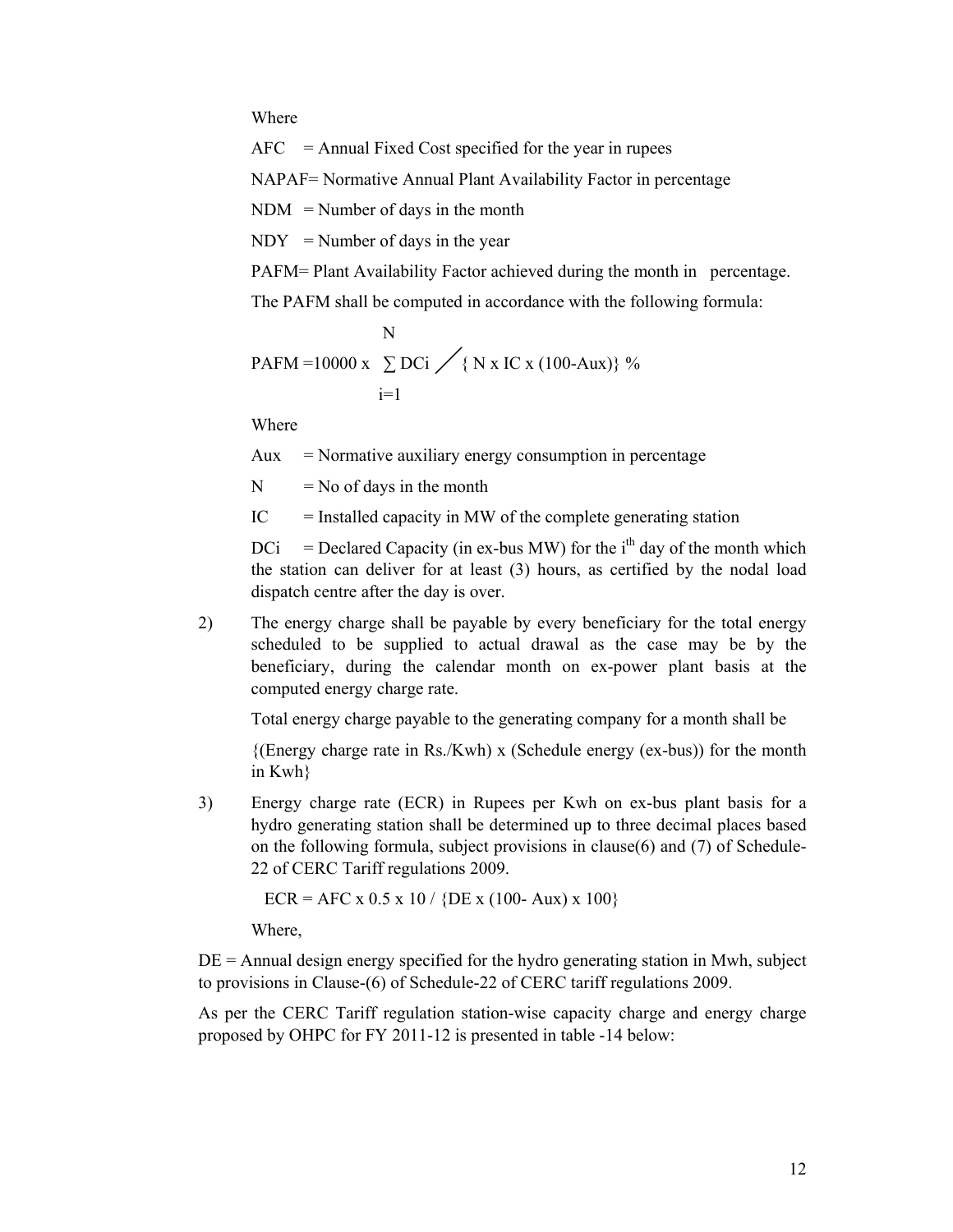#### **Table -14**

| Name of the power<br>stations | <b>Annual fixed</b><br>cost<br>(Rs. in Crore) | Capacity<br>charge<br>(Rs. in Cr.) | <b>Energy</b><br>charge<br>(Rs. in Cr.) | <b>Energy</b><br>charge rate<br>(P/U) |
|-------------------------------|-----------------------------------------------|------------------------------------|-----------------------------------------|---------------------------------------|
| Hirakud HEP                   | 62.39                                         | 31.195                             | 31.195                                  | 46.067                                |
| Chiplima HEP                  | 24.97                                         | 12.485                             | 12.485                                  | 25.74                                 |
| Balimela HEP                  | 86.87                                         | 43.435                             | 43.435                                  | 37.089                                |
| Rengali HEP                   | 42.85                                         | 21.425                             | 21.425                                  | 41.225                                |
| <b>Upper Kolab HEP</b>        | 32.80                                         | 16.40                              | 16.40                                   | 19.912                                |
| Upper Indravati HEP           | 194.08                                        | 97.04                              | 97.04                                   | 49.959                                |

**Capacity charge and energy charge of power stations**

### **Normative Plant Availability Factor (NAPAF)**

21. The Commission in the order dated 02.11.2010 vide case no. 65/2010 has approved the NAPAF of OHPC Stations for the control period from 01.04.2009 to 31.03.2014 as given in Table -15 below. OHPC proposes to consider the same NAPAF for FY 2011-12

| l ablı<br>۳ |  |
|-------------|--|
|-------------|--|

**Station-wise Normative NAPAF proposed for FY 2011-12** 

| <b>Name of Power Stations   HHEP  </b> | <b>CHEP</b> | <b>BHEP</b> | <b>RHEP UKHEP UIHEP</b> |    |
|----------------------------------------|-------------|-------------|-------------------------|----|
| NAPAF (%)                              |             | 85          |                         | 88 |

### **Prayer**

22. OHPC has proposed an annual revenue requirement of Rs.443.97 Cr. for the FY 2011-12 with an average tariff of 79.010 paise/unit for consideration by the Hon Commission. This is against Rs. 361.88 Cr. annual fixed cost approved for 2010-11 with an average tariff of 64.40 paise/unit.

# **VIEWS OF THE OBJECTORS (Para 23 to 43)**

### **Design Energy of OHPC stations**

- 23. One objector submitted that the anticipated generation for the OHPC stations shall not be considered on the basis of the design energy , instead it should be projected based on the reservoir level as on November 2010 , past generation records and actual generation during 2010-11
- 24. One objector has pointed out that the calculation of anticipated energy generation shall be made based on design energy and not on estimated energy generation during 2011-12.
- 25. Some of the objectors requested the Commission not to allow OHPC to revise the design energy of their HEP every year.

### **De-silting of the reservoir**

26. One of the objectors has stated that de-silting of reservoir of OHPC HEPs should be carried out to produce more hydro power in the interest of the consumers.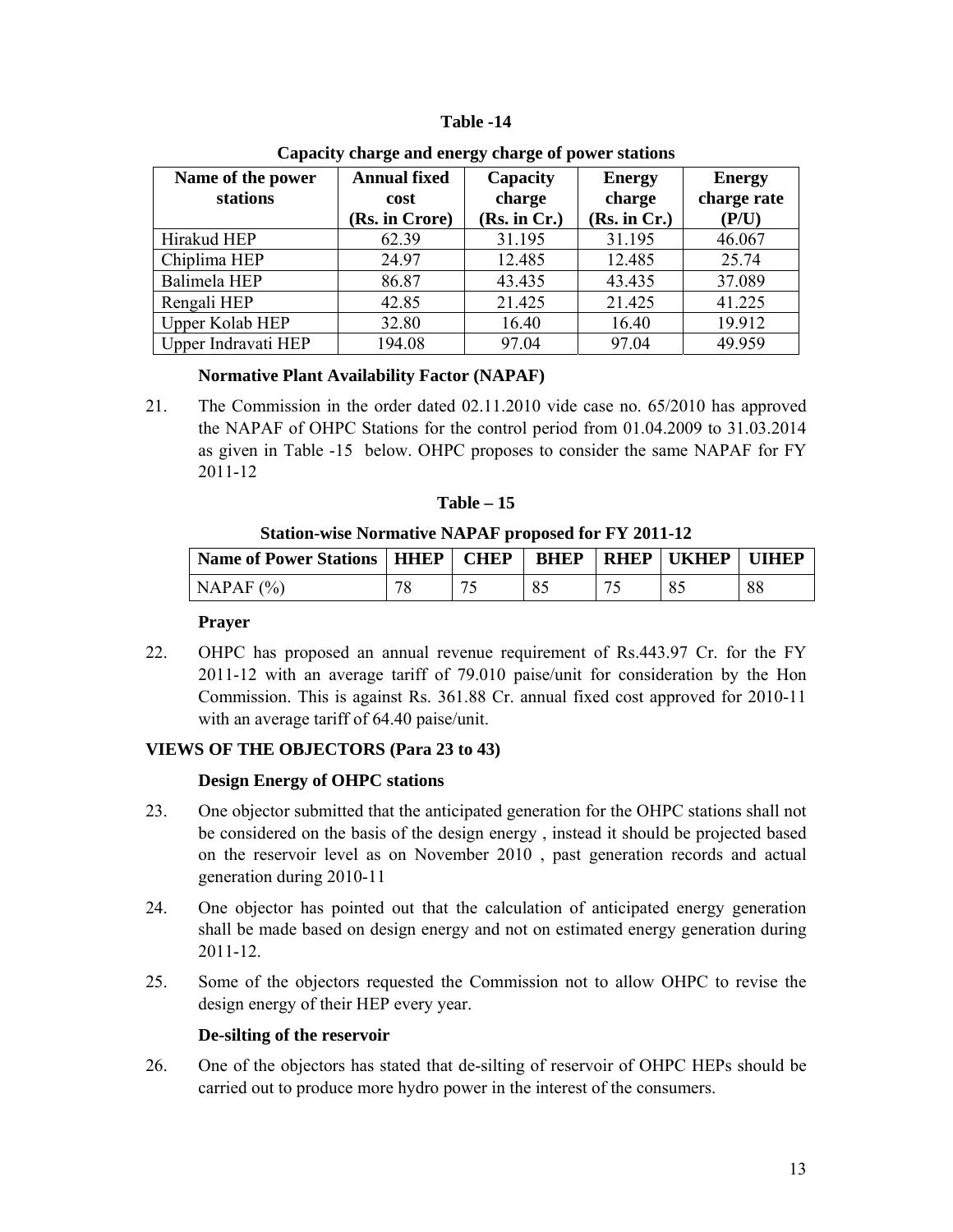### **Functioning of Chiplima HEP**

- 27. One of the objectors, pointed out that functioning of the Chiplima Power house, water management and figures were not properly placed by the concerned authorities .He also submitted that since the reservoir levels are improved in comparison with last year and also the Chiplima HEP is functioning well, rise in OHPC tariff should not be considered by the Commission
- 28. One of the objectors stated that the low generation of Chiplima is the result of weed formation and maintenance of low forebay level at Chiplima to prevent spilling. To overcome this problem Chiplima B may be the solution.
- 29. One objector asked for Status report on Chiplima weed problem and expenditure incurred on it since 2005 by OHPC
- 30. One objector submitted that reasons for low energy generation by Chiplima HEP may be called for from OHPC

### **Reservoir level and anticipated generation**

- 31. One of the objectors suggested that based on the reservoir levels on 1st November OHPC should project the monthly generation of each HEP indicating both energy and peaking capacity availability
- 32. one objector submitted that the reservoir level of all OHPC stations except Rengali HEP are at higher level compared to the last year 2009-10 and therefore the tariff should not be raised

### **Return on Equity:**

33. Chief Executive Officer (Comm), NESCO, WESCO & SOUTHCO GRIDCO has submitted that the capital addition during 2010-11 may not be considered for working out the equity base.

# **O & M Expenses**

- 34. The submission on  $\overline{O} \& M$  expenses by the objectors are briefly stated as follows.
	- (a) Chief Executive Officer (Comm), NESCO, WESCO & SOUTHCO submitted that in case of O&M , the objector pointed out that arrear towards shift allowance , differential pension liability should not be allowed in the ARR.
	- (b) One objector submitted that the rent paid by OHPC for the corporation's building should not be included in the O& M cost.
	- (c) One objector suggested that OHPC should consider the depreciation and O&M as considered for FY 2010-11 OHPC should not claim escalation of 5.72% on previous years O & M expenses.

# **Depreciation:**

35. Some objectors have indicated that OHPC has claimed depreciation @ 2.57 % on the historical project cost plus additional capitalization up to 2010-11 which should not be allowed.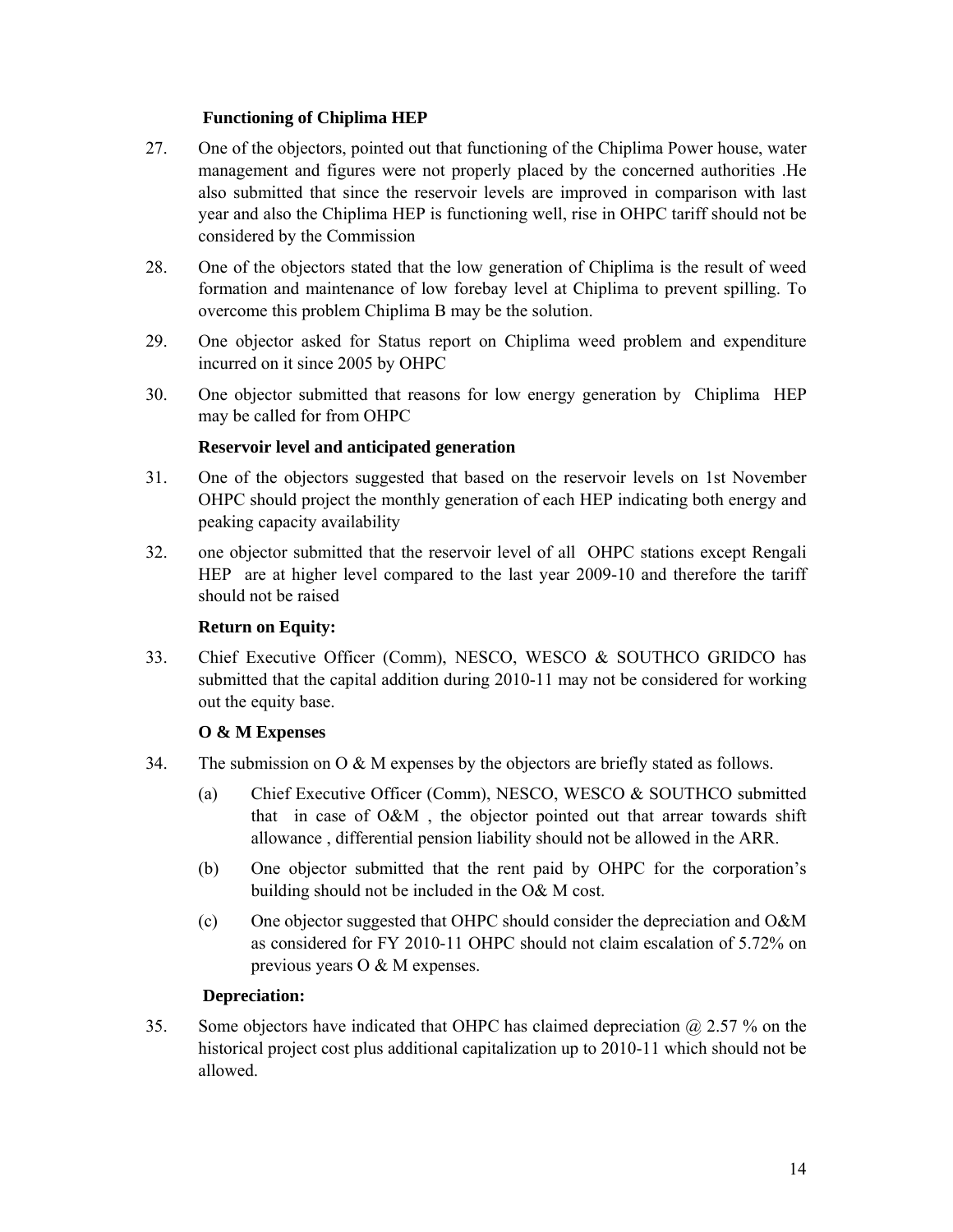### **Interest on Government Loan in case of UIHEP**

36. OHPC has included interest amounting to Rs 38.21 Cr towards Government loan for Upper Indrāvati HEP. Some objectors have suggested that the interest amount should not be considered in the ARR.

# **Additional capitalization in FY2010-11**

37. OHPC in their ARR filing for FY 2011-12 have considered the additional capitalization during FY 2010-11. Some of the objectors have pointed out that the additional capitalization to the tune of Rs.6.8 Cr shall not be approved and allowed in the ARR.

# **Time Schedule for the New HEP by OHPC**

38. Some of the objectors also requested that the OHPC may submit a time schedule for getting on the other projects as indicated in para 3,4,5,6 of Annex VII of OHPC filing.

# **Status Report on HEP**

39. Some of the objectors requested Status report on Machkund HEP, Rengali HEP, Upper Kolab HEP, Balimela HEP and R& M work taken up in the units.

# **Peaking capacity of Balimela HEP**

40. One objector submitted that due to increase in peaking capacity of Balimela HEP the fixed cost and ECR of the station is increased substantially and therefore the benefit on account of the UI shall be passed on to the consumer.

### **Working capital requirement**

41. One of the objectors suggested that the working capital requirement should not be allowed in the ARR as the reserve provision for rolling working capital is there with OHPC

# **Liquidated Damage**

42. GRIDCO has pointed out that OHPC has received Rs.6,33,93,181/- as liquidated damage from M/s LMZ on account of delay in supply of equipment by encashment of Bank Guarantee as per contract terms, therefore, same should be treated as receipt .

# **Reason for increase in the ARR and Tariff for FY 2011-12**

43. Some of the objectors suggested that the OHPC should explain the main factors responsible for increase in their ARR and subsequently tariff for FY 2011-12 as compared to FY 2010-11.

# **REJOINDER OF OHPC (Para 44 to 66)**

44. The compliance by OHPC to the suggestions/objections raised by the objectors is furnished herewith:

### **Design Energy of OHPC stations**

45. The energy considered is saleable design energy from OHPC Power Stations of 5619.24 MU. This has been considered after keeping aside 1% (56.76 MU) of design energy for auxiliary consumption as per CERC norms.OHPC has not considered any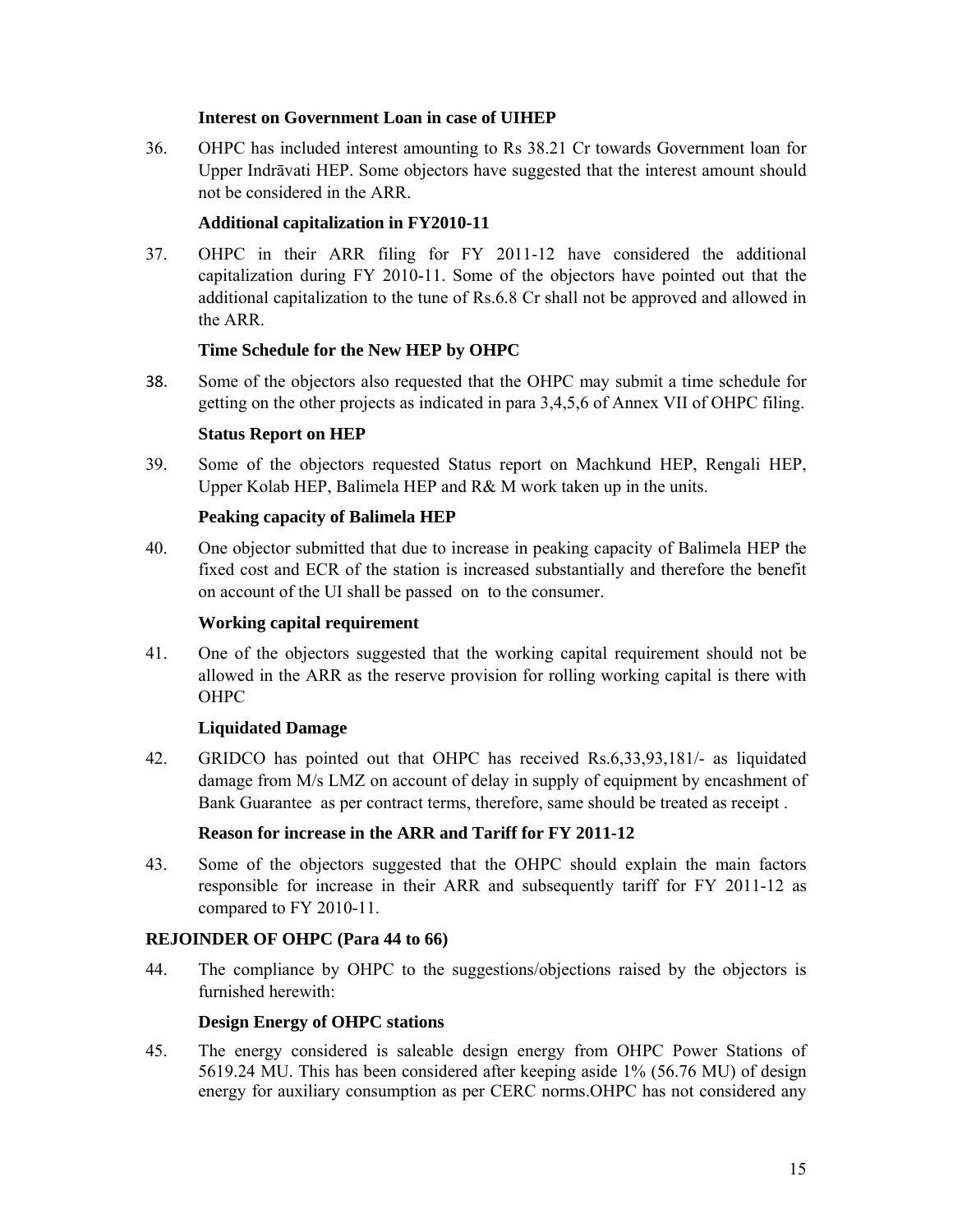revision in design energy for tariff calculation as it is pending before Hon'ble Commission for approval.

46. With regard to shortfall in achieving design energy in case of Chiplima HEP, it is due to the fact that its design energy has been taken as 490 MU which is considered to be higher than the achievable target in the range of 350–370 MU.

# **De-silting of the reservoir**

47. At present it is not an economically and technical viable proposition to remove silt from the reservoir and it has never been practised in storage type reservoir any where in India. In Himalayan region, where the silt content in the water is very high, desilting chambers are provided to remove the silt periodically from the reservoir particularly in the Run-of-the river Scheme projects. This provision has to be made in the design stage of the Dam. In Dams like Hirakud under sluice at 580 ft. has been provided to remove the silt from the reservoir by maintaining the reserve level at lower level. These sluices have only localized effect and will not able to remove silt from a reservoir having large storage area. The only solution is to manage the existing water available in the reservoir and availability of water during good hydro condition. The generation from Chiplima Power House is restricted to 64.77MW due to restriction in water carrying capacity of power channel to 12500 cusec and scouring of the spill way on maintaining a forebay level above 507ft.

# **Functioning of Chiplima HEP**

- 48. The generation from Chiplima Power House is expected to be 273.57 MU in the current financial year which is a vast improvement from the previous years, due to installation of TRCM in the forebay of Chiplima Power House in the month of June 2010. It is expected that in the coming year the generation from Chiplima Power House will further improve to the tune of 350 MU
- 49. After installation of TRCM in the forebay of Chiplima Power House, the choking of Trash rack by weeds has been subsided, and there is substantial improvement in generation from CHEP. In the month of Sept. 2010, Chiplima has peak generation of 56 MW, with peak generation of 260 MW from Hirakud Power House.

Unit -3 of Chiplima is running under reduced load of 15 MW due to leakage in cable Bus-duct.

# **Reservoir level and anticipated generation**

50. Based on the reservoir levels on 1st November 2010 the projected monthly generation of each of the Power Stations of OHPC indicating the energy and peaking capacity would be as given below.

| Name of      | November 10 |                    | December 10 |                    | <b>January 11</b> |           | <b>February 11</b> |           | March 11        |           |
|--------------|-------------|--------------------|-------------|--------------------|-------------------|-----------|--------------------|-----------|-----------------|-----------|
| <b>HEP</b>   |             | <b>Actual Gen/</b> |             | <b>Actual Gen/</b> | Ant. Gen /Peak    |           | Ant. Gen/          |           | Ant. Gen/       |           |
|              |             | Peak Gen.          |             | Peak Gen.          | Gen               |           | <b>Peak Gen</b>    |           | <b>Peak Gen</b> |           |
|              | MU          | <b>MW</b>          | MU          | <b>MW</b>          | <b>MW</b>         | <b>MW</b> | <b>MW</b>          | <b>MW</b> | <b>MW</b>       | <b>MW</b> |
| <b>HHEP</b>  | 26.35       | 253(P)             | 33.37       | 221(P)             | 45                | 238       | 40                 | 200       | 40              | 190       |
| <b>CHEP</b>  | 15.69       | 63(P)              | 20.32       | 63(P)              | 30                | 63        | 25                 | 63        | 25              | 63        |
| <b>BHEP</b>  | 86.46       | 375(P)             | 115.38      | 155.09             | 170               | 450       | 190                | 450       | 225             | 450       |
| <b>RHEP</b>  | 7.04        | 195 $(P)$          | 7.87        | 195.2(P)           | 25                | 195.2     | 30                 | 187       | 30              | 178       |
| <b>UKHEP</b> | 48.28       | 320(P)             | 44.20       | 320(P)             | 100               | 240       | 120                | 240       | 120             | 240       |
| <b>UIHEP</b> | 119.69      | 600(P)             | 113.83      | 600(P)             | 205               | 450       | 245                | 450       | 260             | 450       |

**Table -16**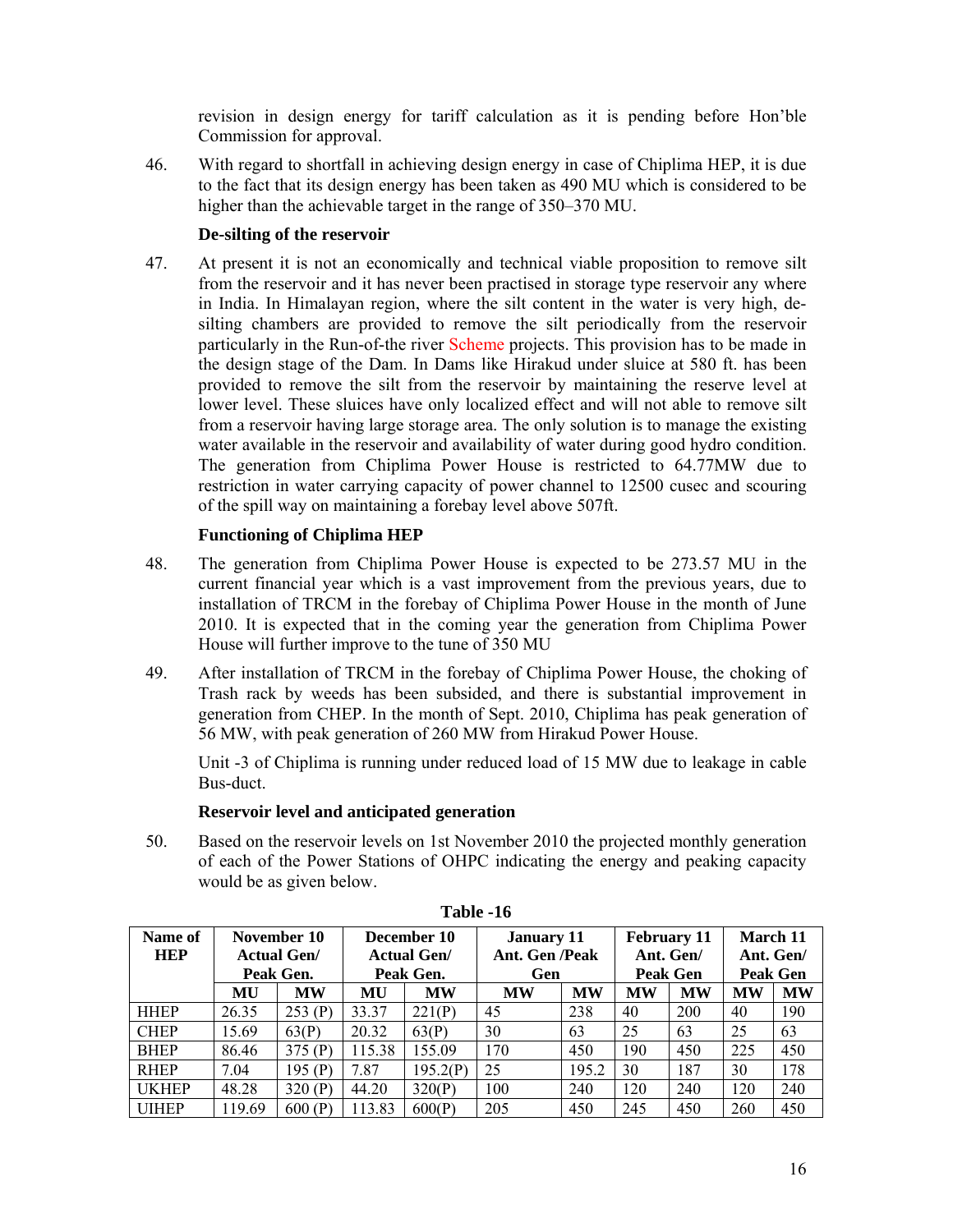# **Return on Equity**

- 51. The increase in equity capital of Rs. 3.86 Crs. is due to additional capitalization of Rs. 6.80 Crs. on account of installation of Trash Rack Cleaning Machine (TRCM) in the forebay of Chiplima Power House.
- 52. The equity capital has been arrived based on audited Gross Block of Power Stations as on 31.03.2010. For Chiplima, TRCM has been installed in June 2010 at a cost of Rs. 6.80 Crs. which is capitalized in the FY 2010-11 and has been taken into account in the equity base of Chiplima Power House for FY 2011-12.Therefore, the return on equity is calculated based on additional capaitalisation up to FY 2010-11.

# **O & M Expenses**

53. OHPC has proposed O & M expenses with escalation of 5.72% on O & M expenses approved by the Commission for FY 2010-11, as per CERC norms. OHPC also proposed arrear shift allowance of Rs. 0.30 Crs. The differential pension liability of Rs. 21.28 Crs has been included as per the directive of Govt. of Orissa.

Rent paid by OHPC for accommodation of the Corporate Office is a part of  $O \& M$ Expenses; in place of depreciation, maintenance expenses of own building.

# **Depreciation:**

- 54. OHPC has proposed depreciation @ 2.57% on the historical project cost plus additional capitalisation up to 2010-11, except HHEP and BHEP. For HHEP and BHEP the actual loan repayment of principal loan installment has been considered as depreciation.
- 55. Depreciation is allowed @ 2.57% of the book value of the assets by the Hon'ble Commission. During the FY 2010-11 out of the allowed depreciation of Rs. 3.30 Crs. an amount of Rs. 1.72 Crs. has been appropriated towards normative loan & Govt. loan. The outstanding normative loan for Unit-2 of Chiplima Power House is Rs. 10.88 Crs. as on 01.04.2011. The opening gross normative loan amount is increased by Rs. 4.76 Crs. to Rs. 18.78 Crs. from Rs. 14.02 Crs. This is due to capitalization of Rs. 6.80 Crs. on account of installation of Trash Rack Cleaning Machine (TRCM) at forebay of Chiplima Power House.

# **Interest on Government Loan in case of UIHEP**

56. OHPC has included interest amounting to Rs. 38.21 Crs. towards Govt. loan for UIHEP based on the State Govt. notification dated 06.01.2010 at the rate of 7% per annum. Hon'ble Commission may take a judicious decision in the above matter.

# **Additional capitalization in FY2010-11**

57. The figures as on 31.03.2010 are as per the audited accounts. The additional capitalisation in 2010-11 is for CHEP amounting to Rs. 5.47 Crs. on account of installation of Trash Rack Cleaning Machine (TRCM). Total amount capitalized for TRCM is Rs.6.80 Crs. comprising Rs.1.33 Crs. in FY 2009-10 & Rs.5.47 Crs. in FY 2010-11.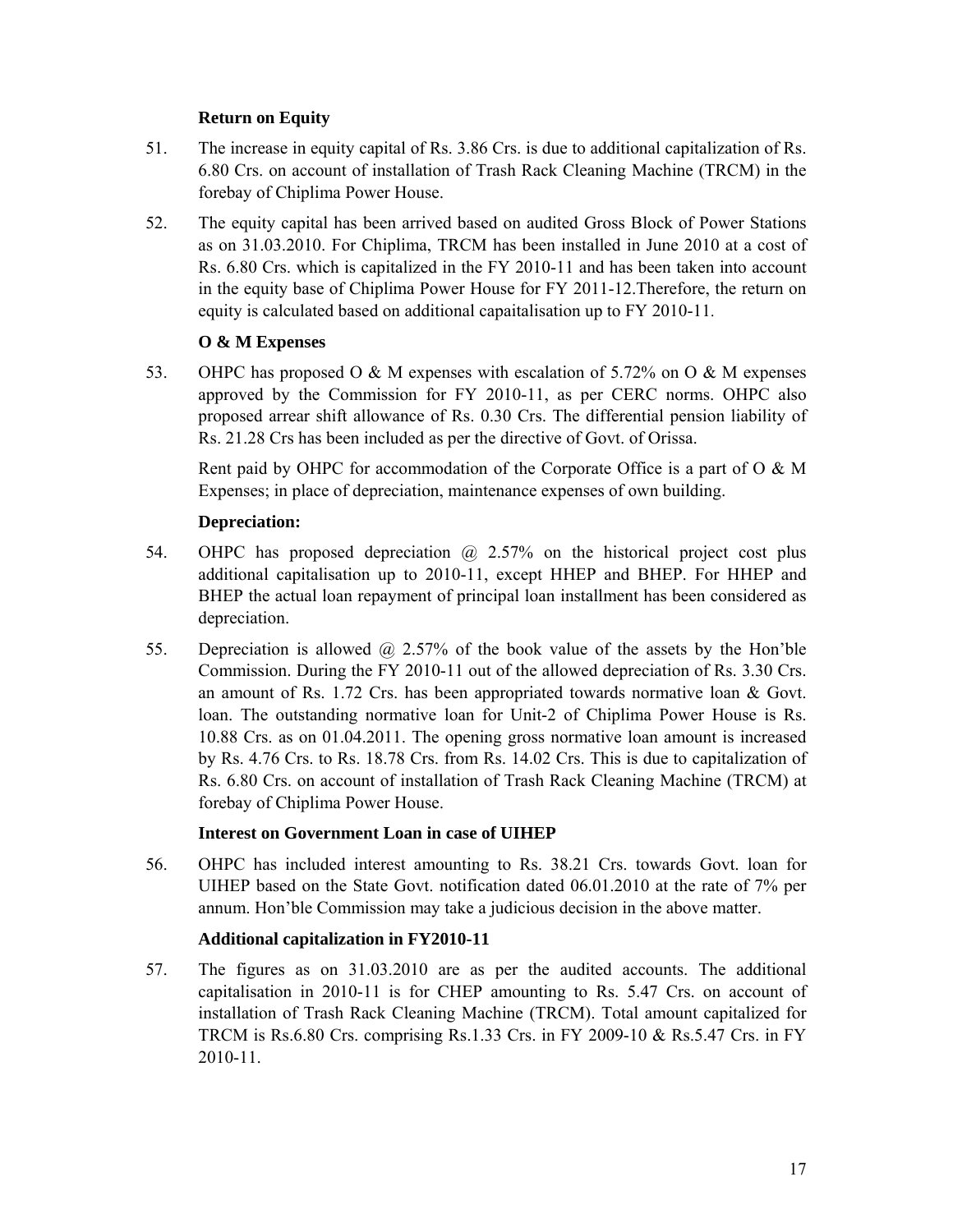### **Time Schedule for the New HEP by OHPC**

- 58. For development of new Hydro Electric Projects "Inter-development Technical Coordination Committee" with members from Water Resource Department and Energy Department of Govt. of Orissa.
- 59. The approximate capacity of the projects is given below.

|               | <b>Projects</b>               | <b>Likely Installed Capaity (MW)</b> |
|---------------|-------------------------------|--------------------------------------|
| a)            | Middle Kolab H. E. Project    | 285                                  |
| b)            | Tel Integrated Project        | 50                                   |
| $\mathbf{c})$ | Lower Vansadhara Project      | 50                                   |
| $\mathbf{d}$  | Balijori H. E. Project        | 160                                  |
| $\epsilon)$   | Salki H. E. Project           | 125                                  |
| f)            | Khadgo Dam Project            | 100                                  |
| g)            | Uttei-Roul Integrated Project | 40                                   |
| h)            | Mahanadi-Bramhani River Link  | 150                                  |
| $\mathbf{i}$  | Barmul H. E. Project          | 200                                  |
|               | <b>Total</b>                  | <b>1160 MW</b>                       |

### **Status Report on HEP**

- 60. OHPC has submitted a self-contained proposal to the Dept. of Energy, Govt. of Orissa on 11.09.2009 for grant of permission for disposal of the Potteru Small Hydro Electric Project. At present there are 4 nos. of executives employed at PSHEP.
- 61. In the Minister level meeting held on 03/03/2008 between Orissa Govt. and Andhra Pradesh Govt. it was decided for carrying out R, M & U of Machhkund Project at the earliest. It was also decided that OHPC contribute additional 20% share for 50:50 sharing of energy benefit between the states after R, M & U of Machhkund. Draft agreement for 50:50 sharing of Machhkund Project approved by Govt. of Orissa has been sent to Govt. of AP for concurrence.
- 62. Additional benefits from Renovation and Modernisation of Unit #1, #2, #3 & #4 of HHEP is 40 MW. During monsoon period it will generate additional secondary energy of 4.8 MU and also support peak demand of 40 MW.

# **Peaking capacity of Balimela HEP**

63. OHPC is not getting any financial benefit on account of trading of surplus power by GRIDCO during peak period, as U.I. charges.

# **Working capital requirement**

64. With regards to working capital, a rebate of 1% is allowed if the payment is made within one month of presentation of Bill and a surcharge of 1.25% is to be levied in case the payment is delayed beyond 60 days. As payments are to be made by GRIDCO without surcharge within a period of 60 days, it is imperative that OHPC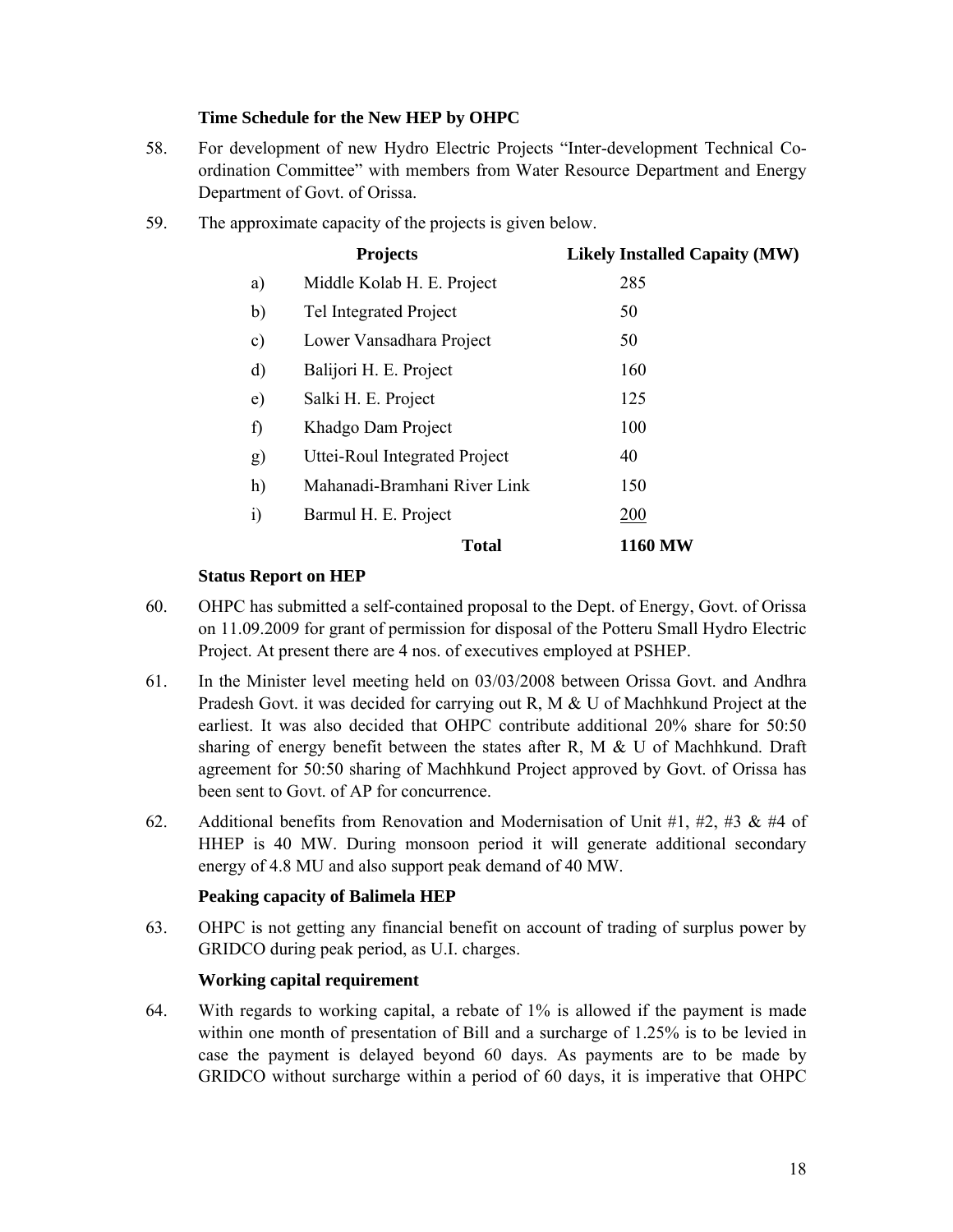shall be allowed working capital at least for a period of 60 days as per CERC Tariff Regulations 2009.

### **Liquidated Damage**

65. OHPC has received Rs. 6, 33, 93, 181.00 as liquidated damage from M/s LMZ on account of delay in supply of equipments in the due date as per provision in the contract by encashment of Bank Guarantee of LMZ as per the clause no. 31.1 of contract no. OHPC – LMZ/01/2003 dt. 24th October 2003. However, OJSC power machines has gone for arbitration against the encashment of B.G by OHPC. Since, the case is now under arbitration, it shall not be treated as receipt from LMZ till the final verdict of arbitration. The amount has been kept under the accounts head "liability to others" till finalization of the case

### **Reason for increase in the ARR and Tariff for FY 2011-12**

- 66. The increase in ARR and Tariff for FY 2011-12 is mainly due to two reasons.
	- a) Inclusion of Rs. 21.28 Crs. as differential pension liability of employees drawing pensions from Govt. of Orissa.
	- b) Escalation  $\omega$ 5.72% of the approved O&M expenses as per CERC norms excluding arrear.

### **VIEWS OF CONSUMER COUNSEL (Para 67 to 78)**

On behalf of the World Institute of Sustainable Energy, Pune Consumer Counsel, Mr Surendra Pimparkhedkar, Senior Associate Fellow had made a presentation on the Analysis of ARR and tariff filing of OHPC for 2011-12. The Consumer counsel observations / suggestions are elaborated below.

- 67. Comparative analysis of ARR approved by the Commission for FY 2010-11 to that of the proposed ARR for FY 2011-12 reveals that the ARR for FY 2011-12 of UIHEP is proposed to be increased by 32% in comparison with the approved ARR of FY 2010- 11, with major rise noticed in interest on Government loan (Rs.38.31 Cr)
- 68. During FY 2011-12, OHPC proposes to supply an estimated energy of 5619.24 MU at an average rate of 79.01 P/kWh During FY 2010-11, same unit supply was approved by Commission at an average rate of 64.40 P/kWh. Hence the proposed overall Hike in OHPC tariff will be 22.68% compared to previous year approved tariff.
- 69. OHPC has shown an expenditure of Rs.10.32 Cr towards capitalization of assets during 2010-11 in their ARR which includes the cost of TRCM installed at Chiplima HEP. Further it is noticed that OHPC has not taken prior approval of the Commission for these expenses. The expenditure details and the status of the work for the proposed asset capitalization is missing in the ARR. Therefore, the consumer counsel suggested that Hon. Commission may consider the expenses on account of capitalization of asset to pass through in the ARR after verifying the cost and necessity and status of the work
- 70. The Consumer counsel noticed that the loan liability of OHPC consists of state Govt loan and PFC loan. It is further noticed that OERC has advised the Govt that the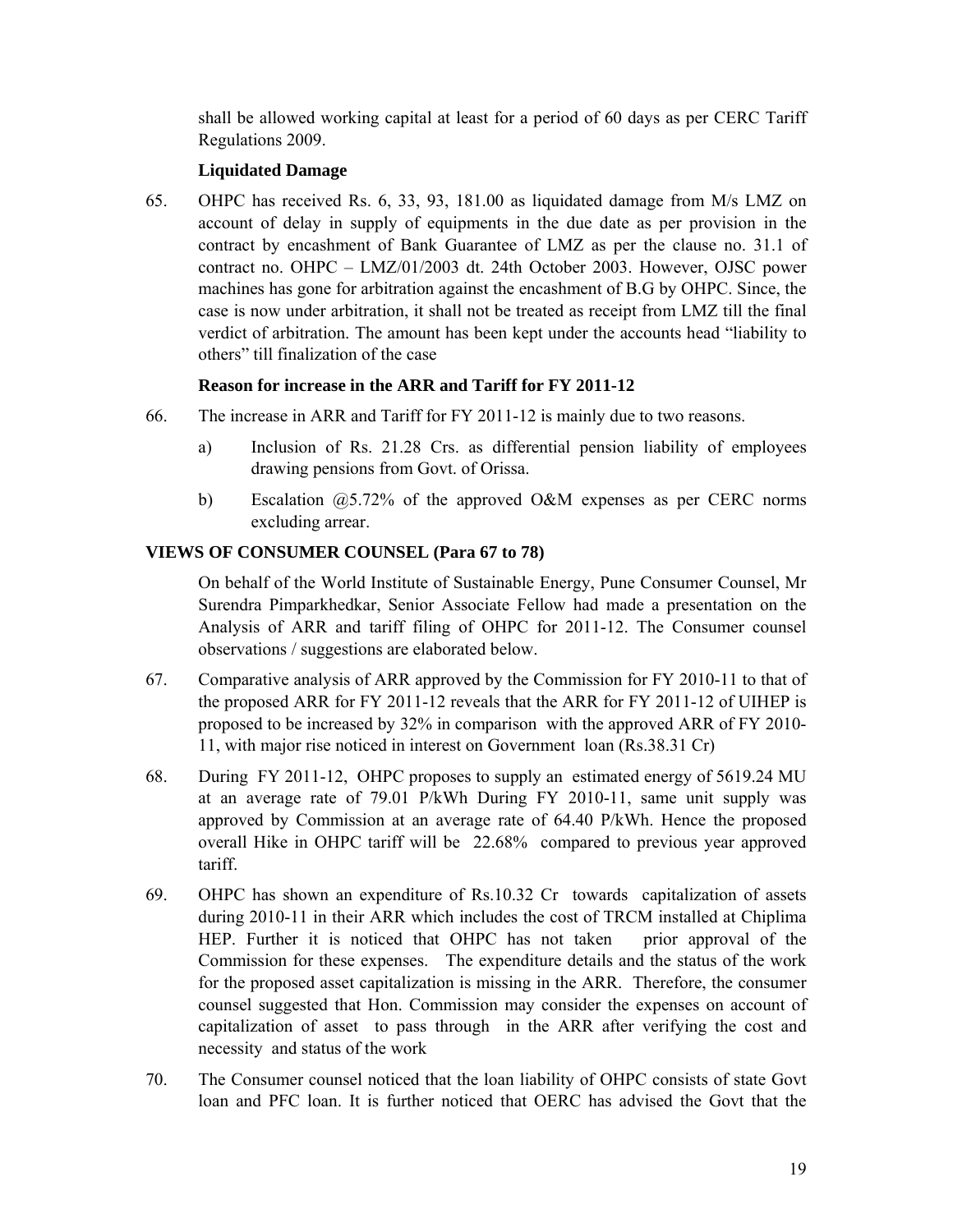effects of up-valuation of assets and moratorium on debt services of state Govt loan shall be kept in abeyance till end 2012-13. In case of investment of State Government in UIHEP the Government has directed that the state Government investment actually made in Upper Indravati HEP should yield return at the rate of 7% to the state Government with effect from FY 2010-11 after clearance of loan liability of PFC

- 71. Accordingly OHPC has included an interest of Rs 38.21 Cr on State Government investment /loan (Rs.545.86 cr) in UIHEP, which is the main reason for OHPC tariff hike. The Consumer counsel suggested that in the interest of consumer in the state, Hon Commission may request the state Government that the interest on government investment may be kept in abeyance till end of the control period or the Commission may request the state government to make it interest-free loan.
- 72. This will substantially reduce UIHEP tariff as well as the average cost of supply of OHPC stations (6.8 P/U), since UIHEP contributes approximately 35% share of design energy of OHPC stations
- 73. The Consumer counsel noticed that OHPC has claimed O& M expenses as per CERC 2009 Regulation (@5.72 % escalation on previous yr O&M) and thereafter added various Arrear salary and terminal liabilities. In this regard the Consumer counsel pointed out that the CERC Regulation allows 5.72% escalation over the previous year's approved O&M, further addition of other expenses like arrear salary, terminal liabilities are not permitted under CERC Regulation.
- 74. In case of O & M, the Consumer counsel pointed out that the differential Pension liability (Rs.21.28 Cr) claimed under O&M should be met through Terminal (Pension) liabilities fund (Rs.140.95 Cr) earmarked for the purpose by OHPC and, therefore, the same should not be allowed to pass through in the ARR of FY 2011- 12.
- 75. The Consumer counsel noticed that the CERC Tariff Regulation 2009 specifies the interest of W.C as SPLR of SBI as on 01.04.09 or 1st April of the year in which the generating station is declared under commercial operation, whichever is later.
- 76. It is further observed that all 6 HEPs of OHPC has put on commercial operation prior to 01.04.2009 and, therefore, it is suggested that the SBI SPLR prevailing as on 01.04.2009 may be considered for calculating interest on working capital.
- 77. The Consumer counsel noticed that OHPC has proposed total working capital requirement amounting to Rs 128.19 Cr for FY 2011-12. It is further noticed that OHPC had earmarked Rs 14 Cr for Rolling Working Capital during 2009-10. Therefore, the consumer counsel suggested that the proposed working capital requirement may be reduced by appropriate amount available under rolling working capital fund.
- 78. The Consumer counsel noticed that as per Govt. notification OHPC is claiming license fee for water used for generation of electricity from all HEP amounting Rs 5.67 Cr to be paid to Government in FY 2011-12 ARR. The Consumer counsel suggested that since it is non-consumptive use of water and OHPC is Govt. Corporation, Government may think to waive off the license fee. Hon Commission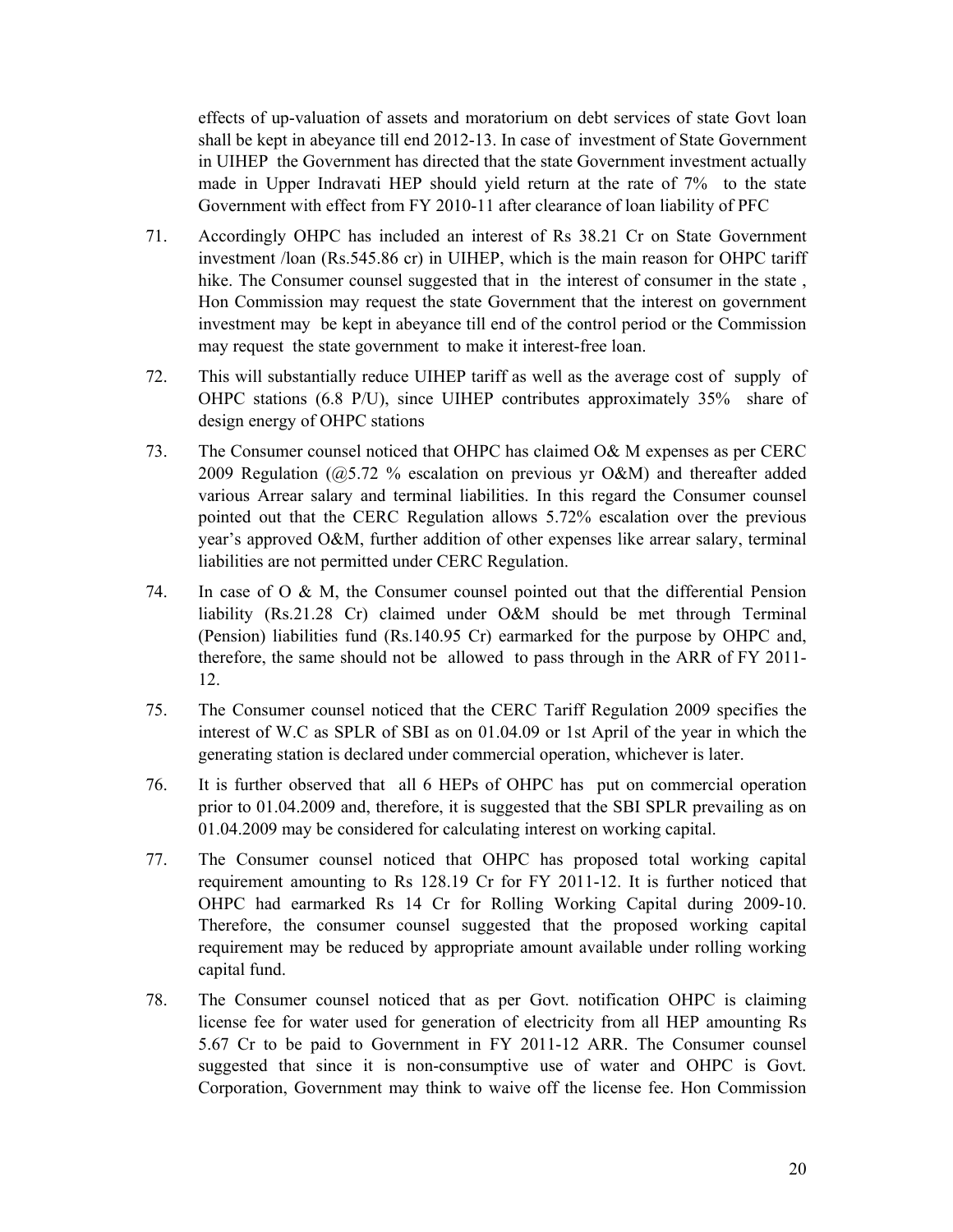may advice Govt. to waive the license fees in order to minimize its impact on end consumer tariff.

### **QUERIES RAISED BY THE STAFF OF THE COMMISSION (Para 79 to 83)**

Director (Tariff), OERC during hearing on 02.02.2011 has raised the following queries:

- 79. OHPC has claimed an interest amount for Upper Indravati Project of Rs.38.21 cr. @7% on the Govt. of Orissa loan of Rs.545.86 cr., for the year 2011-12. The outstanding loan as on 01.04.2010 was Rs.576.09 cr. The Commission had allowed depreciation of the order of Rs.30.23 cr. in 2010-11 tariff order for OHPC. Therefore, the balance loan outstanding as on 01.04.2011 is Rs.576.09 cr. minus Rs.30.23 cr. which equals to Rs.545.86 cr. The present claim of OHPC in respect of interest on this principal amount is Rs.38.21 cr.
- 80. The Govt. of Orissa notification dtd.06.01.2010 had mentioned that the State Govt. investment actually made in Upper Indravati Project, excluding equity, should yield a return to the State Govt. with effect from FY 2010-11 after loan liabilities of PFC are cleared. OHPC has claimed the interest amount based on the above notification.
- 81. However, if we allow this Rs.38.21 cr. towards interest payment, the average tariff of Upper Indravati comes to 99.92 p/u as projected by OHPC. If we do not allow this interest amount the average tariff of Upper Indravati comes down to 80.25 p/u approximately i.e. a reduction of the order of 19.67 p/u. Since the net energy sold by Upper Indravati accounts to 35% of total hydro energy sold by OHPC, this interest component of Upper Indravati shall have a significant impact on average tariff of OHPC. This is worked out at 6.8 p/u.
- 82. OHPC should, therefore, pursue this matter of interest payment with the State Govt. to convert this as interest free loan in order to avoid a tariff shock to the consumers. In any case the Commission has already allowed depreciation of the order of Rs.30.23 cr. to Upper Indravati during 2010-11. For the FY 2011-12, OHPC has already claimed the same amount under the head depreciation which the Commission may allow towards principal repayment for this State Govt. loan.
- 83. OHPC has claimed license fee for consumption of water for generation of electricity to the tune of Rs.5.676 cr. for 2011-12 to be paid to the Govt. as per the Gazette Notification dtd.01.10.2010. The impact of this claim is 1  $p/u$  for the entire energy sold by OHPC. Since OHPC is a Govt. owned corporation and the water is used for non-consumptive purpose, the State Govt. may waive this license fee for OHPC.

### **REPLY OF OHPC TO QUERIES RAISED DURING HEARING (Para 84 to 95)**

### **OHPC replied to the various queries raised during hearing as under:**

### **Generation for the current year to be maintained as that of FY 2007-08**

84. The Commission desired to maintain the generation from OHPC stations for the ensuing year similar to that of FY 2007-08 as the reservoir level for the current year is more or less similar to that of FY 2007-08. OHPC has maintained that during the current year, due to the late arrival of monsoon and hydrology failure, the generation from OHPC was comparatively less during the monsoon period. Thereafter, there was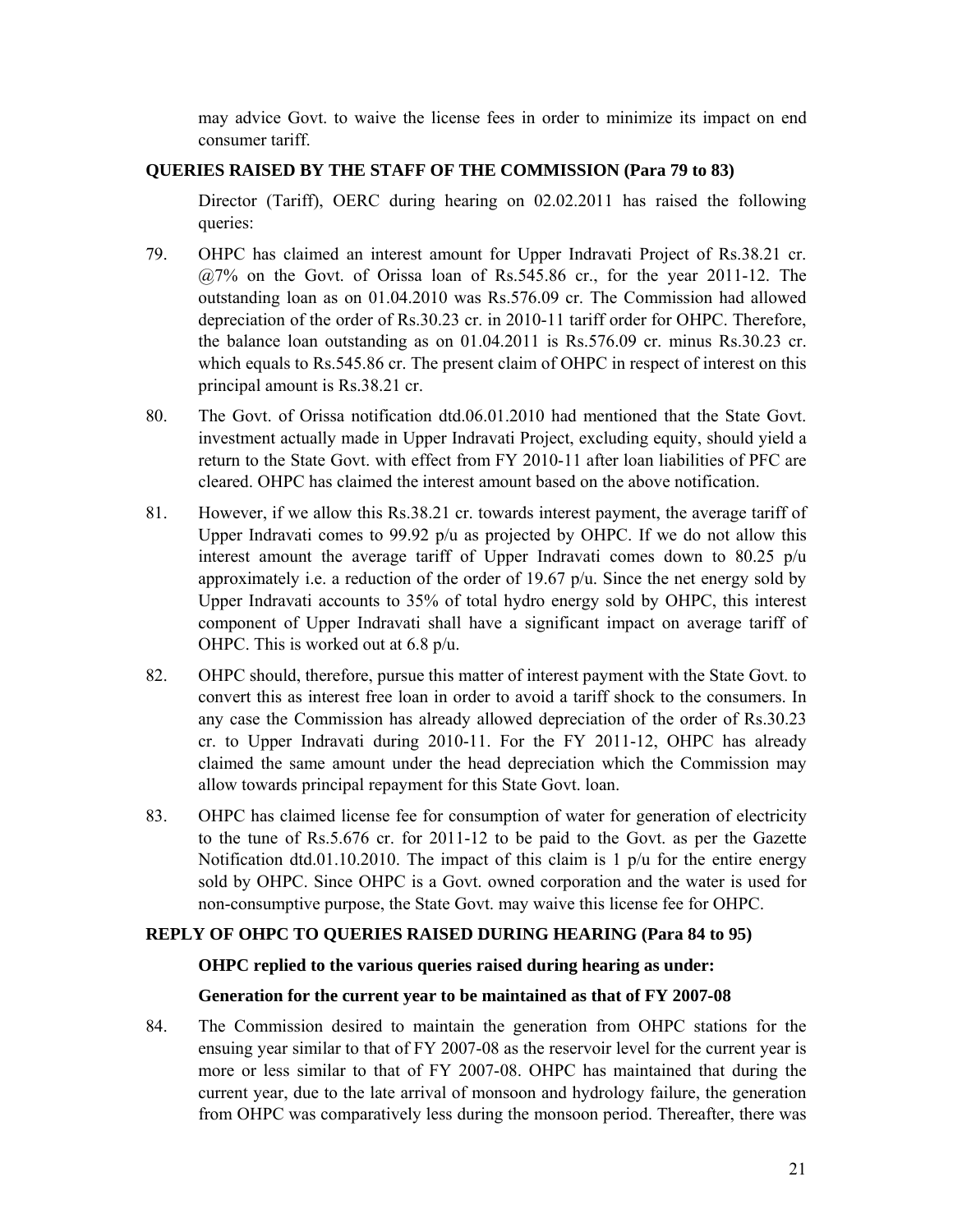less generation due to restriction on discharge of water by the DOWR. However, OHPC has agreed to the proposal of the Commission to utilise the reservoir water available optimally during the remaining part of the water year to reach MDDL before the onset of monsoon.

### **Peak generation from Balimela Power Station**

85. Respondents have raised the question of running of Balimela Power Station as peaking station. OHPC has stated that BHEP has already demonstrated full peaking capacity of 510 MW on 29.01.2011 at 19:00 hrs. As and when SLDC desires, BHEP can run as peaking station while generating maximum up to its installed capacity i.e. 510 MW.

### **Spillage of water from Hirakud Reservoir during monsoon**

86. The fixation of reservoir level of Hirakud is decided by the DOWR keeping in view the priorities of flood control, irrigation requirement and then the power generation. OHPC can not decide on the monthly generation schedule all by itself without the proactive involvement of DOWR and SLDC. During the current financial year 2010- 11, there was spillage of water from Hirakud Reservoir three to four times only for a short period of time. As such HHEP generated up to a maximum of 260 MW during the said period.

### **Reservoir level of RHEP and UIHEP during 2007, 2008 and 2009**

87. On two consecutive calender years i.e. 2007 and 2008, RHEP reached the level of 109.75 mtrs. and 109.85 mtrs. on 06.07.2007 and 17.06.2008 respectively against the declared MDDL of 109.72 mtrs. Hence, there was no loss of generation from RHEP during the years in question. On the contrary, UIHEP reached a level of 627.58 mtr on 26.06.07, 626.07 mtr on 05.06.08 and 625.18 mtr on 26.06.09. Since it is a carryover reservoir, there has been no loss of generation on account of it.

# **MDDL (590 ft.) of Hirakud Reservoir**

88. Some respondents have raised the issue of maintaining MDDL at 590 ft. instead 595 ft. at Hirakud Reservoir and to utilize the energy potential of 32 MU available between MDDL and 595 ft. OHPC has stated that this issue has been raised time and again with the DOWR. However, DOWR is maintaining the RL as per the irrigation requirement of catchment up to the farthest reach of the canal while following the ruling curve. Nevertheless, OHPC would once again take up the issue with water resources department and prevail upon them to stress the full utilization of water available in the Hirakud Reservoir upto the MDDL i.e. 590 ft.

### **Revising the Ruling Curve of Hirakud Reservoir**

89. Sri Jayadev Mishra raised the issue of revising the ruling curve of Hirakud Reservoir taking in to account the present situation arising out of erratic rainfall pattern, sudden inflow of water to the reservoir and construction of large number of dams in catchments of the reservoir. Such an exercise, as opined by him, will facilitate utilisation of the reservoir capacity to the fullest extent while minimizing the spillage of water. OHPC has already communicated this view point to the DOWR authorities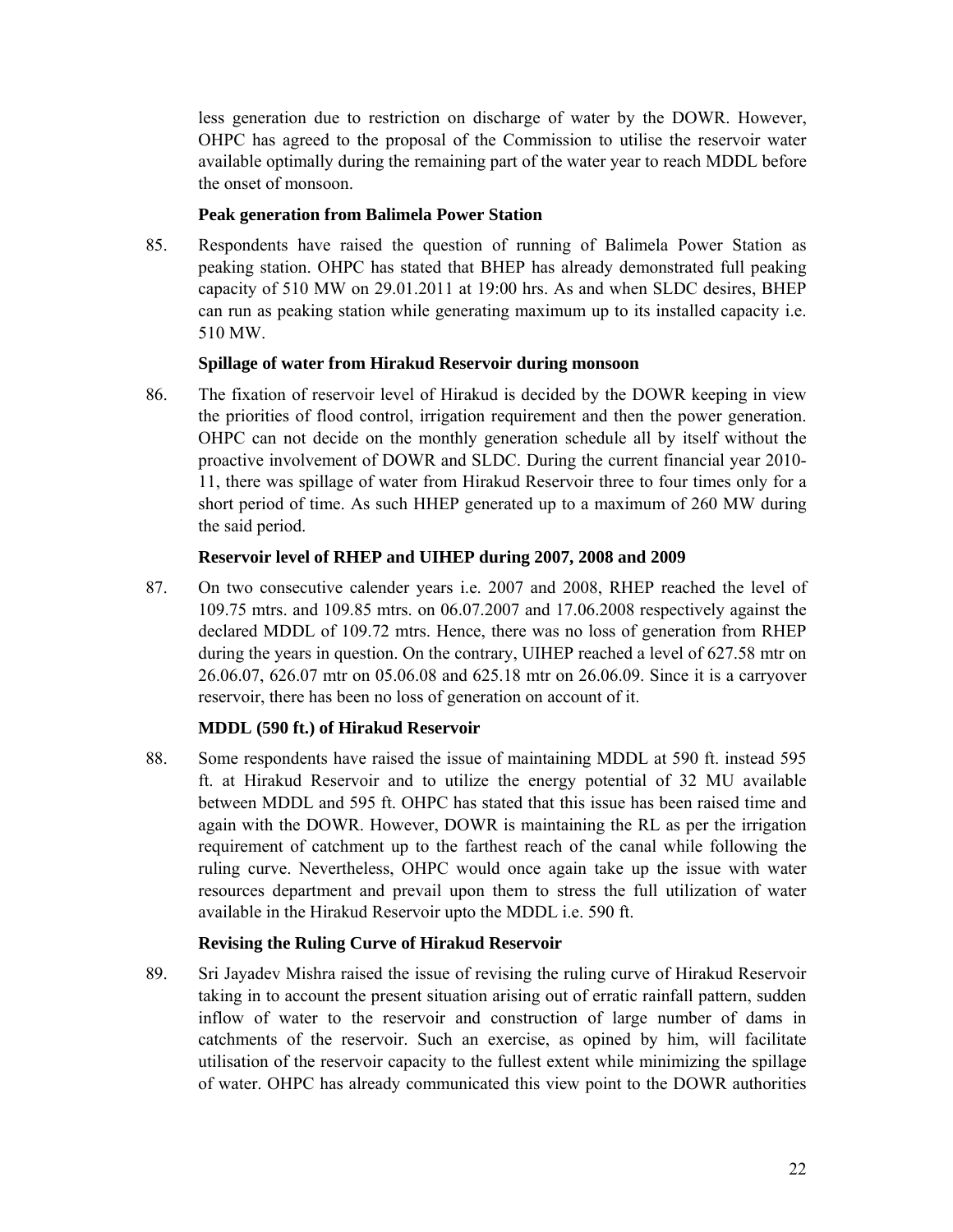on numerous occasions in the past. And, the same will be again discussed in the next meeting with DOWR.

### **Equity of Chiplima Power House**

90. GRIDCO has raised the issue of increase in equity capital of CHEP to Rs.12.85 Crs. against the equity of Rs.8.99 Crs. for FY 2010-11. OHPC agrees to the proposal of GRIDCO on the equity of Chiplima Power House at 25% similar to HHEP:-

| $1_{-}$ | New additions after 01.04.1996                    | Rs. 42.82 Crs. |
|---------|---------------------------------------------------|----------------|
| 11.     | Equity $\omega$ 25% of capital addition including | Rs. 10.70 Crs. |
|         | the TRCM                                          |                |

Total equity to be considered for FY 2011-12 will be Rs. 10.70 Crs., instead of Rs. 12.85 Crs. as proposed in the application.

### **Additional Capitalisation**

91. The Commission has been allowing Return on Equity (ROE) on old Hydro Power Stations of OHPC in respect of new additions after 01.04.1996, which is calculated basing on the audited accounts of each power station. As such, the capital additions for the year 2011-12 is based on audited balance sheet of 2009-10 and only addition on account of TRCM in Chiplima in 2010-11.

### **License fee for use of water for generation of Electricity**

92. Respondents raised the question of payment of license fee towards use of water for generation of Hydro energy at the rate of Rs. 0.01/kwh. Being a statutory fee, OHPC has to make the payment to the Govt. as per recent notification. The fees for six months of 2010-11 and for the year 2011-12 is a pass through in the tariff for reimbursement by GRIDCO, as per actual.

# **Interest on Working Capital**

93. Some respondents raised the question of meeting the Working Capital requirements from the Reserve & Surplus. OHPC maintained that CERC regulations include interest on Working Capital as an element of Annual Revenue Requirement for the generating company. Hence, interest on Working Capital need to be allowed in the tariff as per the norm

### **Reserve and Surplus**

94. Some respondents raised the issue that OHPC has been maintaining a good amount of cash surplus at present. OHPC finds nothing abnormal in the prudential fund management of its reserves and surpluses, which primarily meets (i) terminal liabilities of its employees through the trust (ii) its share in the equity for the RM&U and joint venture projects on hand etc. However, the accumulated reserves and surpluses is Rs.800 Crs only as against the estimated fund requirement of Rs.2046 Crs. As such, the shortfall of Rs.1246 Crs, is to be mobilised in the coming years from the interest income as well as form its operation. Moreover, the interest income is not an element of the Annual Fixed Cost as per the CERC Tariff Regulations and therefore excluded from the purview of determining the ARR.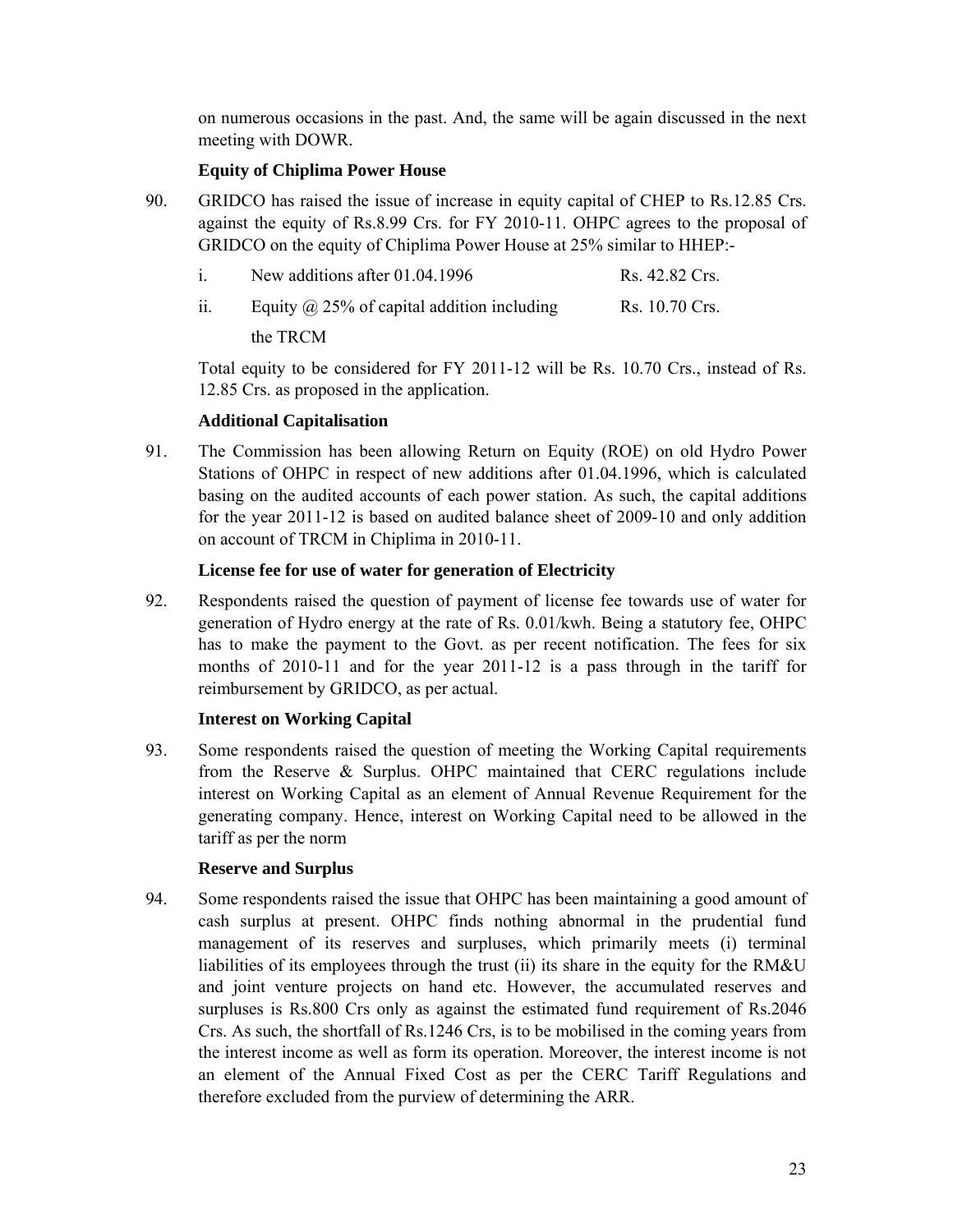### **Interest on Govt. loan and differential Pension**

95. All the respondents have raised concern about increase in tariff due to inclusion of interest on loan to be paid to GoO on account of UIHEP and differential pension liability. OHPC has included the following amount in its ARR proposal for the year 2011-12.

|                                                 | (Rs.in Crs.) |
|-------------------------------------------------|--------------|
| a) Interest $\omega$ 7% on Govt. Ioan for UIHEP | 38.21        |
| b) Differential Pension for the transferred     |              |
| employees drawing Pension from Govt.            | 21.28        |
|                                                 | 59.49        |

OHPC clarified that the above amount has been included in the ARR proposal as per the directives of the State Govt. The Commission, if so desires, may take up these two issues with the Govt. for exclusion from the ARR of 2011-12.

#### **VIEWS OF GOVERNMENT OF ORISSA (Para 96 to 101)**

The State Govt., in writing, has intimated their views on the issues raised during tariff hearings. Views relevant to OHPC generation tariff and new generating stations of the State are as under:

### **Up-Valuation of Assets**

96. The suggestions of the Commission to keep the support of Govt. in the matter of keeping the effect of up-valuation of assets of GRIDCO/OPTCL and OHPC, allowing the moratorium on debt services to the State Govt. till the sector turns around and not allowing ROE to GRIDCO/OPTCL and OHPC till the sector becomes viable on cash basis has not been agreed to by the Govt. in Finance Deptt. However steps have been taken on the other recommendations of the Commission and will be placed before the cabinet for approval.

#### **Power Purchase from Renewable Sources**

97. State Govt. signed 36 MoUs with private developers for installation of around 484 MW small Hydro Electric Projects. Out of these, 3 nos. of SHEPs of capacity 57 MW (Middle Kolab, Lower Kolab and Samal Barrage) have been commissioned and supplying power to the State.

#### **Capacity Addition**

98. State Govt. have signed 30 MoUs with IPPs for setting up of the Thermal Power Plants having capacity of 3800 MW out of which state share would be 6770 MW. One unit of 600 MW of Sterilite Energy has been commissioned during Aug, 2010 and other 3 units (600X3) are expected to be commissioned during the year 2011-12.

Similarly M/s Arati Steel Ltd. has commissioned 50 MW in March, 2010. Besides GMR Kamalanga Energy Ltd. (1050 MW), Ind Barath Energy (700 MW) and Maa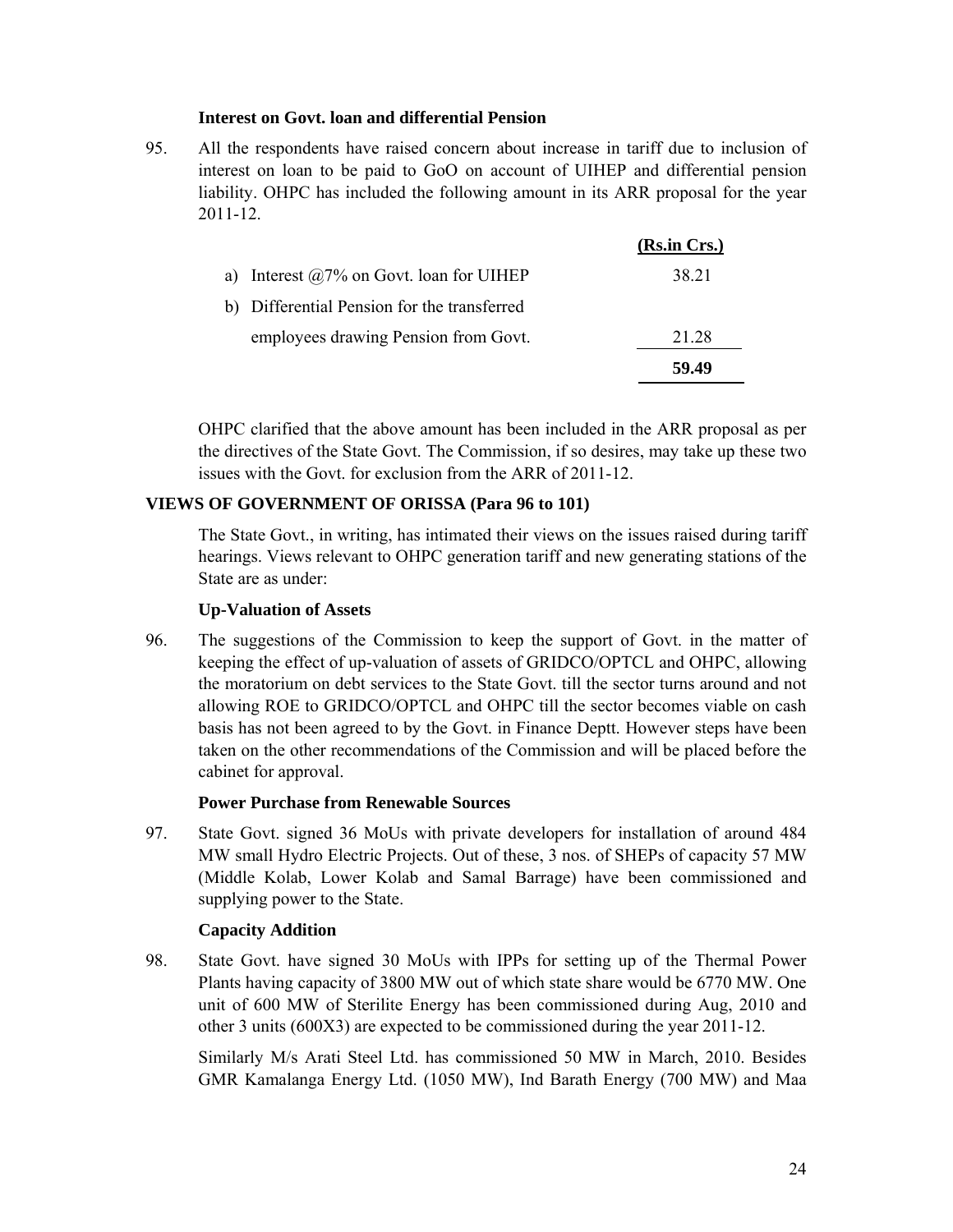Durga Thermal Power Company (60 MW) have progressed well for commissioning their projects by end of 2012.

# **Revised Design Energy of OHPC**

99. With most of the Hydro Plants are being old, the design energy envisaged during the commissioning stage has come down in many cases as detailed in the study under taken by OHPC through Experts. Commission may examine this and take appropriate decision.

# **Utilization of Captive Sources**

100. The Commission may provide competitive price (Tariff) for harnessing surplus power from the CGPs keeping in view of the support provided by the Govt. to CPPs in such a manner that it will not transfer into higher BSP.

# **Implementation of Intra-State Availability Based Tariff (ABT)**

101. The Commission may take appropriate steps with regard to the implementation of ABT keeping in view of the demand and supply position of the State. However, it should be kept in mind that the general consumer shall not suffer from power Regulation on account of the implementation of ABT.

# **OBSERVATIONS OF THE STATE ADVISORY COMMITTEE (SAC) (Para 102 & 103)**

- 102. The State Advisory Committee (SAC) constituted under Section 87 of Electricity Act,  $2003$  met on  $14<sup>th</sup>$  February, 2011 to debate on the Annual Revenue Requirement and Tariff application for the FY 2010-11 of utilities namely OHPC, OPTCL, GRIDCO, CESU, NESCO, WESCO and SOUTHCO. The Committee inter alia observed the following regarding hydro tariff and its impact on retail tariff:
	- Retail tariff is dependent on the cost of hydro generation by OHPC and cost of thermal generation by OPGC, NTPC and other Central Generating Stations, cost of procurement by GRIDCO, cost of transmission by OPTCL, expenditure required to be incurred by SLDC and the cost of distribution of the distribution companies. Even if the cost of distribution by the distribution companies is kept unchanged at the current year (2010-11), which is not at all possible, the Retail tariff is bound to increase if there is increase in the cost of generation, cost of procurement and cost of transmission and charges of SLDC.
	- While fixing the tariff Commission is to be guided by the provision of Section 61(h) of the Electricity Act, 2003 read with Section  $86(1)(e)$  regarding promotion of co-generation and renewable sources of energy. As per the target fixed by the Commission for the year 2011-12. 5% of the total energy purchase by GRIDCO for consumption in the State should be from renewable and co-generation taken together which consists of Solar 0.10%, non-solar 1.20% and co-generation 3.70%. In case the actual purchase from renewable sources falls below 5% specified for 2011-12, the obligatory entities are required to purchase the renewable certificates at higher cost. This implies that the energy to the extent of requirement is to be purchased apart from higher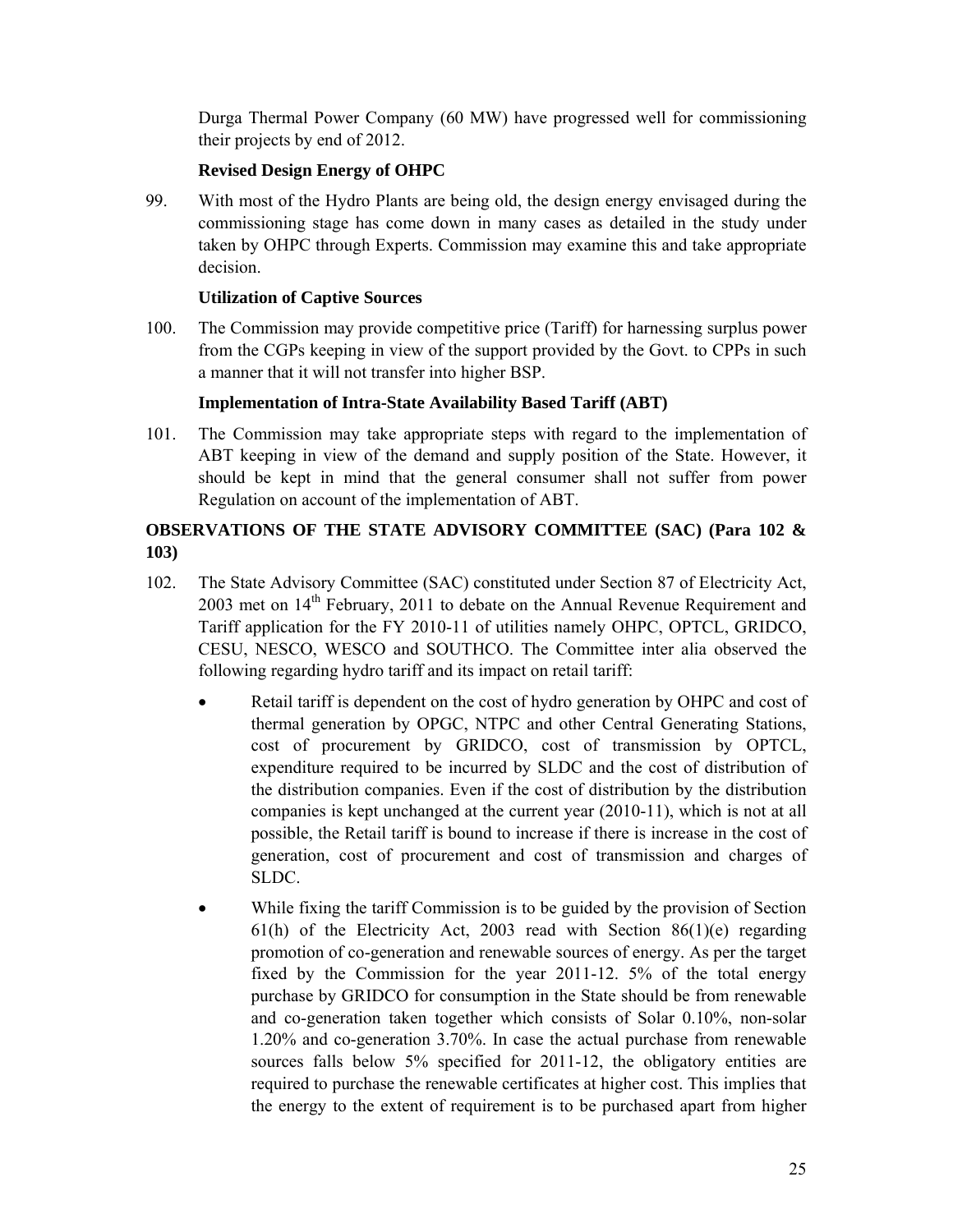Cost over and above from the high purchasing cost of renewable certificate. This would result in higher tariff implication with the consumers.

# 103. **Reduction in the ratio of hydro generation to total demand vis-à-vis Tariff Implication due to Revenue Gap of GRIDCO.**

- With increase in level of consumption by the existing consumers as well as increase in the number of consumers the State demand has increased from 12499.49 MU in 2004-05 to 20154 MU in 2010-11 whereas generation from State hydro for sale was 7087.82 MU in 2004-05 and has been reduced to 5826.12 MU in 2008-09, 4211.86 MU in 2009-10 and upto to September, 2010 it is 1769.7 MU. The contribution of low cost hydro generation to total state demand was 56.71% in 2004-05 which has been reduced to 31.04% in 2008-09 and 21.62% in 2009-10 and 16.66% in 2010-11 upto September, 2010. On the other hand actual generation from hydro sources is fluctuating and declining because of erratic rain fall and silting in the reservoirs for which GRIDCO has to purchase high cost power to meet the state demand and when the procurement cost would increase for GRIDCO it is bound to reflect in the retail tariff for the consumers.
- Members advised that OHPC should operate its plant optimally to maximize generation from the existing station and take up new project to improve hydro share in the generation mix.
- Shri B.K.Mohapatra is of opinion that OHPC has claimed revenue even after worsening its design energy and without any improvement in performance. OPTCL should reduce its loss by at least 1%. OPTCL can manage very well by this reduction of loss and enhanced efficiency without any hike in its tariff. In respect of SLDC he suggested that there is no need to charge any additional fees to enhance tariff and burden the consumers.
- Some SAC member pointed out that not a single MW has been added by the State in the hydro sector since long. Unless more hydel plants come up in the State the percentage of hydro power in energy pool of the State would continue to fall. It was further brought to the notice of the Commission that in spite of availability of common infrastructural facility in Ib Thermal Power Station, OPGC has not also added any additional capacity. It was also pointed out that the Govt. of Orissa has not taken adequate and noticeable steps for development of renewable energy in the State of Orissa. That is why the RPO obligation set by the Commission has not been effectively complied with by GRIDCO, the sole bulk supplier in the State. About 2000 MW of capacity in the small hydro sector has been identified by the State Govt.
- Hon'ble Member Shri Badu in his concluding remarks reiterated that the Commission would be just and fair to all stakeholders of the power sector to ensure that while the interests of the consumers need to be protected by providing service at reasonable and affordable rates, the viability and sustainability of the power utilities is also to be ensured.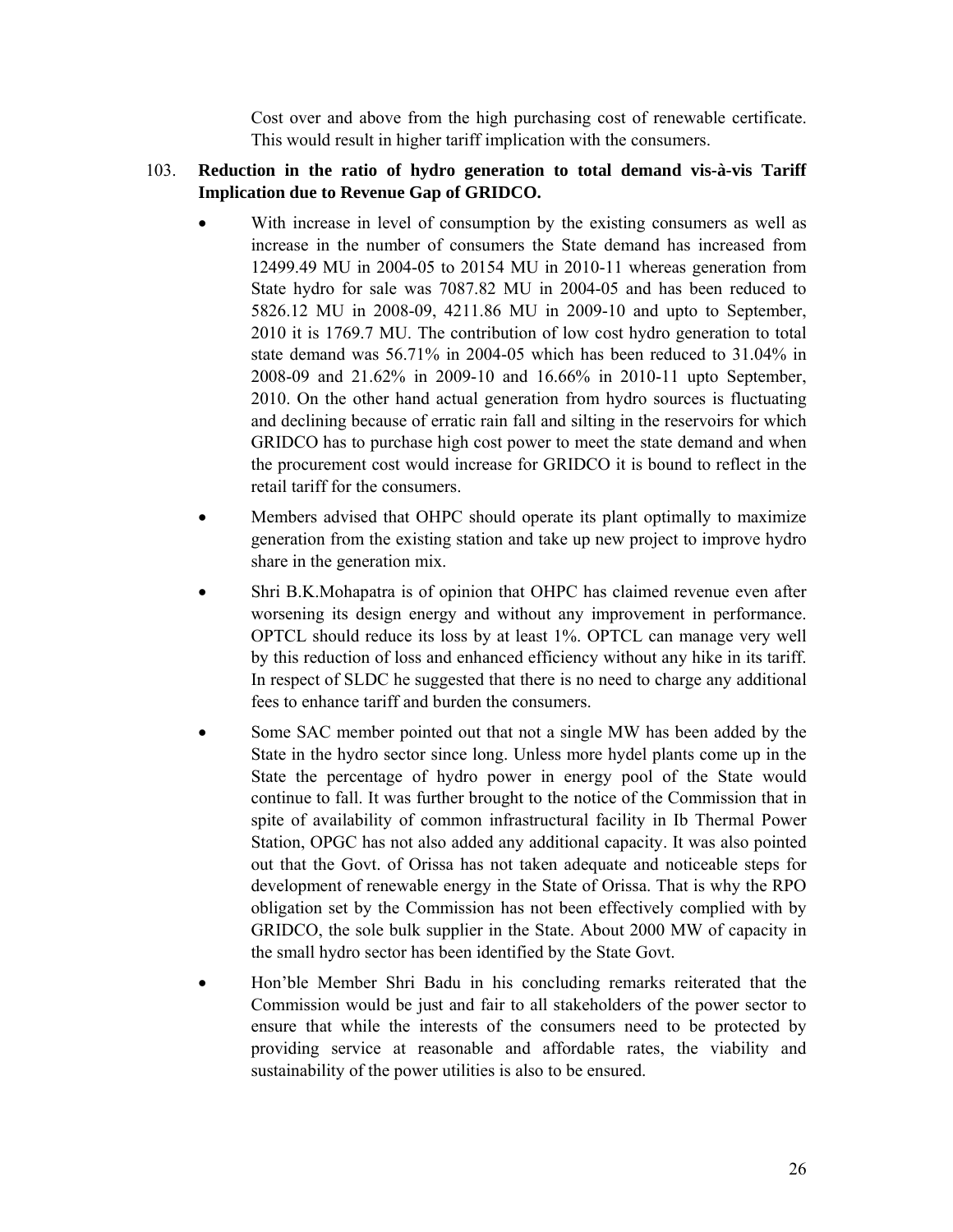# **COMMISSION'S OBSERVATIONS AND ANALYSIS OF OHPC'S PROPOSAL (Para 104 to 177)**

- 104. The Commission has carefully examined and analysed the proposal of OHPC. The written and oral submissions of the objectors have been considered while deciding the various parameters for determining tariff. The tariff proposal of OHPC contains technical parameters such as type of hydro stations, Normative Annual Plant Availability Factor (NAPAF), potential of energy generation and financial details like loans, capital cost, calculation of depreciation, interest etc. OHPC has furnished the technical and financial details in respect of each of the old power stations as well as of UIHEP. The station-wise apportionment of capital cost in respect of all these stations has also been provided along with tariff calculations.
- 105. During the course of public hearing, the objectors had raised certain pertinent issues having direct impact on tariff of OHPC. Issue-wise response was submitted by OHPC. Commission's analysis to the following pertinent issues related to tariff of OHPC are discussed as under:
	- Power Procurement from OHPC
	- Annual Fixed Cost which consists of
		- (i) Interest on loan capital
		- (ii) Depreciation
		- (iii) Return on Equity
		- (iv) Operation and Maintenance Expenses
		- (v) Interest on working capital
	- Two-part Tariff (Capacity Charge & Energy Charge)
	- Machhkund Hydro Electric Project
	- Peaking capability of Balimela HEP
	- Prospective Hydro Development in the State
	- Renovation and modernisation

# **Power Procurement from OHPC**

106. The installed capacity of various Hydro Stations owned by Orissa Hydro Power Corporation (OHPC) is 2062 MW as on  $1<sup>st</sup>$  of April 2011 including Orissa share of Machhkund. The details of drawal approved by the Commission for 2010-11 and the projections made by GRIDCO for 2011-12 are presented in the following table:

# **Table - 17**

| SI.<br>No. | Name of the HE<br><b>Project</b> | <b>Installed</b><br>Capacity<br>(MW) | <b>Design</b><br><b>Energy</b><br>(MU) | Commission's<br><b>Approval for</b><br>$2010-11$ (MU) | <b>Proposed</b><br>Drawal by<br><b>GRIDCO</b> for<br>$2011 - 12$ (MU) |
|------------|----------------------------------|--------------------------------------|----------------------------------------|-------------------------------------------------------|-----------------------------------------------------------------------|
|            | Hirakud                          | 347.50                               | 1174 00                                | 677.16                                                | 770.45                                                                |

# **Hydro Drawal and Projections for 2011-12**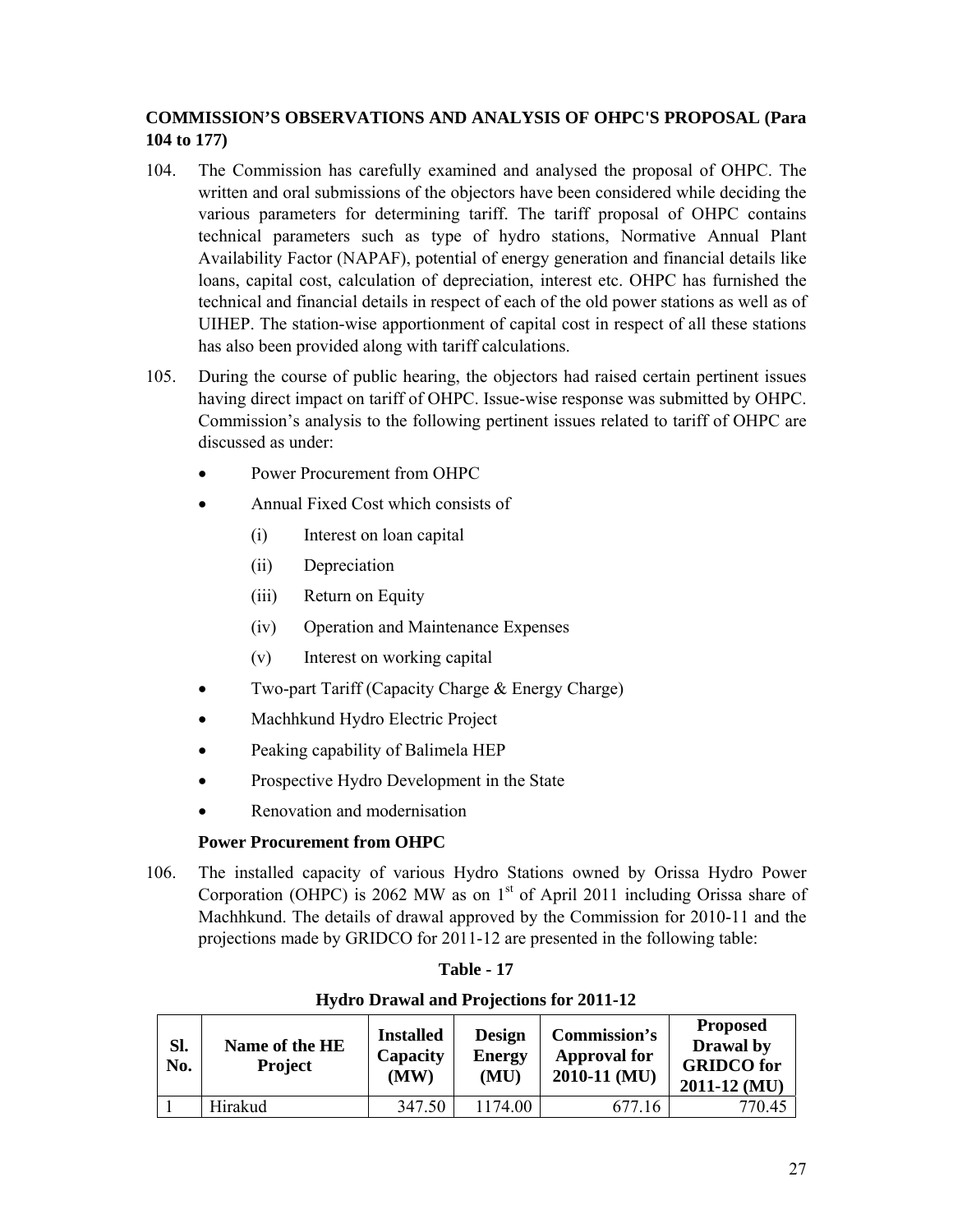| SI.<br>No. | Name of the HE<br><b>Project</b>   | <b>Installed</b><br>Capacity<br>(MW) | <b>Design</b><br><b>Energy</b><br>(MU) | <b>Commission's</b><br><b>Approval for</b><br>2010-11 (MU) | <b>Proposed</b><br>Drawal by<br><b>GRIDCO</b> for<br>2011-12 (MU) |
|------------|------------------------------------|--------------------------------------|----------------------------------------|------------------------------------------------------------|-------------------------------------------------------------------|
| 2.         | Chiplima                           |                                      |                                        | 485.10                                                     | 375.21                                                            |
| 3.         | Balimela                           | 510                                  | 1183.00                                | 1171.17                                                    | 1171.17                                                           |
| 4.         | Rengali                            | 250                                  | 525.00                                 | 519.75                                                     | 564.30                                                            |
| 5.         | <b>Upper Kolab</b>                 | 320                                  | 832.00                                 | 823.68                                                     | 823.68                                                            |
|            | <b>Total (Old Stations)</b>        | 1427.50                              | 3714.00                                | 3676.86                                                    | 3704.81                                                           |
| 6.         | <b>UIHEP</b>                       | 600                                  | 1962.00                                | 1942.38                                                    | 1942.38                                                           |
| 7.         | <b>Machhkund</b><br>(Orissa Share) | 34.50                                | 262.50                                 | 262.50                                                     | 262.50                                                            |
|            | <b>Total Hydro</b>                 | 2062                                 | 5938.50                                | 5881.74                                                    | 5909.69                                                           |

- 107. In accordance with Section 61(a) of the Electricity Act, 2003, the Commission is to be guided by the principles and methodologies specified by the CERC Regulations for determination of tariff applicable to generating companies. The new CERC (Terms & Conditions of Tariff) Regulations, 2009 has already come into force w.e.f. 01.04.2009 and shall remain in force for a period of five years from the date of commencement.
- 108. Auxiliary energy consumption for surface hydro electric power generating stations with static excitation system is to be determined at 0.5% of energy generated and transformation loss from generation voltage to transmission voltage is to be calculated at 0.5% of energy generated. Accordingly, energy sent out from the generating stations in respect of OHPC should be determined deducting 1% on gross generation treating 0.5% towards auxiliary consumption and 0.5% towards transformation loss.
- 109. As indicated in the above table, the design energy of OHPC's old stations is 3714 MU. After deduction of auxiliary consumption and transformation loss, energy sent out to GRIDCO comes to 3676.86 MU. In case of UIHEP, the design energy is 1962.00 MU. After deduction of auxiliary consumption and transformation loss, energy sent out to GRIDCO comes to 1942.38 MU which works out to 5619.24 MU at Design Energy. However, GRIDCO has proposed to draw 5909.69 MU, possibly considering the balance in form of secondary energy during monsoon months.
- 110. OHPC has furnished a tentative monthly generation programme for its different units. The same has also been furnished by OHPC to GRIDCO in regard to generation during FY 2011-12. GRIDCO has projected the power purchase from OHPC stations based on the latest generation plan submitted by OHPC for different stations. GRIDCO has considered 5647.19 MU of availability from OHPC hydro stations as per this generation plan after deduction of 16.60 MU of allocations to CSEB from Hirakud Power Station and 0.5% auxiliary consumption and 0.5% transformation loss.
- 111. As indicated earlier, the design energy of OHPC old stations being 3676.86 MU, it is premature to predict the rainfall at this point of time. The Commission cannot accept a figure of 6850 MU as suggested by some of the objectors as generation depends on hydrological condition, reservoir levels and water use by other agencies. Acceptance of such a high figure would mean reduced drawal from high cost energy sources, which in turn would affect the power purchase cost of GRIDCO in case of reduced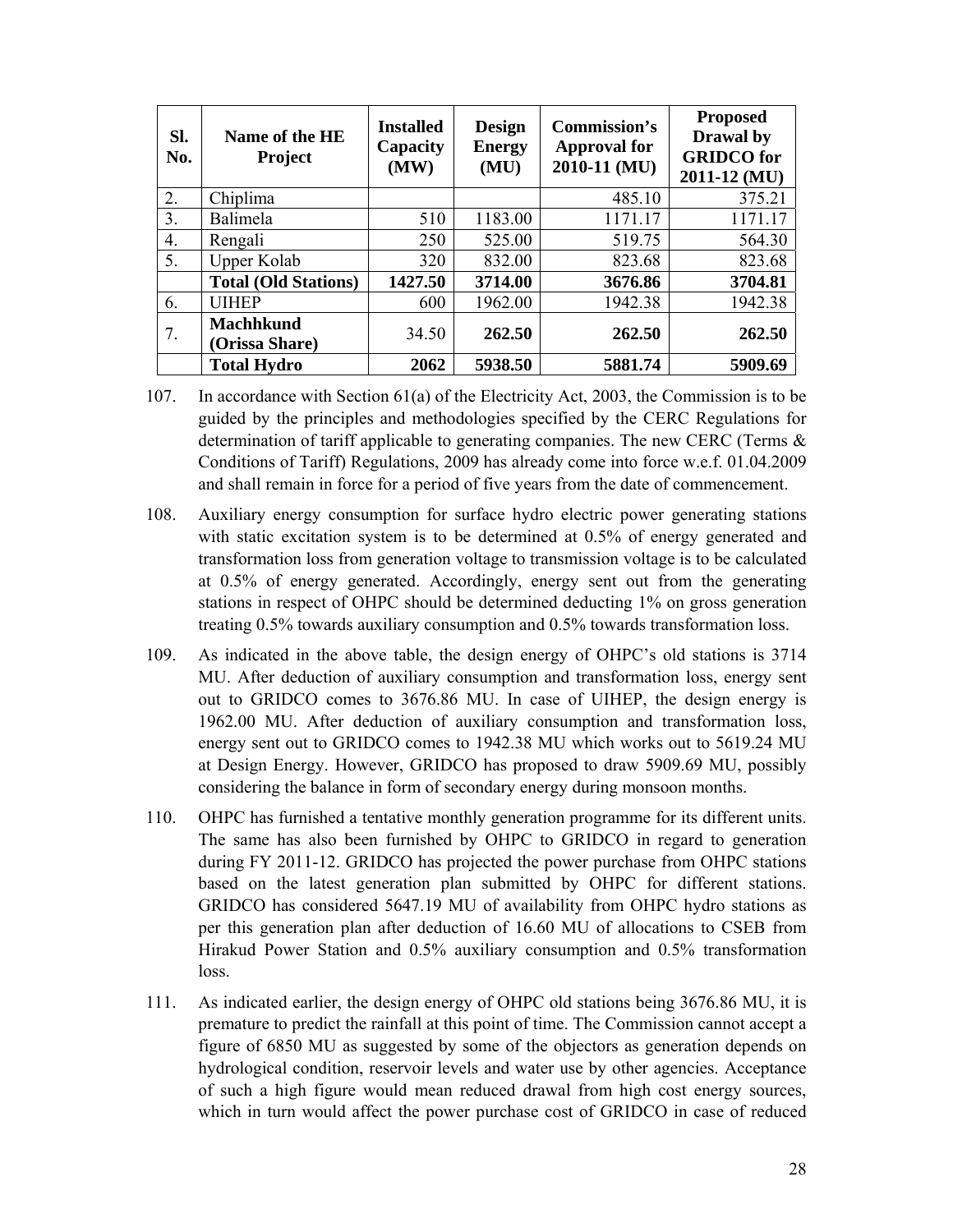hydro generation. As such, the Commission considers it appropriate to accept and approve a figure of 3676.86 MU as net energy available from the Old Stations and 1942.38 MU in case of UIHEP for the year 2011-12 after deduction of auxiliary consumption and transformation loss based on design energy. However, the Commission advises OHPC to have optimal operation of its generating station to maximize generation not to spill water during monsoon months, unless it is absolutely become necessary for dam safety.

### **Machhkund**

- 112. This hydro power station is a joint venture of Government of Orissa and Andhra Pradesh with an installed capacity of 114.5 MW and design energy of 525 MU. Machhkund is in operation in synchronization with Southern Grid and power from Machhkund is being availed by Orissa through radial load. Based on the 50% drawal by GRIDCO, the quantity comes to 262.50 MU. GRIDCO has projected drawl of 262.50 MU for the FY 2011-12. The Commission approves 262.50 MU to be drawn from this station during 2011-12.
- 113. The Commission's approval of power to be purchased by GRIDCO for 2011-12 from various stations of OHPC is given in the table below.

|                             | <b>Drawl From Hydro Stations (2011-12)</b> |                           | $(\text{In MU})$          |
|-----------------------------|--------------------------------------------|---------------------------|---------------------------|
| <b>Source of Generation</b> | Commission's                               | <b>GRIDCO</b>             | <b>Commission's</b>       |
|                             | <b>Approval (2010-11)</b>                  | <b>Proposal (2011-12)</b> | <b>Approval (2011-12)</b> |
| Burla                       | 677.16                                     | 770.45                    | 677.16                    |
| Chiplima                    | 485.10                                     | 375.21                    | 485.10                    |
| Balimela                    | 1171.17                                    | 1171.17                   | 1171.17                   |
| Rengali                     | 519.75                                     | 564.30                    | 519.75                    |
| Upper Kolab                 | 823.68                                     | 823.68                    | 823.68                    |
| <b>OHPC</b> (Old stations)  | 3676.86                                    | 3704.81                   | 3676.86                   |
| Upper Indravati             | 1942.38                                    | 1942.38                   | 1942.38                   |
| Machkund                    | 262.50                                     | 262.50                    | 262.50                    |
| <b>Total Hydro</b>          | 5881.74                                    | 5909.69                   | 5881.74                   |

**Table - 18** 

Here the Commission would like to point out that the Commission has not considered any off-take from Potteru HEP (2x6 MW), due to practical consideration explained by OHPC. The Commission advises OHPC to approach OERC in a separate petition its plan for operation of the project and/or handover the project to private developer either on O&M contract or on outright sale basis.

### **Annual Fixed Cost:**

114. For the purpose of computation of Annual Fixed Cost as per CERC Regulations, a detailed analysis of the following components has been made as under:

### **Interest on Loan**:

115. The loan liabilities of OHPC consists of State Govt. loans and PFC loans. These loan liabilities outstanding as on 01.04.1996 are summarized in the table below: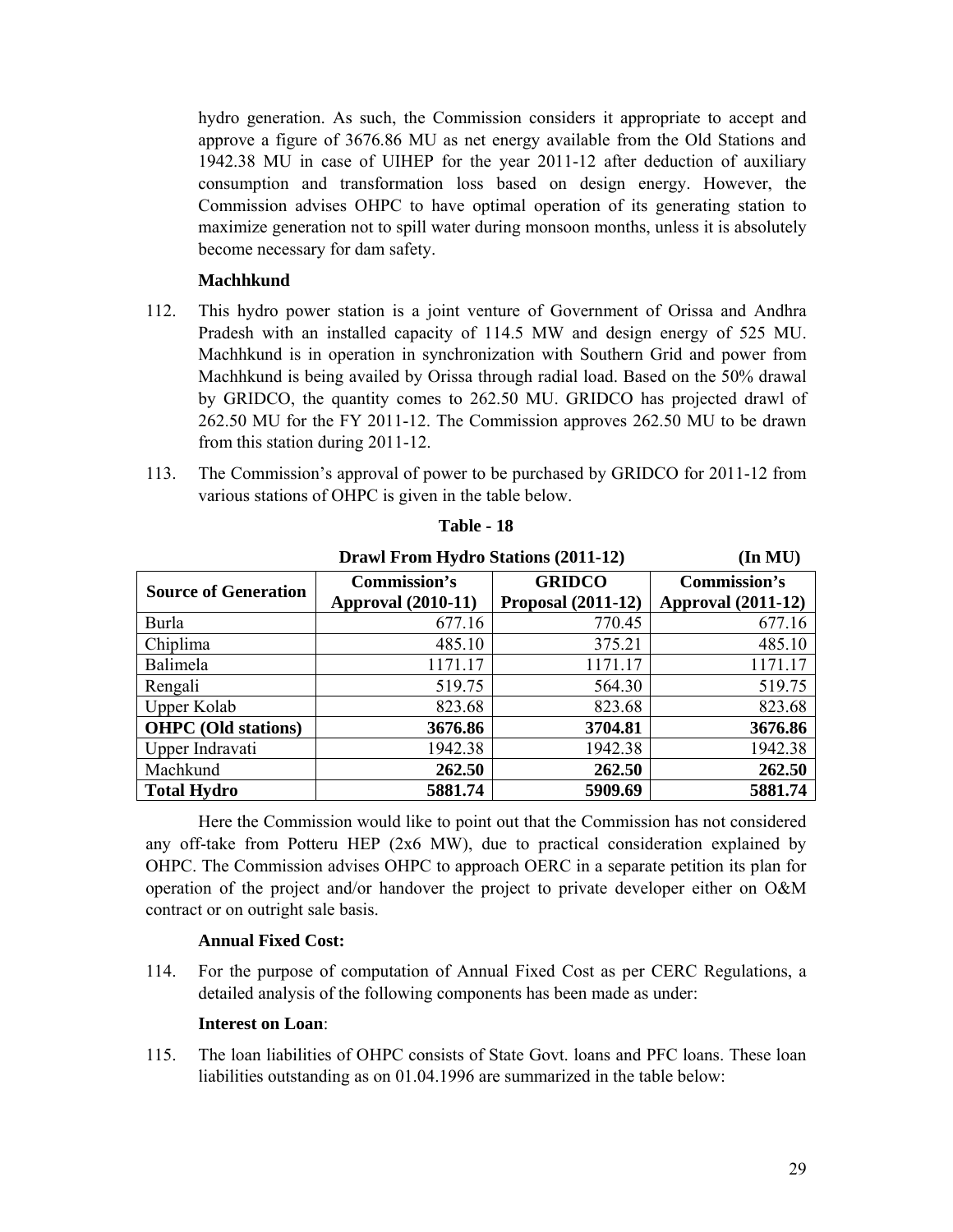#### **Table - 19**

|         |                            | (ING. CL.)                     |
|---------|----------------------------|--------------------------------|
| Sl. No. | <b>Description of Loan</b> | <b>Amount as on 01.04.1996</b> |
|         | $9.8\%$ loan               | 39.20                          |
| 2       | 13% loan (UIHEP)           | 497.86                         |
| 3       | Interest free loan (UIHEP) | 132.14                         |
|         | 13% loan (Potteru)         | 14.3                           |
| 5       | Zero coupon Bond-I         | 383.10                         |
| 6       | Zero coupon Bond-II        | 383.10                         |
|         | Other loan                 |                                |

#### **Statement of State Government Loans**

 $(\mathbf{D}_{\mathbf{c}} \cdot \mathbf{c}\mathbf{r})$ 

As revealed from the above table, the State Government loan of Rs.39.20 crore carries interest rate of 9.8% with repayment period of 15 years. There is a moratorium on principal repayment for five years starting from 2001-02. The Commission during 2001-02 and 2002-03 had allowed the repayment of principal amount of Rs.3.89 crore/annum. The loan outstanding on this account as on 01.04.2011 is Rs.4.19 crore after adjustment of repayments towards principal. In the meanwhile OHPC has apportioned the said loan quantum to the different generating units and claimed interest thereon.

As per the recommendations of the Kanungo Committee and the subsequent Govt. of Orissa Notification dtd.29.01.2003, the effect of up-valuation of assets would be kept in abeyance from the financial year 2001-02 prospectively till 2005-06 or till the sector turns around, whichever is earlier. In the meanwhile, the Commission has suggested to the Govt. of Orissa for extension of these financial benefits to the consumers of the State beyond 2005-06. The State Govt. has responded vide its Notification dtd. 06.01.2010 as follows:

*"Keeping in view the earlier decision of the State Government on the recommendations of Kanungo Committee's Report, the present suggestions of the OERC the State Government with approval of the cabinet has decided that the upvaluation of the assets of GRIDCO/OPTCL and OHPC indicated in the Notification No. 5210 dtd. 01.04.1996 and No. 5207 dtd. 01.04.1996 would be kept in abeyance for the financial year 2006-07 to 2010-11and has agreed to the following:* 

- *(i) The bonds issued by GRIDCO and OHPC, to the State Government, consequent upon revaluation of assets shall not carry any interest for a further period of five years from FY 2006-07 to FY 2010-11.*
- *(ii) The additional equity share, allotted to the State Government based on*  revaluation of assets, should not earn any Return on Equity for a further *period of five years from FY 2006-07 to FY 2010-11.*
- *(iii) Both GRIDCO/OPTCL and OHPC would be entitled to depreciation on the revalued (pre-92) assets.*
- *(iv) Both GRIDCO/OPTCL and OHPC shall repay the principle amount of the loan amount actually taken from the State Government along with the interest*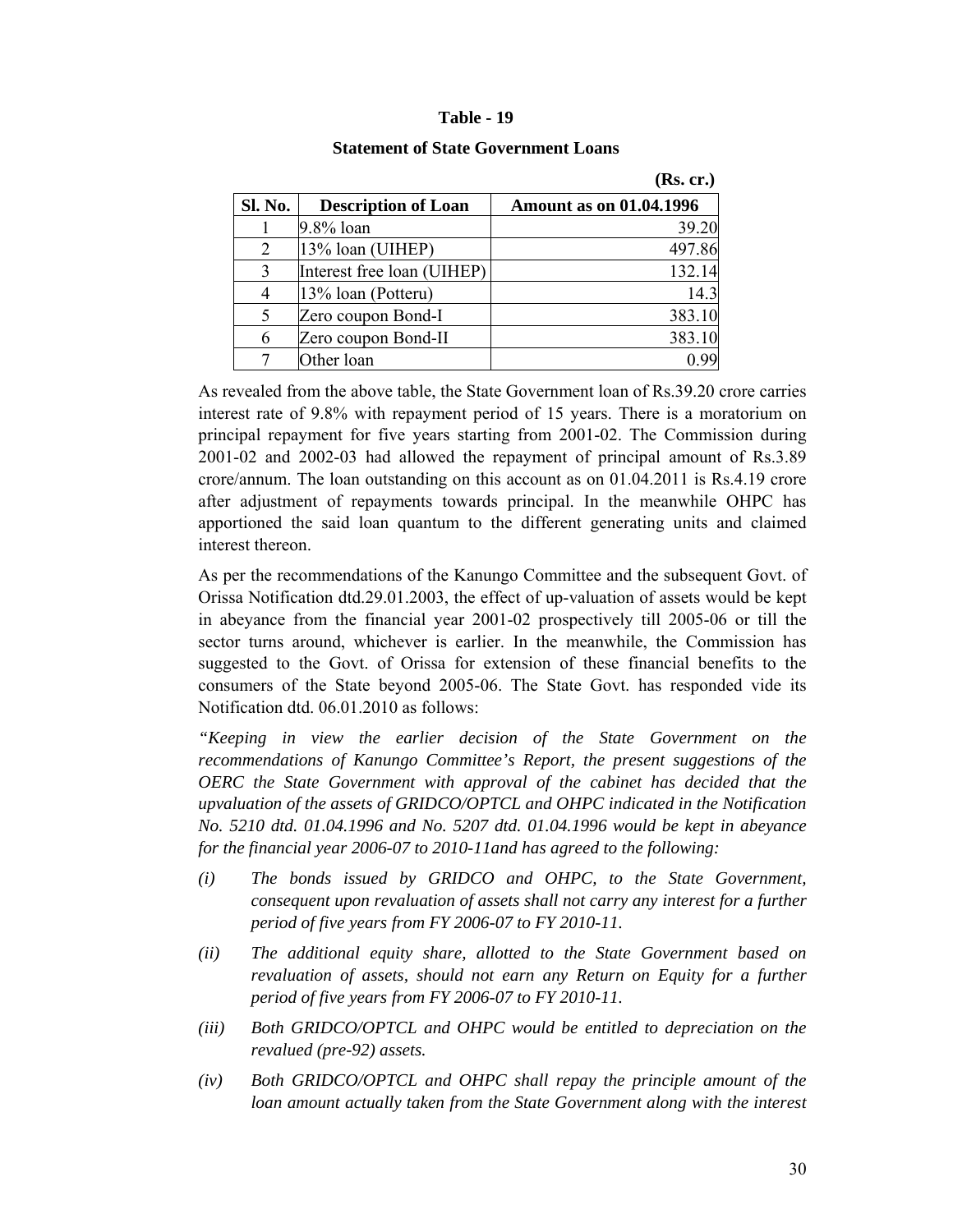*as per the terms and condition of loan other than those attributable to the revaluation of assets.* 

- *(v) The State Government investment actually made in Upper Indravati project, excluding the normative equity, should yield return to the State Government with effect from FY 2010-11 after clearance of loan liabilities of PFC. However, interest at the rate of 7% should be charged and paid on this investment from FY 2006-07 onwards.*
- *(vi) Returns on equity on the old Hydro Power Plants may be allowed to OHPC, in respect of new projects commissioned after 01.04.1996."*

In response to the above Notification of GoO, the Commission in its letter dtd. 27.01.2010 has advised the State Government that "the effects of up-valuation of asset and moratorium on debt services of State Govt. loan may be kept in abeyance till end of FY 2012-13 i.e. end of control period of Business Plan instead of 2010-11 as approved by the State Govt. in their Notification dtd. 06.01.2010".

In response to Commission's letter dtd. 27.01.2010, the State Government vide their letter No. 1577 dtd. 23.02.2010 has intimated that *"In this regard necessary notification for keeping in abeyance the upvaluation of assets of GRIDCO and OHPC till 2010-11 has been issued by Government under intimation to all concerned. Government orders will be obtained for modification of the above notification on the basis of the suggestion of OERC intimated vide their letter No. JD(F)-175/02/3235 dtd. 27.01.2010."* 

116. In the meantime, the Department of Energy, Govt. of Orissa vide letter No.R&R-II-1/2011/1728 dtd.28.02.2011 endorsed the views of the Govt. on this aspect which is reproduced below:

Keeping in Abeyance the Upvaluation of Assets, Moratorium of Debt Services etc.

The suggestions of the Hon'ble Commission to keep the support of Govt. in the matter of keeping the effect of upvaluation of assets of GRIDCO/OPTCL and OHPC, allowing the moratorium and debt services to the State Govt. till the sector turns around and not allowing ROE to GRIDCO/OPTCL and OHPC till the sector becomes viable on cash basis has not been agreed to by the Govt. in Finance Department. However, steps have been taken on the other recommendations of the Hon'ble Commission and will be placed before the cabinet for approval.

117. Commission on this issue would like to observe that the entire power sector has not yet come out of the deficit situation on cash basis, on account of exorbitant rise in power purchase cost due to increase in fuel price and other statutory expenses such as employee cost etc. Further, the Commission feels that the effect of upvaluation has a cascading effect in increase in price of energy which ultimately would have to be borne by the consumers through higher retail tariff. This issue has also been referred to Inter-Ministerial Committee formed by the State Govt. In view of the above and in view of Kanungo Committee recommendations, the Commission again advises Govt. of Orissa to reconsider **keeping in abeyance the effect of upvaluation** till the sector is viable on cash basis. This is necessary in overall interest of the consumers because higher the purchase cost, still higher is the retail tariff for the consumers.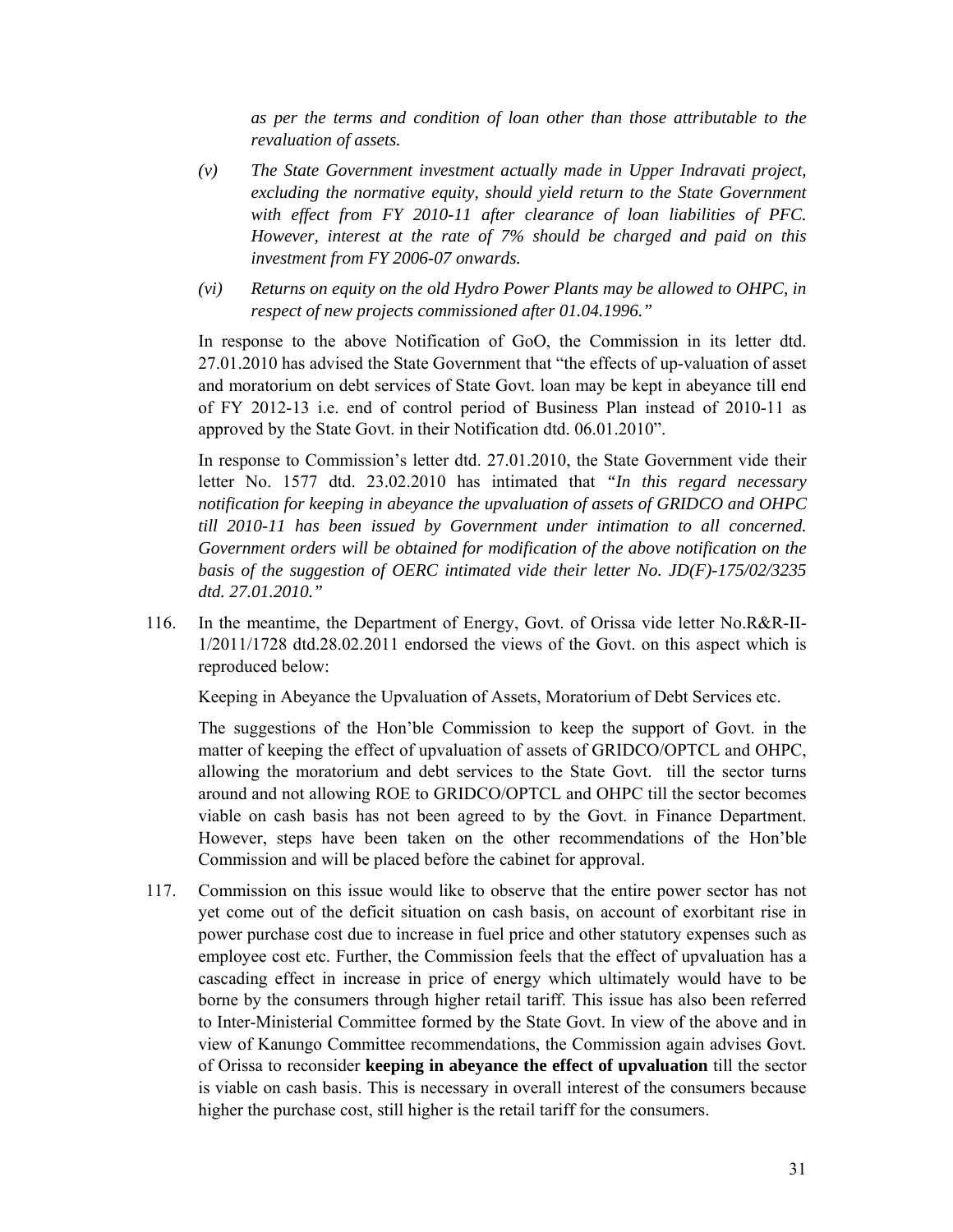118. Hence, the Commission does not consider interest on State Govt. loan as a pass through in the revenue requirement of OHPC for the FY 2011-12.

Accordingly, the interest impact of all other State Government loans except the above-mentioned Rs.39.20 crore (Rs.4.19 crore outstanding as on 01.04.2011) is not considered for the purpose of calculation of tariff of OHPC stations.

The PFC loans were obtained in connection with projects like Chiplima, Burla, Upper Indravati and for extension of units  $7 & 8 & 8$  of Balimela. The outstanding PFC loan amount as on 01.04.2010 is indicated in the table below:

### **Table - 20**

#### **PFC Loan Outstanding**

|                          |                  |                  | (Rs. cr.)                               |
|--------------------------|------------------|------------------|-----------------------------------------|
| <b>Name of the Units</b> | As on 01.04.2010 | As on 01.04.2011 | <b>Loan Repayment</b><br>for FY 2011-12 |
| (a) Unit 3 & 4 Burla     | 39.07            | 32.55            |                                         |
| (b) Unit 7 & 8 Balimela  | 67.20            | 57.60            | 9.60                                    |
| <b>Total</b>             | 106.27           | 90.15            | 16.12                                   |

For OHPC old stations, interest on loan including Guarantee Commission aggregates to Rs.13.24 crore and in case of UIHEP since the loan amount is fully repaid, the outstanding is nil for the year 2011-12 as compared to Rs.15.20 crore and Rs.0.00 crore respectively for the FY 2010-11 as summarized in the table below:

#### **Table – 21**

#### **Statement of OHPC Loans and Interest on Loan**

 **(Rs. cr.)** 

| <b>Source of Loan</b>              | <b>Loan Outstanding</b> |                          |                      | <b>Interest on Loan</b>        |                                     |
|------------------------------------|-------------------------|--------------------------|----------------------|--------------------------------|-------------------------------------|
|                                    | As on<br>1.04.2010      | As on<br>1.04.2011       | <b>OERC</b><br>Appr. | <b>OHPC</b><br><b>Proposal</b> | Commission's<br><b>Approval for</b> |
|                                    |                         |                          | for FY               | for FY                         | FY 2011-12                          |
|                                    |                         |                          | 2010-11              | 2011-12                        |                                     |
| Govt. loan $\omega$ , 9.8%         | 8.08                    | 4.19                     | 0.79                 | 0.41                           | 0.41                                |
| PFC Loan for 3 & 4 Burla           | 39.07                   | 32.55                    | 3.09                 | 2.51                           | 2.51                                |
| PFC Loan for Balimela 7 & 8        | 67.20                   | 57.60                    | $(-) 2.78$           | 5.10                           | 5.10                                |
| Deemed loan for Burla              | 1.17                    | 0.00                     | 0.05                 | 0.00                           | 0.00                                |
| Deemed loan for Chiplima           | 12.24                   | 15.64                    | 0.92                 | 1.42                           | 1.42                                |
| Deemed loan for Balimela           | 39.00                   | 33.43                    | 3.25                 | 2.72                           | 2.72                                |
| Govt. Guarantee Commission         |                         | $\overline{\phantom{0}}$ | 1.08                 | 1.08                           | 1.08                                |
| <b>Sub-Total (Old Stations)</b>    | 166.76                  | 143.41                   | 6.40                 | 13.24                          | 13.24                               |
| $7\%$<br>interest bearing<br>State |                         | 545.86                   | ٠                    | 38.21                          | 0.00                                |
| Govt. loan for UIHEP               |                         |                          |                      |                                |                                     |
| <b>Total</b>                       |                         |                          |                      | 51.45                          | 13.24                               |

The Commission approves interest payment of Rs.13.24 crore for OHPC old stations for the FY 2011-12 as proposed by OHPC. But incase of Upper Indravati the proposal of interest payment of Rs.38.21 cr on 7% interest bearing State Govt. loan is not passed on to ARR, as clarified above. Thus the interest on loan allowed for tariff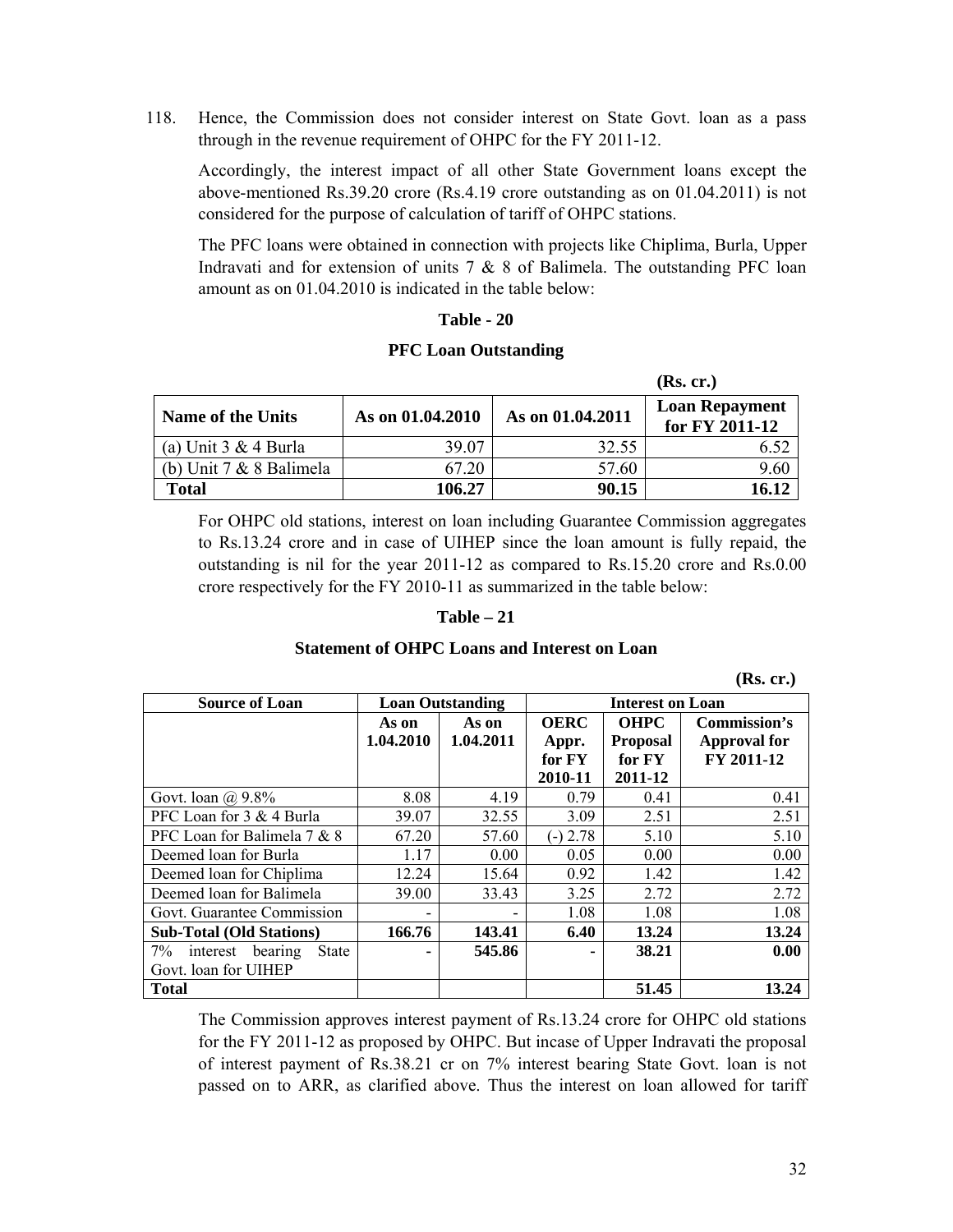purpose in 2011-12 is Rs.13.24 cr. as against a claim of Rs.51.45 cr. by OHPC in its proposal.

### **Depreciation:**

- 119. Depreciation is an important component of annual operating cost of the generating companies and it constitutes between 20 to 25% of the annual expenditure. In the instant case, the capital assets have been re-valued nearly 3 times of its historical cost. Earlier, upto FY 2000-01, the Commission had calculated depreciation on prevalent norms i.e. post'94 rate, which substantially raised the revenue requirement due to upfront loading. Since 2001-02, as a part of corrective measures depreciation was limited to the principal loan repayment during a particular year. However, during 2003-04, as per the directions of the High Court of Orissa, depreciation was calculated at pre-1992 norms notified by Govt. of India on the book value of the assets. During 2004-05 again, the Commission calculated depreciation limiting to principal repayment.
- 120. For the purpose of determination of Annual Fixed Cost, depreciation computed  $\omega$ 2.57% of the project cost is considered for FY 2011-12. However, in case of Burla and Balimela where loan repayment is more than the computed depreciation  $\omega$ 2.57%, the differential amount has been considered and the depreciation amount has been extended to meet full repayment of principal loan for the FY 2011-12. The details of repayment of loan as submitted by OHPC for old stations is as under:

#### **Table – 22**

#### **Statement of Repayment of Loans**

|                       |         | (Rs. cr.) |
|-----------------------|---------|-----------|
| <b>Power Stations</b> | 2010-11 | 2011-12   |
| <b>HHEP</b>           | 7.97    | 6.86      |
| <b>CHEP</b>           | 1.72    | 2.63      |
| <b>BHEP</b>           | 16.12   | 16.17     |
| <b>RHEP</b>           | 1.05    | 1.11      |
| <b>UKHEP</b>          | 1.25    | 1.32      |
| <b>UIHEP</b>          | 0.00    | 0.00      |
| <b>Total</b>          | 28.11   | 28.09     |

121. For the year 2011-12, depreciation is claimed in the tariff applying 2.57% in case of RHEP, UKHEP and CHEP whereas for BHEP and HHEP the requirement for actual loan repayment is considered for recovery through depreciation by OHPC as summarized below:

| $1$ avit $-2J$                             |                                    |                         |  |  |  |
|--------------------------------------------|------------------------------------|-------------------------|--|--|--|
| <b>Name of the Power</b><br><b>Station</b> | <b>Depreciation</b><br>(Rs. Crore) | <b>Remark</b>           |  |  |  |
| <b>Burla</b>                               | 6.86                               | Equal to loan repayment |  |  |  |
| <b>Chiplima</b>                            | 3.47                               | 2.57%                   |  |  |  |
| <b>Balimela</b>                            | 16.17                              | Equal to loan repayment |  |  |  |
| <b>RHEP</b>                                | 2.43                               | 2.57%                   |  |  |  |
| <b>Upper Kolab</b>                         | 2.88                               | 2.57%                   |  |  |  |
| <b>Total</b>                               | 31.81                              |                         |  |  |  |

#### **Table – 23**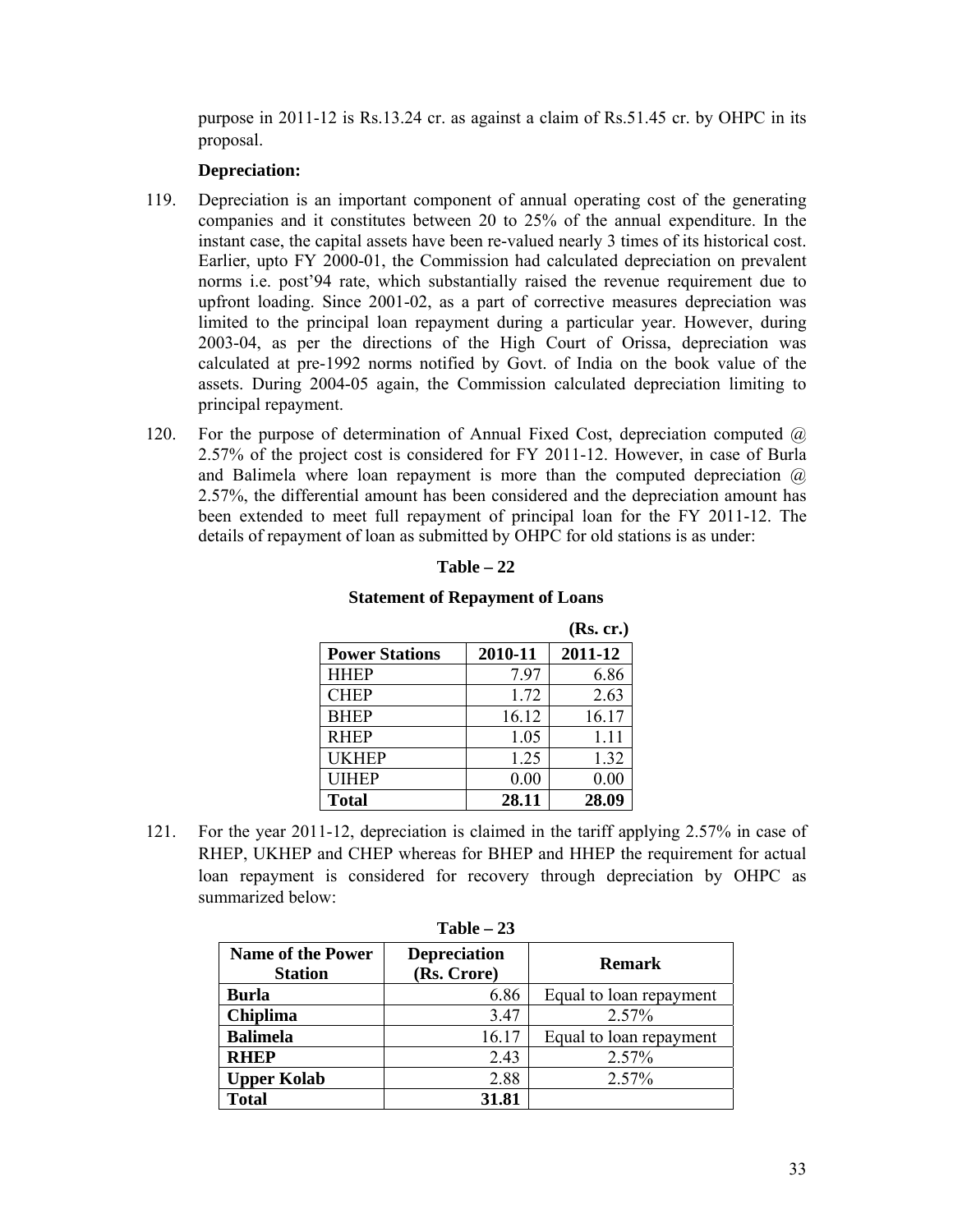The amount of depreciation of Rs.31.81 crore is approved by the Commission for the FY 2011-12 for the old power stations of OHPC. In respect of UIHEP, the depreciation is calculated based on straight line method after deducting the cumulative depreciation allowed in ARR till 2009-10 from the depreciable value of the project cost. This comes to Rs.30.23 crore as determined during FY 2010-11. The same amount is also approved for the FY 2011-12. Thus we approve a total amount of Rs.62.04 cr. on account of depreciation for tariff purpose in ARR of FY 2011-12, as against claim of same amount by OHPC in its proposal.

#### **Return on Equity:**

- 122. The new CERC Tariff Regulations for the period 2009-14 provides the following:
	- (a) Return on equity shall be computed on pre-tax basis at the base rate of 15.5% and the rate of return on equity shall be computed by grossing up the base rate with the normal tax rate for the year 2008-09 applicable to the concerned generating company.
	- (b) Rate of return on equity shall be rounded off to three decimal points and be computed as per the formula given below:

Rate of pre-tax return on equity = Base rate  $/(1-t)$ 

Where t is the applicable tax rate.

- 123. Accordingly, the rate of return for OHPC power stations comes to 19.358% for the year 2011-12, at applicable fare rate of MAT at 19.93% and Base rate at 15.50%.
- 124. In regard to the equity base of OHPC, the same was already decided in the Commission's tariff order dtd.19th April 2002 in Case No. 65 of 2001 & Case No. 04 of 2002 vide Para 6.4.17 through Para 6.4.21.
- 125. Based on the contents of the above order and subsequent Govt. Notification dtd.29.01.2003, the Return on Equity for the year 2004-05 was allowed to OHPC on new investments made only after 01.04.1996. Further, the State Govt. vide its Notification dtd. 06.01.2010 has extended the same upto the year 2010-11. The Commission vide its letter No.2807 dtd. JD(F)- 175/02/3235 dtd. 27.01.2010 had advised the Government to keep in abeyance the up-valuation of assets and other policy measures till 2012-13 and the Govt. vide its Lr. No. 1577 dtd. 23.02.2010 has rendered its views that Government orders will be obtained for modification of the above notification on the basis of the suggestions of OERC intimated vide their letter No. JD(F)-175/02/3235 dtd. 27.01.2010. In the meantime the Govt. of Orissa has sent its views vide Letter No. R&R-II-1/2011/1728 dtd. 28.02.2011as indicated in Para 130 above and the Commission's observations in this regard has been provided in Para 131 of this Order.
- 126. Based on the above, RoE for Old Stations is calculated  $\omega$  19.358% on OHPC's own investment of Rs.47.97 crore in case of HPS and Rs.12.85 Cr in case of CHEP and Rs.62.89 Cr in case of Balimela. Thus RoE comes to Rs.9.28 crore in case of HHEP, Rs.2.07 cr in case CHEP and Rs.12.17 cr in case of Balimela. Similarly, for Rengali and Upper Kolab the RoE on the own investments of OHPC after 01.04.1996 comes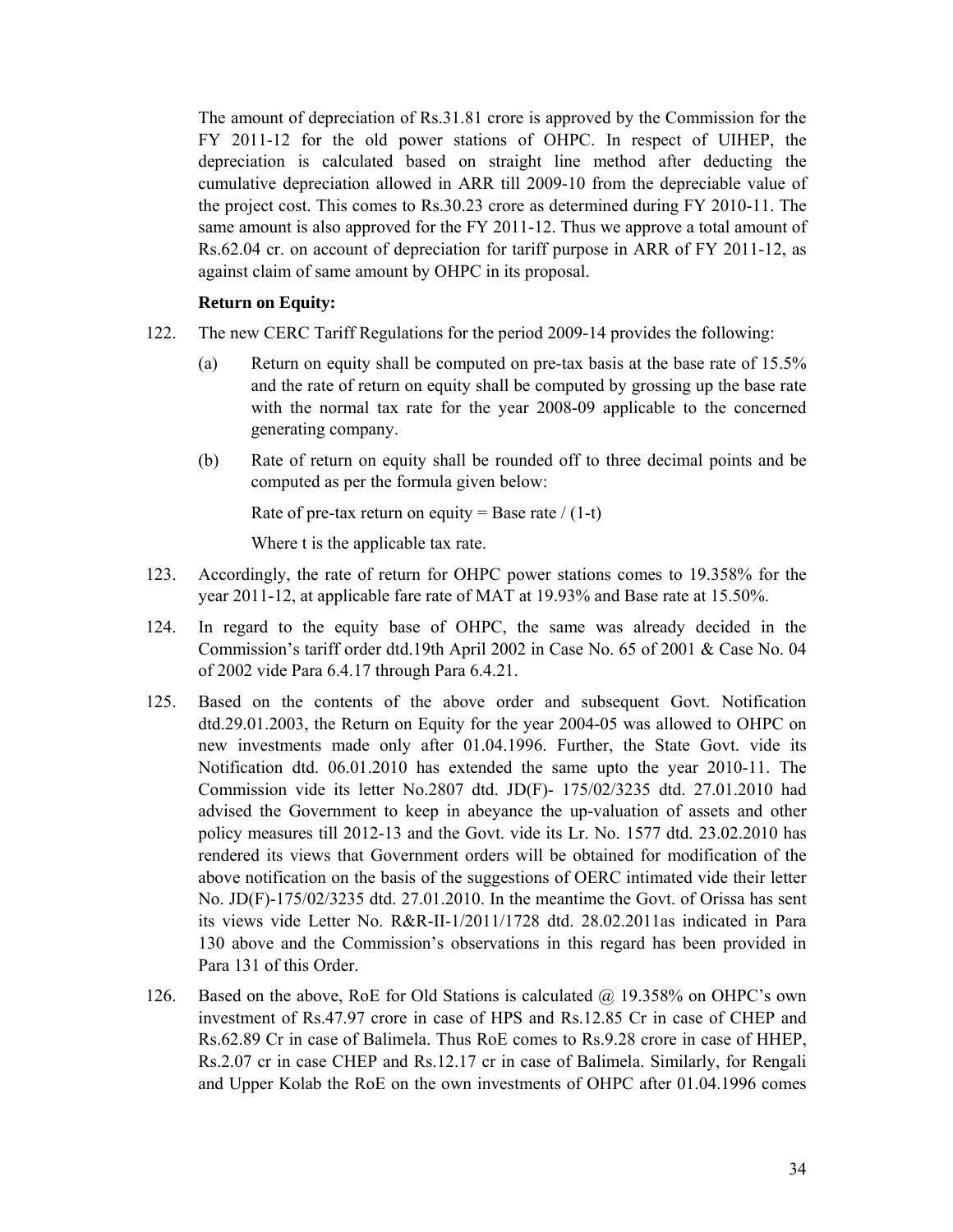to Rs.0.21 crore and Rs.0.22 crore respectively. The total RoE for OHPC old stations comes to Rs.23.96 crore for FY 2011-12.

127. In case of UIHEP RoE is calculated @ 19.358 % on Government equity of Rs.298.70 crore which comes to Rs.57.82 crore. The Commission approves RoE @ 19.358% in line with new CERC norms to this project with a view to encourage the growth of hydropower in the State. OHPC should make all attempts to explore the possibilities on a long-term basis for utilization of hydro potential in the State. The Commission approves return on equity for all the OHPC stations amounting to Rs.81.78 crore for the FY 2011-12 as summarized in the table below:

| Table |  |
|-------|--|
|-------|--|

|                      |                         | (Rs. cr.)               |
|----------------------|-------------------------|-------------------------|
| Name of the          | <b>Return on Equity</b> | <b>Return on Equity</b> |
| <b>Power Station</b> | 2010-11 (@18.674%)      | 2011-12 (@ 19. 358%)    |
| <b>HHEP</b>          | 8.87                    | 9.28                    |
| <b>CHEP</b>          | 1.68                    | 2.07                    |
| <b>Balimela</b>      | 11.69                   | 12.17                   |
| <b>RHEP</b>          | 0.16                    | 0.21                    |
| <b>Upper Kolab</b>   | 0.21                    | 0.22                    |
| <b>UIHEP</b>         | 55.78                   | 57.82                   |
| <b>Total</b>         | 78.39                   | 81.78                   |

128. **Thus, we approve an amount of Rs.81.78 cr. as ROE of all OHPC station, as against OHPC proposal of Rs.82.19 cr.** 

#### **O&M Expenses:**

129. OHPC has projected the O&M expenses of each of its power stations as given in the table below:

|                | (Rs.cr.)                                                                                                  |             |             |             |             |                                                    |              |                 |       |              |  |
|----------------|-----------------------------------------------------------------------------------------------------------|-------------|-------------|-------------|-------------|----------------------------------------------------|--------------|-----------------|-------|--------------|--|
| <b>SI</b>      | <b>Particulars</b>                                                                                        | <b>HHEP</b> | <b>CHEP</b> | <b>BHEP</b> | <b>RHEP</b> | <b>UKHEP</b>                                       | <b>UIHEP</b> | <b>Subtotal</b> | C.O   | <b>TOTAL</b> |  |
| N <sub>0</sub> |                                                                                                           |             |             |             |             |                                                    |              |                 |       |              |  |
| $\mathbf{1}$   | O&M expenses by OERC<br>allowed for FY 2010-11.                                                           | 31.11       | 13.31       | 31.52       | 24.54       | 16.69                                              | 45.06        | 117.17          | 11.71 | 173.94       |  |
| $\overline{2}$ | O&M expenses for 2011-12<br>with escalation $\omega$ 5.72%<br>over 2010-11.                               | 32.89       | 14.07       | 33.32       | 25.94       | 17.64                                              | 47.64        | 123.87          | 12.38 | 183.89       |  |
| 3              | Corporate Office expenses<br>apportioned to different units<br>under OHPC based on<br>installed Capacity. | 1.68        | 0.44        | 3.11        | 1.53        | 1.95                                               | 3.66         | 8.72            | 12.38 |              |  |
| 4              | Total O&M expenses for<br>the year 2011-12.                                                               | 34.57       | 14.51       | 36.44       | 27.47       | 19.60                                              | 51.30        | 132.59          | 0.00  | 183.89       |  |
|                |                                                                                                           |             |             |             |             | <b>Add: Arrear salary and terminal liabilities</b> |              |                 |       |              |  |
| 5              | 30% Arrear salary paid by<br>OHPC during Financial Year<br>2010-11.                                       | 2.00        | 0.86        | 3.02        | 2.70        | 1.96                                               | 3.98         | 10.54           | 1.11  | 15.63        |  |
| 6              | Arrear terminal liabilities of<br>Rs. 78.01 Cr. as on<br>31.03.2009 claimed over a                        | 1.84        | 0.79        | 3.96        | 1.03        | 0.98                                               | 0.99         | 8.60            | 1.56  | 11.15        |  |

**Table – 25 O & M Expenses for 2011-12**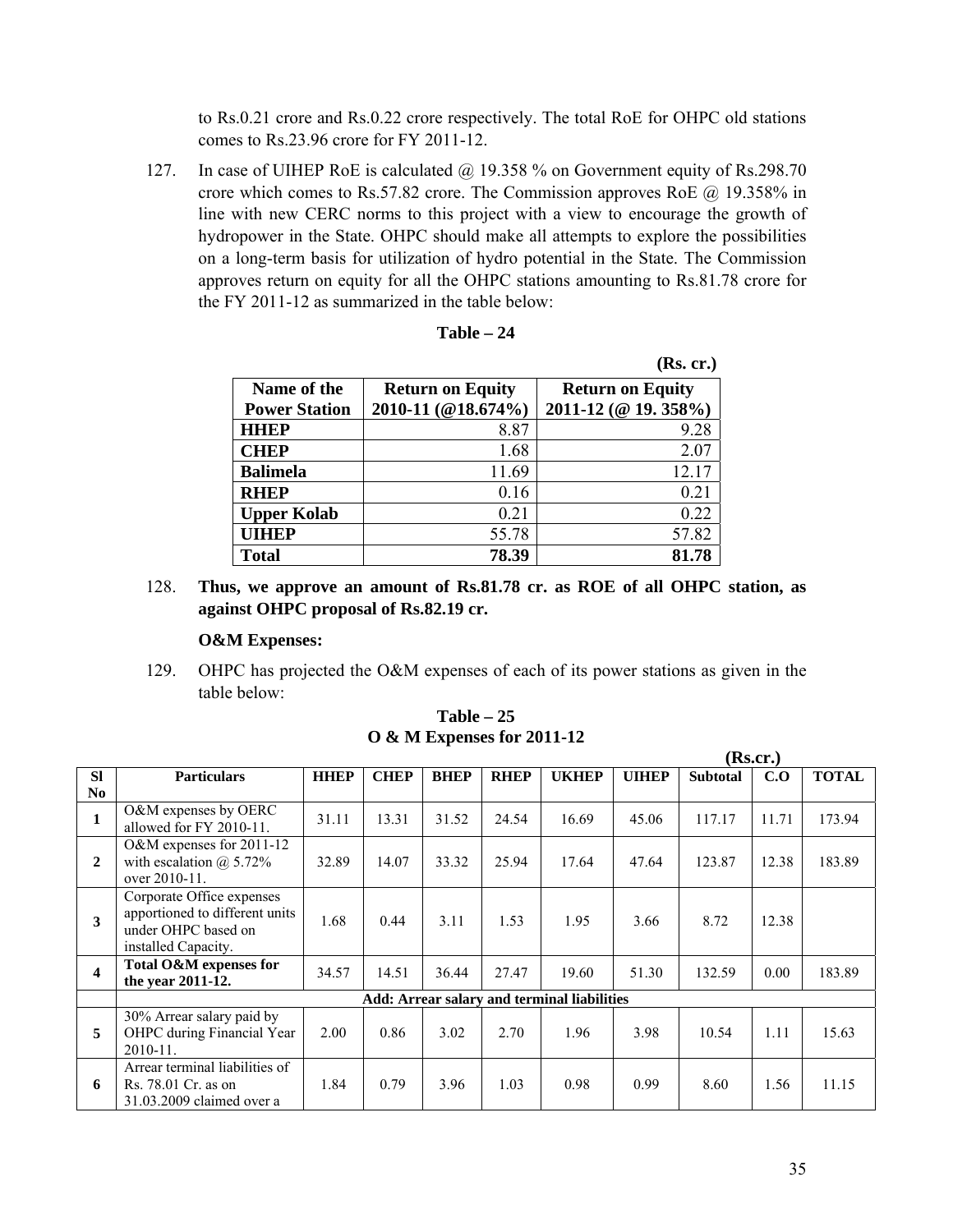| <b>SI</b>        | <b>Particulars</b>                                                                                                                                   | <b>HHEP</b> | <b>CHEP</b> | <b>BHEP</b> | <b>RHEP</b> | <b>UKHEP</b> | <b>UIHEP</b> | <b>Subtotal</b> | C.O          | <b>TOTAL</b> |
|------------------|------------------------------------------------------------------------------------------------------------------------------------------------------|-------------|-------------|-------------|-------------|--------------|--------------|-----------------|--------------|--------------|
| No.              |                                                                                                                                                      |             |             |             |             |              |              |                 |              |              |
|                  | period of seven years staring<br>from $2010-11$ .                                                                                                    |             |             |             |             |              |              |                 |              |              |
| 7                | Arrear shift allowance                                                                                                                               | 0.05        | 0.02        | 0.05        | 0.07        | 0.04         | 0.07         | 0.23            |              | 0.30         |
| 8                | Differential pension liability                                                                                                                       | 1.37        | 0.12        | 1.58        | 5.97        | 4.39         | 3.57         | 13.43           | 4.28         | 21.28        |
| $\boldsymbol{9}$ | Total Arrear Salary and<br><b>Terminal liabilities</b>                                                                                               | 5.26        | 1.79        | 8.61        | 9.77        | 7.37         | 8.61         | 32.80           | 6.95         | 48.36        |
| 10               | Arrear salary and terminal<br>liabilities of Corporate office<br>apportioned to different units<br>under OHPC on the basis of<br>installed capacity. | 0.94        | 0.25        | 1.75        | 0.86        | 1.10         | 2.06         | 4.89            | 6.95         |              |
| 11               | Total Arrear Salary and<br>Terminal Liabilities.                                                                                                     | 6.20        | 2.04        | 10.36       | 10.63       | 8.47         | 10.67        | 37.69           | $\theta$     | 48.36        |
| 12               | Total O&M expenses for<br>the year 2011-12 including<br>arrear salary and terminal<br>liabilities.                                                   | 40.78       | 16.55       | 46.80       | 38.10       | 28.07        | 61.97        | 170.28          | $\mathbf{0}$ | 232.25       |

- 130. OHPC has justified its proposal as under:
	- (i) O & M expenses allowed for the year 2010-11 escalated  $\omega$  5.72% to arrive at O & M expenses for the FY 2011-12 as per CERC Regulation.
	- (ii) 30% arrear salary paid by OHPC during FY 2010-11 is included in the O  $\& M$ expenses for FY 2011-12.
	- (iii) Corporate office  $O & M$  expenses amounting to Rs. 12.38 Crs. has been apportioned to different Units under OHPC based on installed capacity and included in the O&M expenses for FY 2011-12.
	- (iv) As per the decision of the department of energy, employees of the Corporation drawing pension from Govt. and OHPC are to draw pension from OHPC resulting in a differential pension liability of Rs. 21.28 Crs. which has been included in the O&M expenses
	- (v) 30% arrear salary and terminal liabilities of Corporate Office amounting to Rs.6.95 Crs. has been apportioned to different units and included in the O  $\&$ M expenses for the tariff proposal for FY 2011-12.
- 131. The Commission has examined the above O&M expenses proposal of OHPC and considering the suggestion of various stake holders and consumer association approves the O&M expenses as under:
	- i) O & M expenses allowed for the year 2010-11 escalated  $\hat{\omega}$  5.72% to arrive at O & M expenses for the FY 2011-12 and in addition to it;
	- ii) 30% arrear salary paid by OHPC during FY 2010-11 is allowed to be included in the O & M expenses for FY 2011-12;
	- iii) Corporate office  $O & M$  expenses amounting to Rs.12.38 crore has been apportioned to different Units under OHPC based on installed capacity and included in the O&M expenses for FY 2011-12 – Allowed;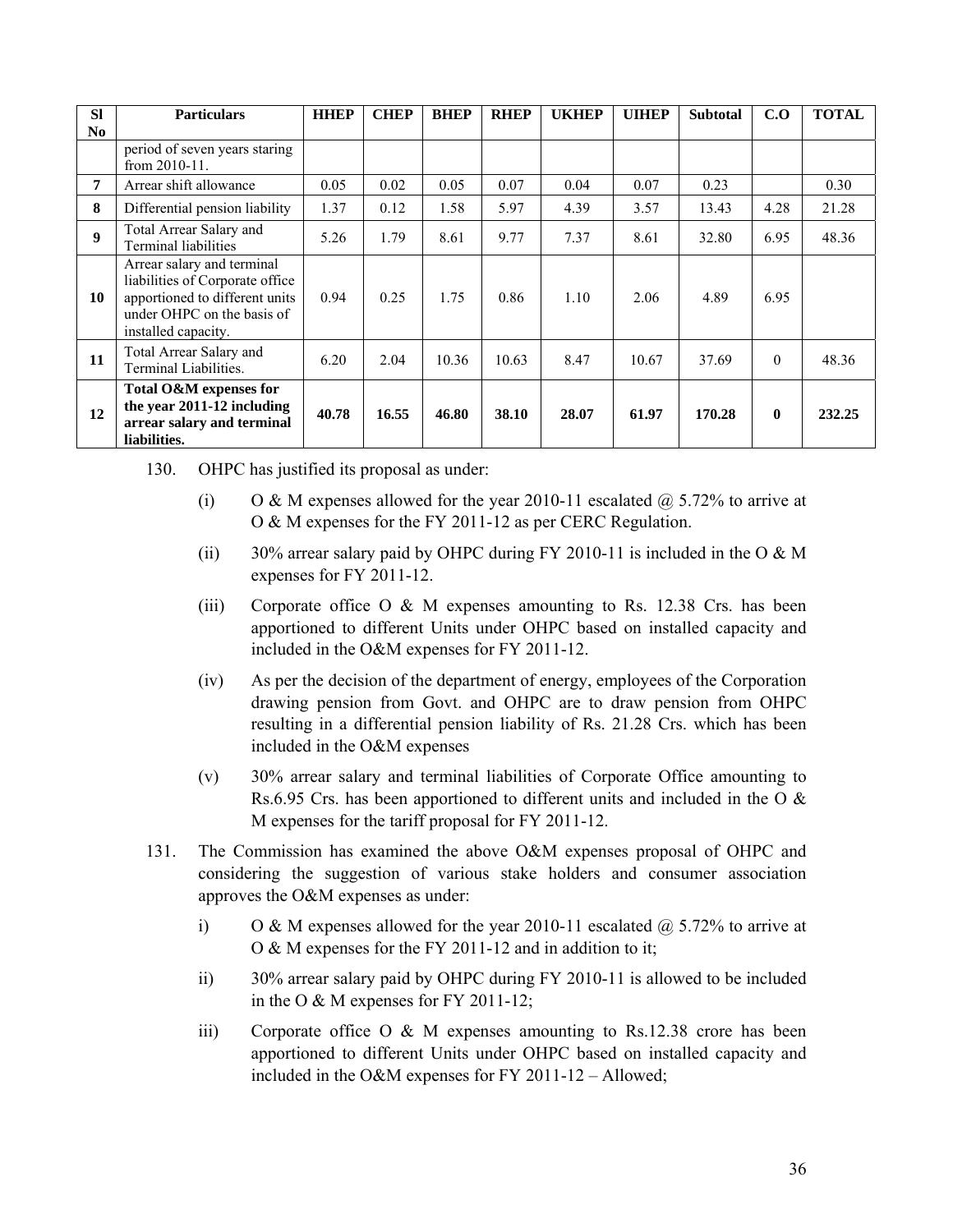- iv) OHPC has claimed an amount of Rs.21.28 crore towards differential pension liability of the retired employees drawing pension from Govt. as well as from OHPC, as per the decision of the DoE, Govt. of Orissa. The Commission has not passed the same in the ARR of OHPC for the FY 2011-12. However, the Commission agrees in-principle for passing through such differential pension liability of retired employees in the ARR of OHPC in subsequent years, after submission of detailed calculation of actual payment made/to be made to this effect by OHPC as per the notification of the State Govt. and necessary scrutiny by the Commission.
- v) 30% arrear salary and terminal liabilities of Corporate Office amounting to Rs.2.67 crore has been apportioned to different units and included in the O & M expenses for the tariff proposal for FY 2011-12 - Allowed.
- 132. The details of O&M expenses approved by the Commission for the FY 2011-12 is presented in the table below:

| <b>Sl</b>      | <b>Particulars</b>                                                                                                                                     | <b>HHEP</b>       | <b>CHEP</b> | <b>BHEP</b> | <b>RHEP</b> | <b>UKHEP</b>      | <b>UIHEP</b> | <b>Subtotal</b> | C.O      | <b>TOTAL</b> |
|----------------|--------------------------------------------------------------------------------------------------------------------------------------------------------|-------------------|-------------|-------------|-------------|-------------------|--------------|-----------------|----------|--------------|
| N <sub>0</sub> |                                                                                                                                                        |                   |             |             |             |                   |              |                 |          |              |
| $\mathbf{1}$   | O& M expenses<br>by<br><b>OERC</b><br>for<br>allowed<br>FY2010-11                                                                                      | 31.11             | 13.31       | 31.52       | 24.54       | 16.69             | 45.06        | 117.17          | 11.71    | 173.94       |
| 2              | O& M expenses for<br>2011-12 with escalation<br>$(a)$ 5.72% over 2010-11.                                                                              | 32.89             | 14.07       | 33.32       | 25.94       | 17.64             | 47.64        | 123.87          | 12.38    | 183.89       |
| $\overline{3}$ | Corporate<br>office<br>expenses apportioned to<br>different units under<br><b>OHPC</b><br>based<br>on<br>installed Capacity                            | 1.68              | 0.44        | 3.11        | 1.53        | 1.95              | 3.66         | 8.72            | 12.38    |              |
| $\overline{4}$ | Total O&M expenses<br>for the year 2011-12                                                                                                             | 34.57             | 14.51       | 36.44       | 27.47       | 19.60             | 51.30        | 132.59          | 0.00     | 183.89       |
|                | Add: Arrear salary and terminal liabilities                                                                                                            |                   |             |             |             |                   |              |                 |          |              |
| 5              | 30% Arrear salary paid<br>OHPC<br>during<br>by<br>Financial Year 2010-11.                                                                              | 2.00              | 0.86        | 3.02        | 2.70        | 1.96              | 3.98         | 10.54           | 1.11     | 15.63        |
| 6              | terminal<br>Arrear<br>liabilities of Rs.78.01<br>Cr. as on 31.03.2009<br>claimed over a period of<br>seven years starting<br>from 2010-11.             | 1.84              | 0.79        | 3.96        | 1.03        | 0.98              | 0.99         | 8.60            | 1.56     | 11.15        |
| 7              | Arrear shift allowance                                                                                                                                 | 0.05              | 0.02        | 0.05        | 0.07        | 0.04              | 0.07         | 0.23            |          | 0.30         |
| $\overline{8}$ | Differential<br>pension<br>liability                                                                                                                   | $\overline{0.00}$ | 0.00        | 0.00        | 0.00        | $\overline{0.00}$ | $\mathbf{0}$ | 0.00            | $\theta$ | 0.00         |
| 9              | Arrear Salary<br>Total<br>and Terminal liabilities                                                                                                     | 3.89              | 1.67        | 7.03        | 3.80        | 2.98              | 5.04         | 19.37           | 2.67     | 27.08        |
| 10             | Arrear<br>salary<br>and<br>terminal liabilities of<br>office<br>Corporate<br>apportioned to different<br>units under OHPC on<br>the basis of installed | 0.36              | 0.09        | 0.67        | 0.33        | 0.42              | 0.79         | 1.88            | 2.67     |              |

**Table – 26 O & M Expenses approved for the FY 2011-12**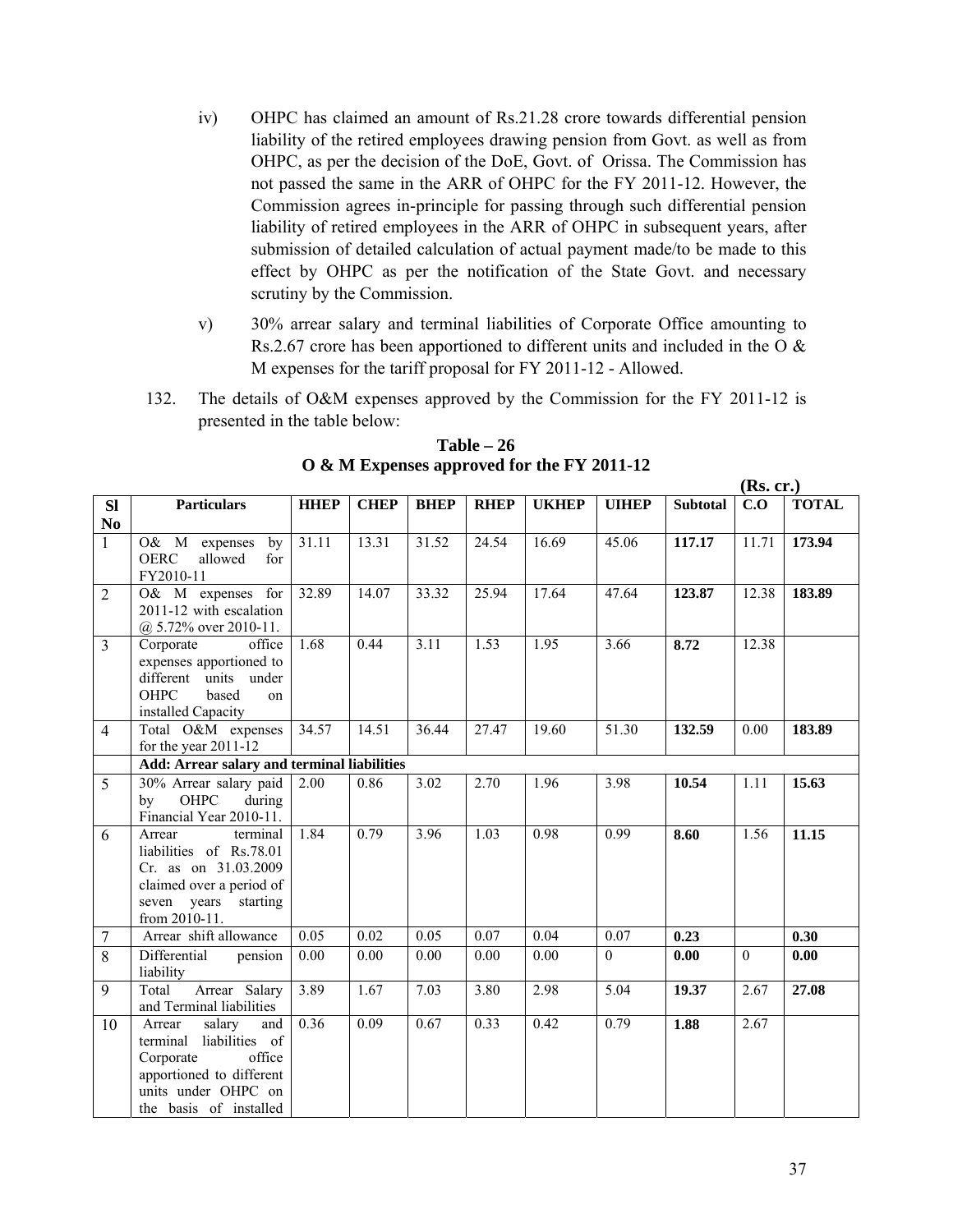| <b>SI</b>      | <b>Particulars</b>           | <b>HHDP</b> | <b>CHEP</b> | <b>BHEP</b> | <b>RHEP</b> | <b>UKHEP</b> | <b>UIHEP</b> | Subtotal   C.O |          | <b>TOTAL</b> |
|----------------|------------------------------|-------------|-------------|-------------|-------------|--------------|--------------|----------------|----------|--------------|
| N <sub>0</sub> |                              |             |             |             |             |              |              |                |          |              |
|                | capacity                     |             |             |             |             |              |              |                |          |              |
| 11             | Total Arrear Salary and 4.25 |             | 1.76        | 7.70        | 4.13        | 3.40         | 5.83         | 21.25          | $\theta$ | 27.08        |
|                | Terminal liabilities         |             |             |             |             |              |              |                |          |              |
| 12             | Total O&M expenses           | 38.82       | 16.28       | 44.14       | 31.60       | 23.00        | 57.13        | 153.84         | $\theta$ | 210.97       |
|                | for the year $2011-12$       |             |             |             |             |              |              |                |          |              |
|                | including<br>arrear          |             |             |             |             |              |              |                |          |              |
|                | terminal<br>salary and       |             |             |             |             |              |              |                |          |              |
|                | liabilities                  |             |             |             |             |              |              |                |          |              |

Thus, the Commission approves an amount of Rs.210.97 cr. on account of O&M expenses in the ARR of OHPC for FY 2011-12, as against OHPC proposal of Rs.232.25 cr.

### **Interest on Working Capital:**

- 133. As per the prevailing CERC Regulations the basis for calculation of working capital shall include the following:
	- (i) Receivables equivalent to two months of fixed cost
	- (ii) Maintenance spares @ 15% of Operational and Maintenance expenses and
	- (iii) Operation and maintenance expenses for one month.

The rate of interest on working capital shall be the short-term prime-lending rate of State Bank of India. In accordance with CERC guideline, the interest on working capital shall be payable on normative basis as shown in table below:

**Table – 27 Interest on Working Capital for FY 2011-12** 

|                                                     |                 | (Rs. cr.)    |
|-----------------------------------------------------|-----------------|--------------|
|                                                     | <b>OHPC Old</b> | <b>UIHEP</b> |
| <b>Description</b>                                  | <b>Stations</b> |              |
| Receivables equivalent to two months of fixed cost. | 38.70           | 25.00        |
| Maintenance spares $\omega$ 15% of Operational and  | 23.08           | 8.57         |
| Maintenance expenses                                |                 |              |
| Operation and Maintenance expenses for one month.   | 12.82           | 4.76         |
| <b>Total Working Capital</b>                        | 74.60           | 38.33        |
| Interest on working capital calculated @ 12.50%     | 9.32            | 4.79         |

Thus, the Commission approves an amount of Rs.14.11 cr. as normative interest on working capital as against OHPC proposal of Rs.16.01 cr.

### **Total Annual Fixed Cost**

134. Based on the above parameters the station-wise ARR and tariff calculated for the year 2011-12 is indicated in the table below: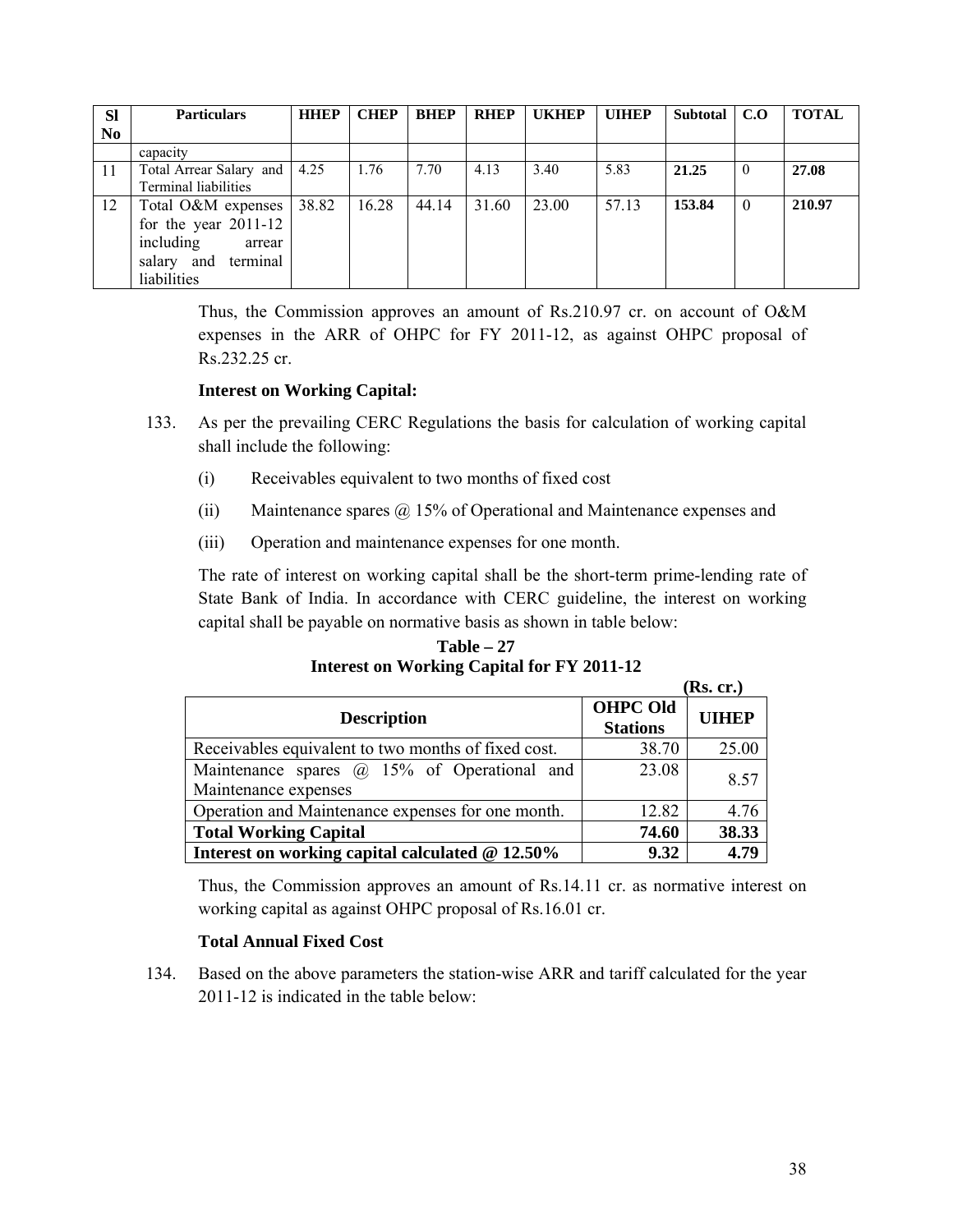|                                  |             |              |             |             |             |           | (Rs. cr.)    |                 |
|----------------------------------|-------------|--------------|-------------|-------------|-------------|-----------|--------------|-----------------|
| <b>Details of expenses</b>       | <b>RHEP</b> | <b>UKHEP</b> | <b>BHEP</b> | <b>HHEP</b> | <b>CHEP</b> | Sub-Total | <b>UIHEP</b> | <b>Total</b>    |
| Saleable Design Energy (MU)      | 519.75      | 823.68       | 1171.17     | 677.16      | 485.10      | 3676.86   |              | 1942.38 5619.24 |
| Interest on loan                 | 0.11        | 0.13         | 8.56        | 2.98        | 1.49        | 13.27     | 0.00         | 13.27           |
| Return on Equity                 | 0.21        | 0.22         | 12.17       | 9.28        | 2.07        | 23.96     | 57.82        | 81.78           |
| Depreciation                     | 2.43        | 2.88         | 16.17       | 6.86        | 3.47        | 31.82     | 30.23        | 62.05           |
| $O\&M$ expenses                  | 31.60       | 23.00        | 44.14       | 38.82       | 16.28       | 153.84    | 57.13        | 210.97          |
| Interest on working capital      | 1.67        | 1.24         | 3.04        | 2.39        | 0.98        | 9.32      | 4.79         | 14.11           |
| <b>Total ARR (Rs. Crore)</b>     | 36.03       | 27.48        | 84.08       | 60.33       | 24.29       | 232.21    | 149.97       | 382.18          |
| Average cost (P/U) 2011-12       | 69.31       | 33.36        | 71.79       | 89.10       | 50.07       | 63.15     | 77.21        | 68.01           |
| Average cost $(P/U)$ for 2010-11 | 69.09       | 33.17        | 58.41       | 89.54       | 46.98       | 58.49     | 75.59        | 64.40           |

**Table – 28 Station-wise Tariff Approved For 2011-12** 

### **ARR & Tariff Application Fees and related Publication Expenses**

135. As per Regulation 42 of CERC Tariff Regulations, 2009, the application filing fee and the expenses incurred on publication of notices in the application for approval of tariff, may in the discretion of the Commission, be allowed to be recovered by the generating company or the transmission licensee, as the case may be, directly from the beneficiaries or the transmission customers, as the case may be. Accordingly, OHPC has claimed for reimbursement of Rs.0.27 cr. from GRIDCO towards ARR and tariff application fees and related publication expenses. The Commission approves the said amount of Rs.0.27 cr. as pass through in the ARR of GRIDCO for the year 2011-12.

### **License fee for use of water for generation of Electricity:**

136. As per the Govt. of Orissa Gazette Notification dt. 01.10.2010, a licence fee @ Rs.0.01/kwh is to be paid to the State Govt. for water used for Hydro power generation. Accordingly OHPC has claimed an amount of Rs.5.676 cr. on the generation of electricity from its Hydro Electric Projects based on design energy which is to be reimbursed by OHPC from GRIDCO. The station-wise details is summarized in the table below:

|                                                                                |             |              |             |             |      |             | (Rs. Crore)  |
|--------------------------------------------------------------------------------|-------------|--------------|-------------|-------------|------|-------------|--------------|
| <b>Description</b>                                                             | <b>RHEP</b> | <b>IKHEP</b> | <b>RHEP</b> | <b>HHEP</b> | CHEP | <b>THEP</b> | <b>Total</b> |
| Licence fee for<br>Consumption of<br>water for<br>generation of<br>electricity | 0.525       | 0.832        | 1.183       | 0.684       | 0.49 | 1.962       | 5.676        |

#### **Table - 29**

OHPC has further stated that the above calculation is based on design energy of its Hydro Projects; however, the license fee for water use is to be computed on the actual generation of OHPC Power Stations for the FY 2011-12. Therefore, the Commission may allow for reimbursement of licence fee for water use on the basis of actual amount paid to Govt. of Orissa.

137. The Commission considered the above proposal of OHPC and accordingly approves for reimbursement of license fee for use of water for generation of electricity based on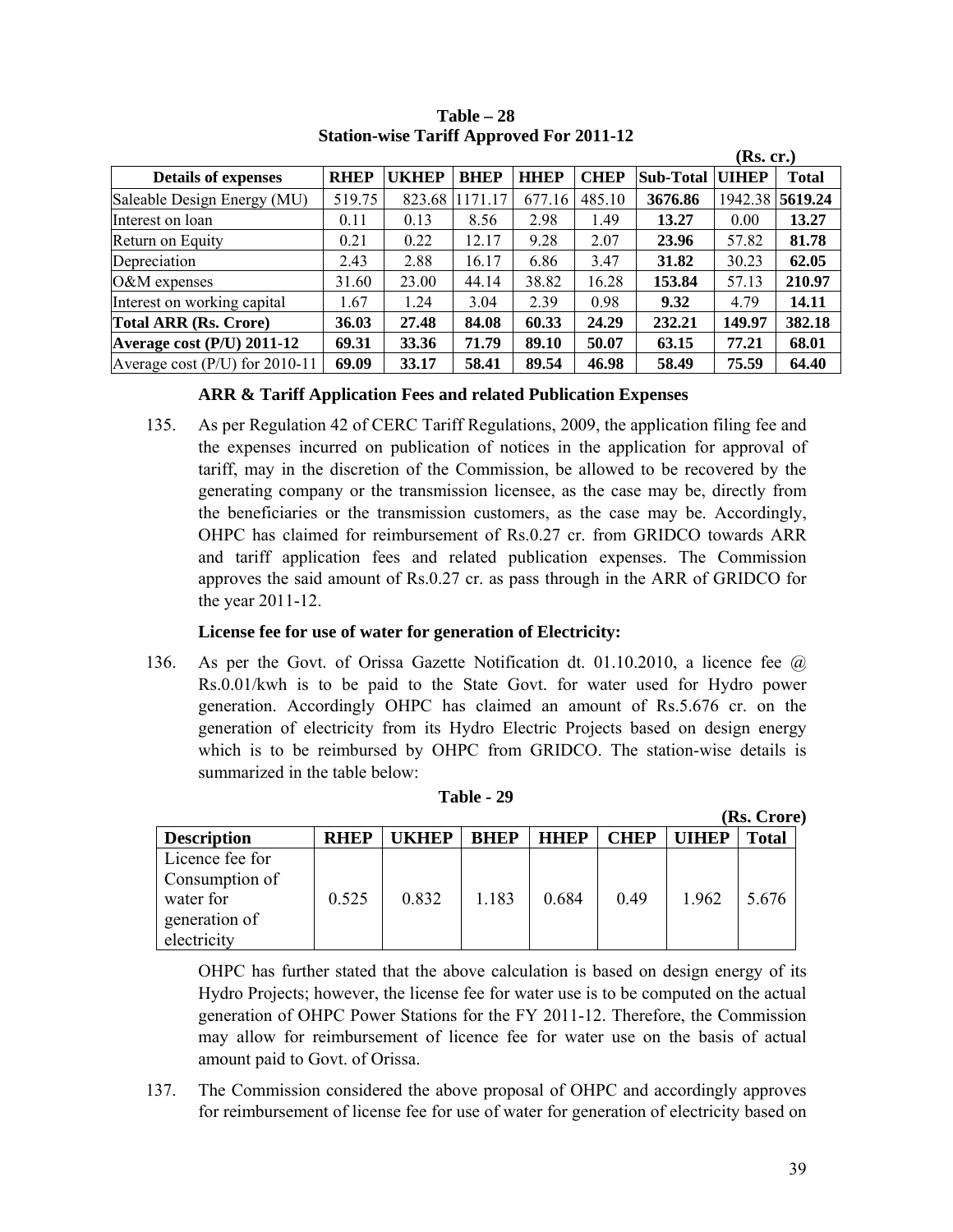the actual payment made to the State Govt. on this account. However, the Commission provisionally approves an amount of Rs.5.676 cr. to be reimbursed from GRIDCO in the FY 2011-12 based on the design energy of OHPC power stations  $\omega$ Rs.0.01 per KWh.

### **Electricity Duty on Auxiliary Consumption**

- 138. As per the agreed PPA between OHPC and GRIDCO, the taxes and duties including ED on auxiliary consumption etc payable by OHPC to the State Government and other statutory bodies shall be passed on to GRIDCO in the shape of supplementary bill raised by OHPC. GRIDCO will make payment accordingly within 30 days of receipt of such bills.
- 139. Accordingly, ED on Auxiliary consumption of all the hydro-electric projects to the tune of Rs.0.57 crore is to be reimbursed to OHPC by GRIDCO through separate billing. The Commission approves the same.

#### **SLDC Charges**

- 140. The Commission, while determining the ARR and Fees & Charges of SLDC for the FY 2011-12 in Case no.150/2010, has allowed SLDC to levy and collect Annual Charges from the users towards System Operation Functions and Market Operation Functions in accordance with Regulations 22 & 23 of CERC (Fees and Charges of Regional Load Despatch Centre and Other Related Matters) Regulations, 2009. Accordingly, the Commission has fixed Rs.8688.81/MW/Annum to be collected from the generators towards annual charges of SLDC. Considering the installed capacity of 2027.50 MW of OHPC (as submitted by SLDC in its ARR application), the total SLDC charges of OHPC comes to Rs.1.762 cr. for the FY 2011-12, which is to be collected by SLDC from OHPC on monthly basis and OHPC shall get the amount reimbursed from GRIDCO.
- 141. The details of ED on auxiliary consumption, licence fee for use of water for generation of electricity and SLDC charges for FY 2011-12 of OHPC are summarized in the table below:

|                                           |             |              |             |             |             |       | (Rs. cr.)    |  |
|-------------------------------------------|-------------|--------------|-------------|-------------|-------------|-------|--------------|--|
| <b>Component of Costs</b>                 | <b>RHEP</b> | <b>UKHEP</b> | <b>BHEP</b> | <b>HHEP</b> | <b>CHEP</b> | UIHEP | <b>Total</b> |  |
| ED<br>Auxi.<br>$\alpha$                   | 0.05        | 0.08         | 0.12        | 0.07        | 0.05        | 0.20  | 0.57         |  |
| Consumption                               |             |              |             |             |             |       |              |  |
| License fee for use of                    | 0.525       | 0.832        | 1.183       | 0.684       | 0.49        | 1.962 | 5.676        |  |
| water for generation                      |             |              |             |             |             |       |              |  |
| of Electricity                            |             |              |             |             |             |       |              |  |
| Application fees and publication expenses |             |              |             |             |             |       |              |  |
| SLDC Charges for the FY 2011-12           |             |              |             |             |             |       |              |  |
| <b>Total</b>                              |             |              |             |             |             |       | 8.276        |  |

| Table | 30 |
|-------|----|
|-------|----|

Thus, the Commission approves the miscellaneous charges, as above, exactly the same as proposed by OHPC, except the SLDC charge at Rs.1.76 cr. as against Rs.1.91 cr. claimed by OHPC.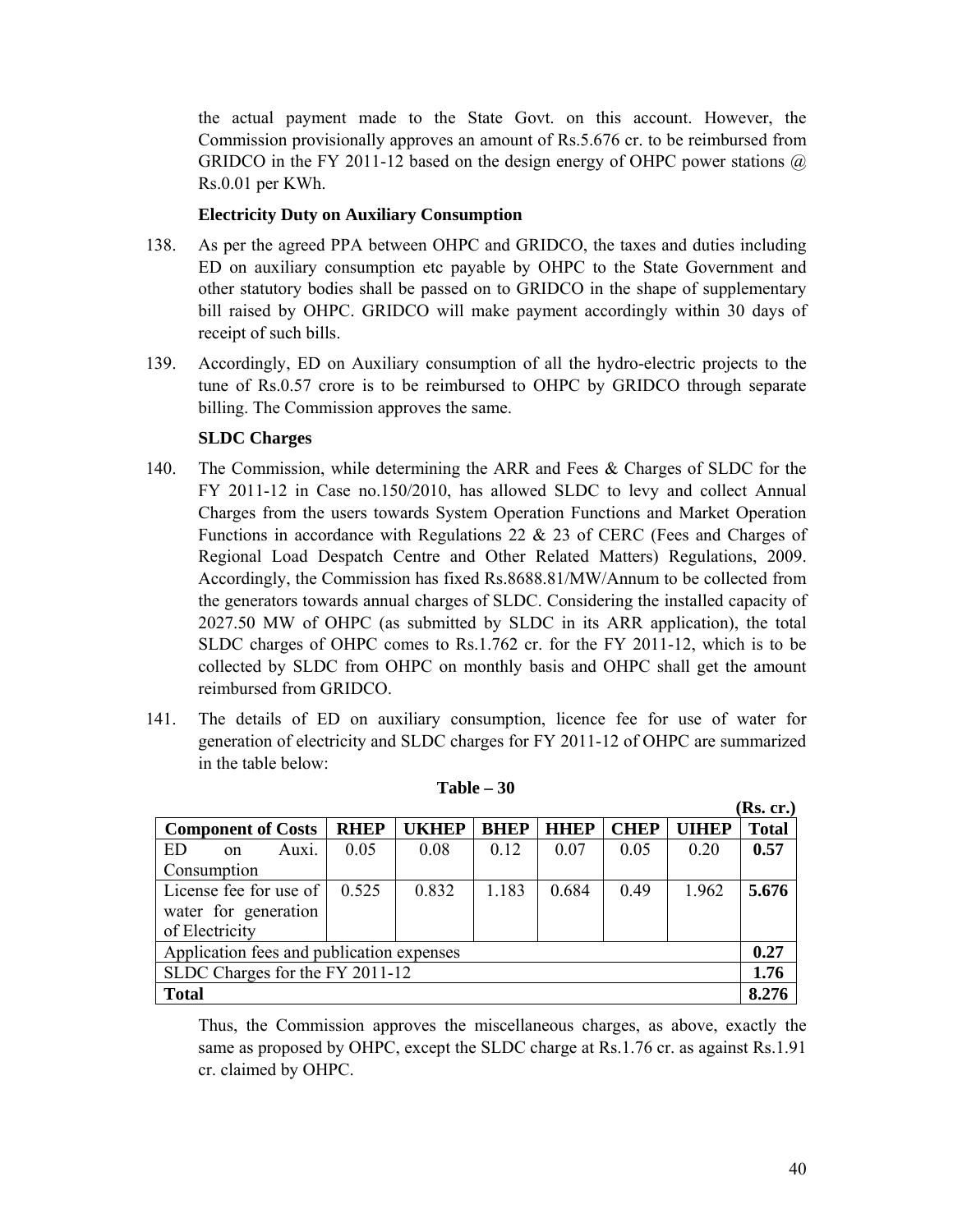# **Two-Part Tariff**

142. As per Regulation-22 of new CERC Tariff Regulations, 2009, the tariff for supply of electricity from a hydro generating station shall comprise of capacity charge and energy charge to be derived in the manner as indicated below:

As per Central Electricity Regulatory Commission (Terms and conditions of Tariff) Regulation 2009, the annual fixed cost of a power station shall be recovered through capacity charge (inclusive of incentives) and energy charge to be shared on a 50:50 basis as per the formula indicated at para 20 above.

143. Accordingly, the Commission approves the rate of energy charge and the capacity charge of OHPC power stations for FY 2011-12 as summarized in the table below:

| <b>Name of the Power</b><br><b>Stations</b> | Annual<br><b>Fixed Cost</b><br>(Rs. crore) | Capacity<br><b>Charge</b><br>(Rs. crore) | <b>Energy</b><br><b>Charge</b><br>(Rs. crore) | <b>Energy</b><br><b>Charge</b><br>Rate (P/U) |  |
|---------------------------------------------|--------------------------------------------|------------------------------------------|-----------------------------------------------|----------------------------------------------|--|
| Rengali HEP                                 | 36.03                                      | 18.015                                   | 18.015                                        | 34.661                                       |  |
| <b>Upper Kolab HEP</b>                      | 27.48                                      | 13.74                                    | 13.74                                         | 16.681                                       |  |
| Balimela HEP                                | 84.08                                      | 42.04                                    | 42.04                                         | 35.896                                       |  |
| Hirakud HEP                                 | 60.33                                      | 30.165                                   | 30.165                                        | 44.546                                       |  |
| Chiplima HEP                                | 24.29                                      | 12.145                                   | 12.145                                        | 25.036                                       |  |
| Upper Indravati HEP                         | 149.97                                     | 74.985                                   | 74.985                                        | 38.605                                       |  |

**Table - 31 Energy Charge and Capacity Charge for 2011-12** 

The recovery of capacity charge and energy charge for a calendar month shall be as per the CERC Tariff Regulations, 2009.

### **Normative Annual Plant Availability Factor (NAPAF)**

144. The Commission in its order dated 02.11.2010 vide Case No. 65/2010 has approved the NAPAF of OHPC Stations for the control period from 01.04.2009 to 31.03.2014 as given in the table below:-

| Table - 32           |             |             |             |             |              |              |  |  |  |  |
|----------------------|-------------|-------------|-------------|-------------|--------------|--------------|--|--|--|--|
| <b>Name of Power</b> | <b>HHEP</b> | <b>CHEP</b> | <b>BHEP</b> | <b>RHEP</b> | <b>UKHEP</b> | <b>UIHEP</b> |  |  |  |  |
| <b>Stations</b>      |             |             |             |             |              |              |  |  |  |  |
| NAPAF $(%)$          | 70          | 75          | 85          | ית די       | 85           | 88           |  |  |  |  |

The monthly capacity charge of each OHPC stations shall be computed for the FY 2011-12 based on the above NAPAF.

### **Annual Revenue Requirement and Tariff for Machhkund H.E. (Jt.) Scheme:-**

- 145. Machhkund Hydro Electric Project is a joint scheme of Government of Andhra Pradesh and Government of Odisha with 70% and 30% share with option of Government of Orissa to draw an additional 20% power at a cost of Rs. 0.08 per Kwh as per the inter state supplementary agreement in the year 1978 between Government of Andhra Pradesh and Government of Orissa.
- 146. The proposed tariff of 22.054 paise/Kwh of Orissa drawl of Machhkund power for FY 2011-12 has been computed on cost reimbursement basis. Actual O&M expenses of Rs. 4.428 crore for FY 2009-10 escalated  $(20, 5.72)$ % per year to arrive at O&M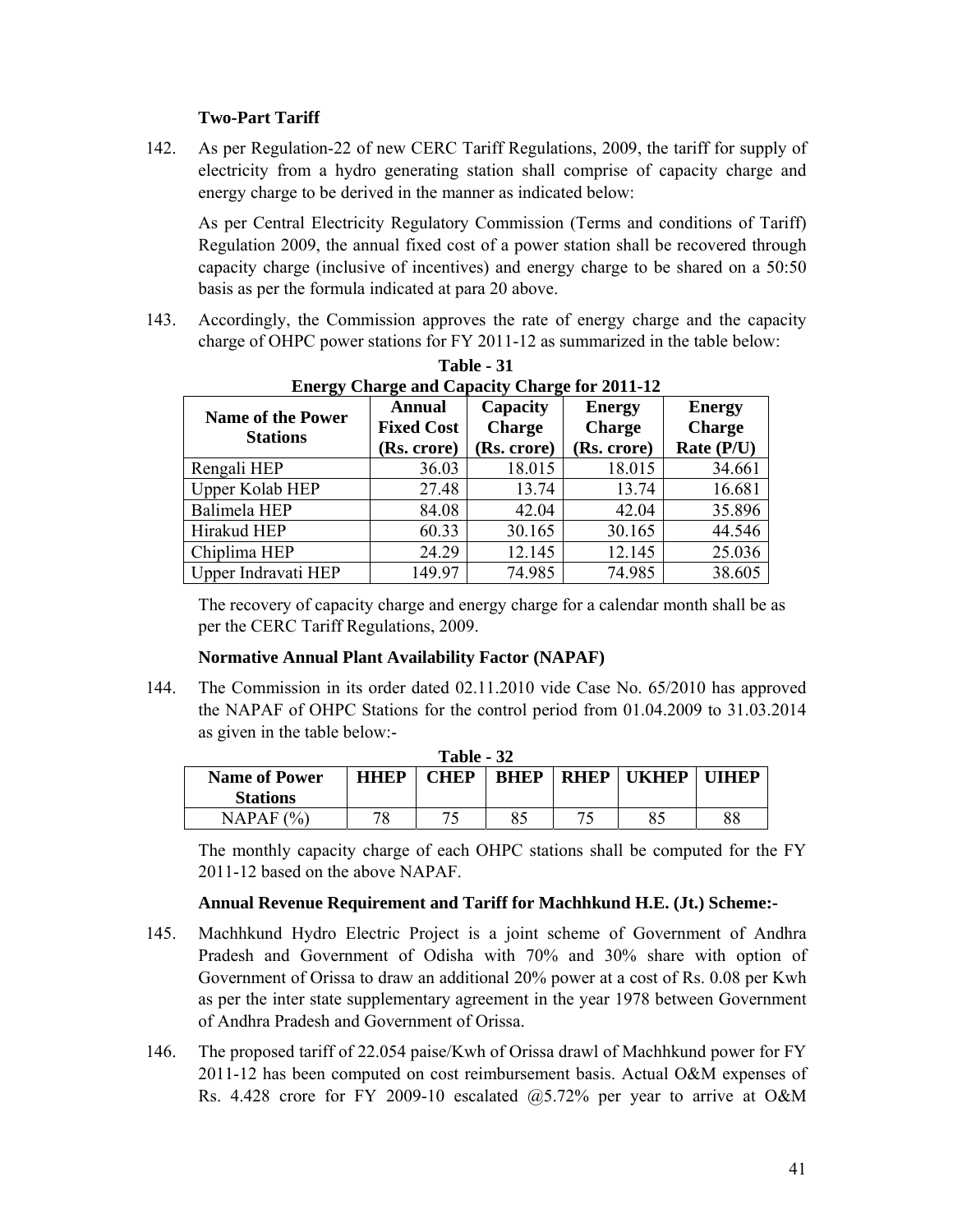expenses of Rs. 4.949 crore for FY 2011-12. The power purchase cost of Rs. 0.84 Crs. for additional 20% share (105 MU) is computed  $\omega$  8 paise/Kwh. Based on the above, the total annual expenditure is computed to be Rs. 5.79 Cr for FY 2011-12. The cost per unit comes to 22.054 paise considering 50% share of design energy Machhkund i.e 262.50 MU.

- 147. Since, all the Units of Machhkund project are more than 50 years old, it has been proposed to go for R&M of all the six units and up-gradation wherever possible taking into account of the existing water conductor system.
- 148. The projected tariff calculation is given in the table below:

| Tarin of Machingulu 11.12 (96) beneme for F I 2011-12           |              |  |  |  |  |  |  |
|-----------------------------------------------------------------|--------------|--|--|--|--|--|--|
| Installed Capacity (MW)                                         | 114.50       |  |  |  |  |  |  |
| Orissa share as per Original Agreement (30%)                    | 34.50 Mw     |  |  |  |  |  |  |
| Net. Energy for sharing between Andhra Pradesh & Orissa         | 525.00 Mw    |  |  |  |  |  |  |
| Expected Energy Drawl by Orissa (50%)                           | 262.50 Mu    |  |  |  |  |  |  |
| Energy Drawl of 30% of Orissa share                             | 157.50       |  |  |  |  |  |  |
| Purchase of Power up to 20% as per Supplementary Agreement      | 105.00       |  |  |  |  |  |  |
| O&M Escalation factor $\omega$ 5.72% per year for 2 years       | 1.1177       |  |  |  |  |  |  |
|                                                                 | (Rs. in Crs) |  |  |  |  |  |  |
| 1. O&M Exp. (Orissa share of Actual O&M Exp. For FY 09-10)      | 4.428        |  |  |  |  |  |  |
| 2. O&M Exp for FY 2011-12                                       | 4.949        |  |  |  |  |  |  |
|                                                                 |              |  |  |  |  |  |  |
| 3. Power purchase cost of additional 20% above 30% Orissa Share | 0.84         |  |  |  |  |  |  |
| 4. Total Annual Expenditure $(2+3)$                             | 5.79         |  |  |  |  |  |  |
| 5. Tariff (Paise/Kwh)                                           | 22.054       |  |  |  |  |  |  |

**Table - 33 Tariff of Machhkund H.E (Jt.) Scheme for FY 2011-12** 

Note: The tariff is calculated on cost reimbursement basis. Any penalty for over drawl of power by M/s GRIDCO above 50% limit shall be paid directly to APGENCO separately by GRIDCO.

149. The Commission approves the above rate of 22.054 Paise per Unit as proposed by OHPC for sale of power from Machhkund Hydro Electric Station.

# **De-silting of Reservoir:**

- 150. Some objectors have expressed that the capacity of the reservoirs particularly Hirakud has been reduced considerably due to silting. It called for a detailed technical analysis of the problem along with views of experts for increasing the capacity of the reservoir through removal of silt.
- 151. In this regard, OHPC has submitted that for a large storage type reservoir like Hirakud, detailed analysis need to be carried out along with techno-economic feasibility before taking up the work. For Hirakud reservoir having catchment area of 83, 400 Km<sup>2</sup> and having gross storage of 8136 Mm<sup>3</sup>, there is a need for expert opinion and detailed study of similar type of work if any, carried out in any other reservoirs in India.
- 152. The Commission observed that, in Himalayan region, the silt content in the water is very high. Provision of de-silting chambers is incorporated from the design stage of the Dam, to periodically remove the silt deposited in the diversion dam of the 'Runof-the River Scheme Project'.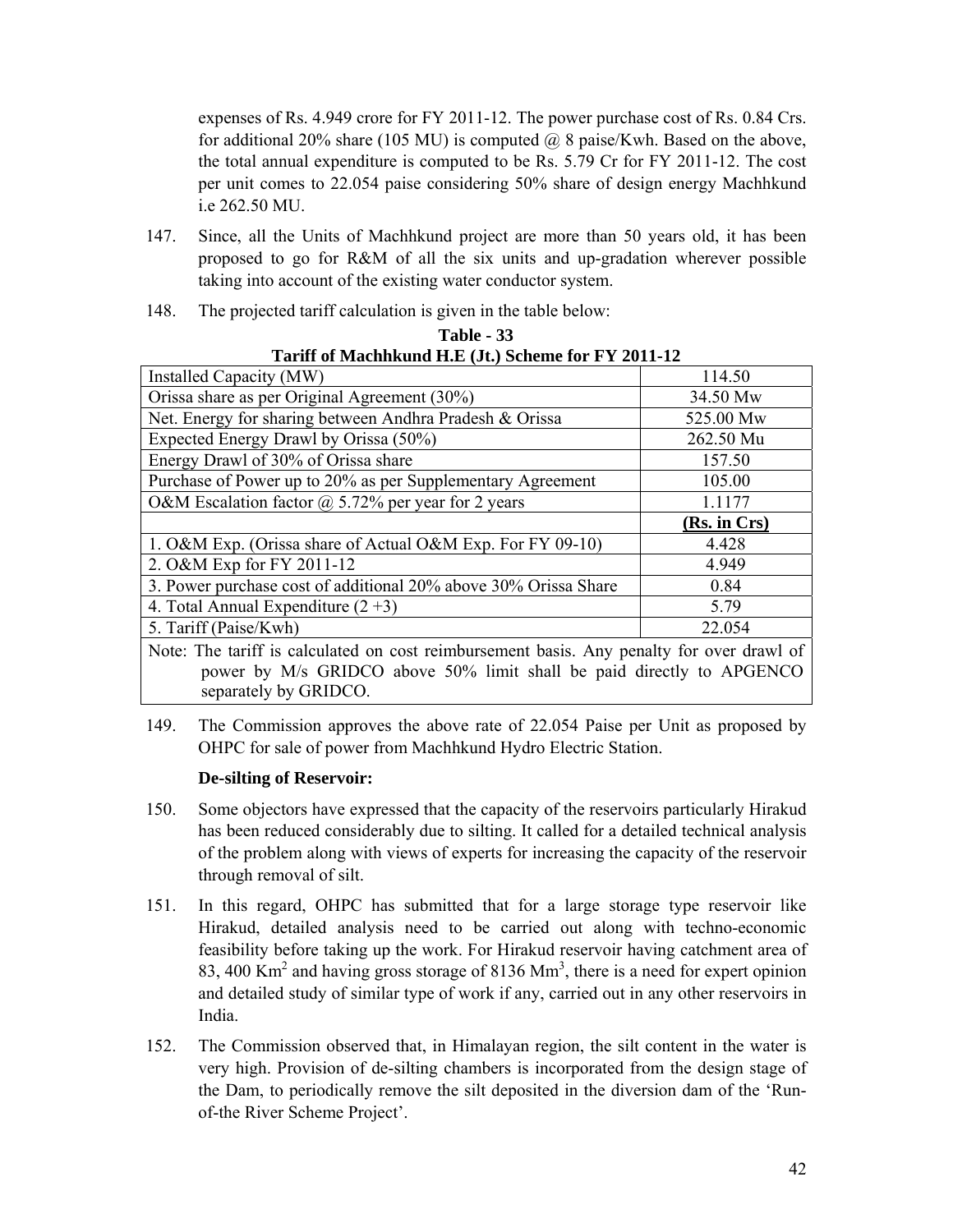- 153. OHPC has stated that in case of Hirakud, there is no such provision incorporated from the design stage of the Dam. Further, Hirakud is storage dam project for de-silting arrangement. 64 nos. of under sluices have been provided at RL 580 ft. to remove the silt from the reservoir by maintaining the reservoir level at minimum level. Those sluices have only localised effect.
- 154. The Commission directs OHPC to seek expert opinion particularly in the context that whether any special de-silting arrangement has been done in large storage dam project, (other than the normal design provision of sluice gate operation). Experience of Bhakra, Sharavati Dam or other such large storage dam completed operation of 30 years or more, in this context would be very useful. OHPC may try to get information on the matter, and explore the possibilities for de-silting of the reservoirs as proposed by the objectors, which will help in optimal utilization of the water for generation purpose.
- 155. The expenses for the time being may be met from reserve fund of OHPC which would be subsequently recovered.

### **Peak generation from Balimela and other Power Stations**

- 156. Most of the objectors and the Commission are critical about the operation of Power Stations to meet the peak demand of the State. Unit-7 & 8 of Balimela Hydro Electric Project have been added to meet the peak demand of the State, without increase in design energy. Therefore, the Commission directs OHPC to properly maintain the generating units with sufficient availability of critical spares, so that there will be maximum availability during peak hours. Commission has noted the categorical reply of OHPC that Balimela is capable of full peaking generation matching its installed capacity (510 MW) at any given time as and when SLDC desires (Para-85), We direct SLDC to avail the peaking capability of Balimela and other stations in preparation of schedule as well as real-time operative instruction for system requirement as well as ABT management for UI gain from ER-pool.
- 157. The Commission also desires that all the critical maintenance work to be completed before onset of monsoon, so that additional water available during monsoon can be fully utilised for secondary generation. All the generating units should be operated round the clock at its full peaking capacity subject to availability of inflow during monsoon months, to avoid the spillage of water from reservoirs unless it becomes absolutely necessary for Dam safety point of view.

### **Renovation & Modernisation of Unit-1 Rengali**

158. GRIDCO has submitted that the Commission has approved Renovation and Modernization programme of unit-1 of Rengali Power House at an estimated cost of Rs.47.50 Crore with completion period of two years. The zero date of R&M programme has been taken from 25.11.2009 as decided by OHPC and GRIDCO. In the PPA executed between OHPC & GRIDCO for Rengali Power House stipulates the following that "In case of any generating unit under R&M work, for the purpose of computation of NAPAF, the capacity of the unit under R & M shall not be reckoned and the relatable fixed charges relating to  $\alpha \& M$  and depreciation apportioned to the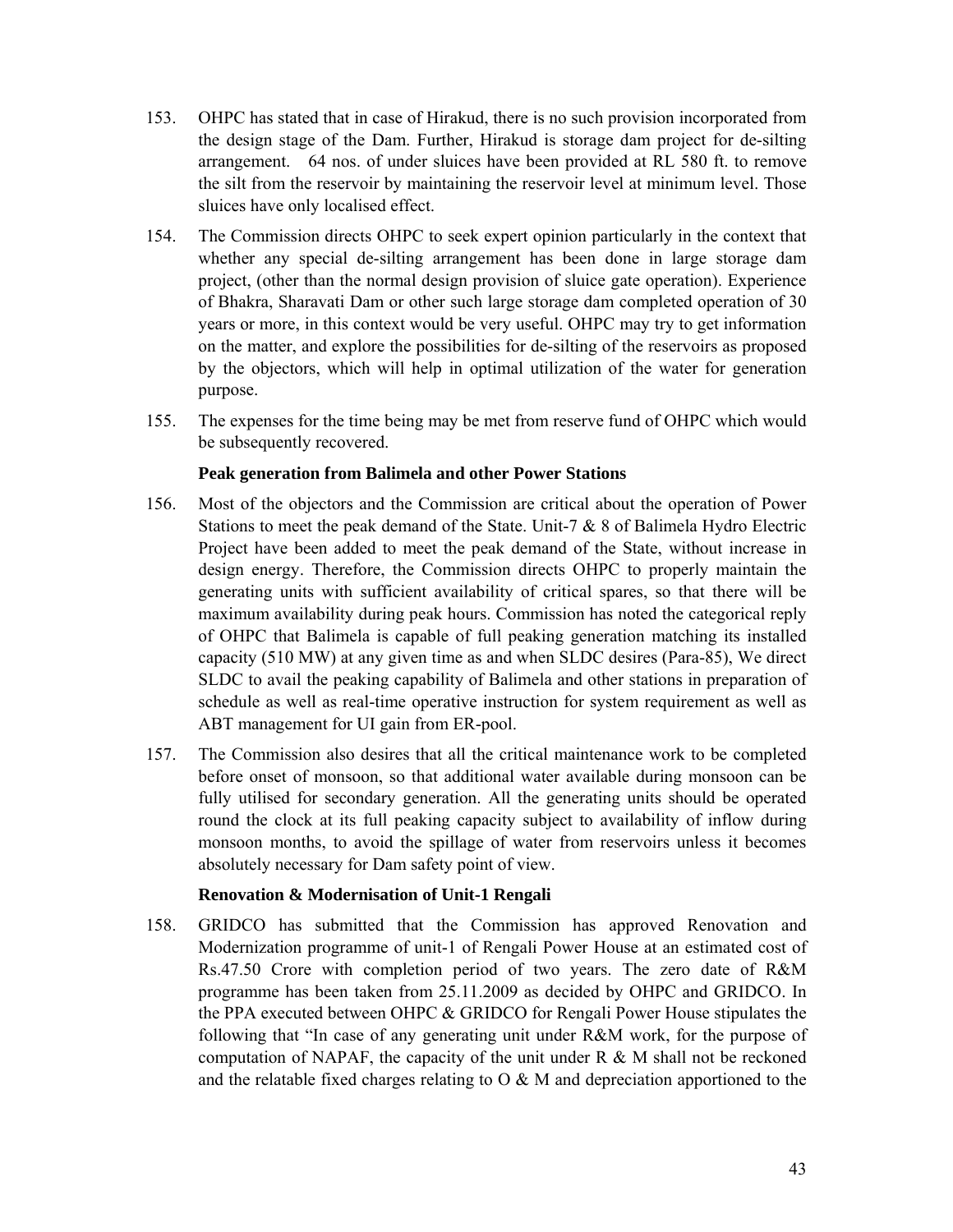capacity under  $R \& M$  shall not be included in the ARR and shall not be paid for by GRIDCO as approved by OERC".

- 159. OHPC in its filing for Rengali Power House have not considered the above provision of the PPA. OHPC may recast the ARR for Rengali Power House in accordingly.
- 160. OHPC has stated that O&M expenses of a power station include expenditure on manpower, insurance, repair, spares, consumables and overheads etc. OHPC has to bear the expenditure on manpower and insurance etc. even if one generating unit of the power stations goes under Renovation & Modernization works. Therefore, only repair and maintenance expenditure, spares and consumables apportioned to the generating unit under Renovation & Modernization is to be deducted from ARR.
- 161. The Commission observed that the tariff for OHPC stations are being determined based on the CERC Regulations. In case a generating unit kept under R&M work, it would affect the Plant Availability Factor (PAF) and hence there would be a reduction in capacity charge. However, both OHPC & GRIDCO have agreed in PPA that in case of any unit under R  $\&$  M work, for the purpose of computation of PAF, the capacity of the unit shall not be reckoned and the relatable fixed charges relating to O&M and depreciation apportioned to the capacity under Renovation & Modernization work shall not be included in the ARR.
- 162. The Commission is of the view that ARR/AFC of a hydro generating station consists of energy charge and capacity charge. In case any unit is kept under R&M, it will not affect the energy charge, but the capacity charge of the station will be reduced. Therefore, both OHPC & GRIDCO should compute the amount of depreciation and O&M expenses (excluding the expenditure on manpower and insurance, if any) apportioned to the unit capacity under Renovation and Modernization and arrive at a consensus. This amount should be deducted as a year end adjustment from the annual capacity charge claim of OHPC.
- 163. The Commission has approved to undertake Renovation & Modernization of Unit-1 of Rengali of a cost of Rs.47.50 Crs. vide case no. 125/2009 dt. 18.01.2010. The Commission has directed to complete the aforesaid R&M work within estimated capital cost and completion period.

OHPC has submitted that major components of Stator like Stator core punching has already arrived at site and Stator bars and Rotor poles will be delivered in the month of March'11.

164. The Commission directs OHPC to complete the R&M work within the stipulated time period and start generation from the unit.

### **Development of SINDOL – I, II & III on river Mahanadi**

165. Many objectors raised that OHPC and the State Govt. should take initiatives for development of hydropower in the State. Development of hydropower is very crucial for the power sector in Odisha to supply power at affordable cost to the consumers of the State. OHPC submitted that, SINDOL – I, II & III will be developed in the  $12<sup>th</sup>$ plan. Pre-feasibility Report (PFR) along with Form – 1 has been forwarded to MOEF, Govt. of India for first stage clearance. Upon receipt of clearance, preparation of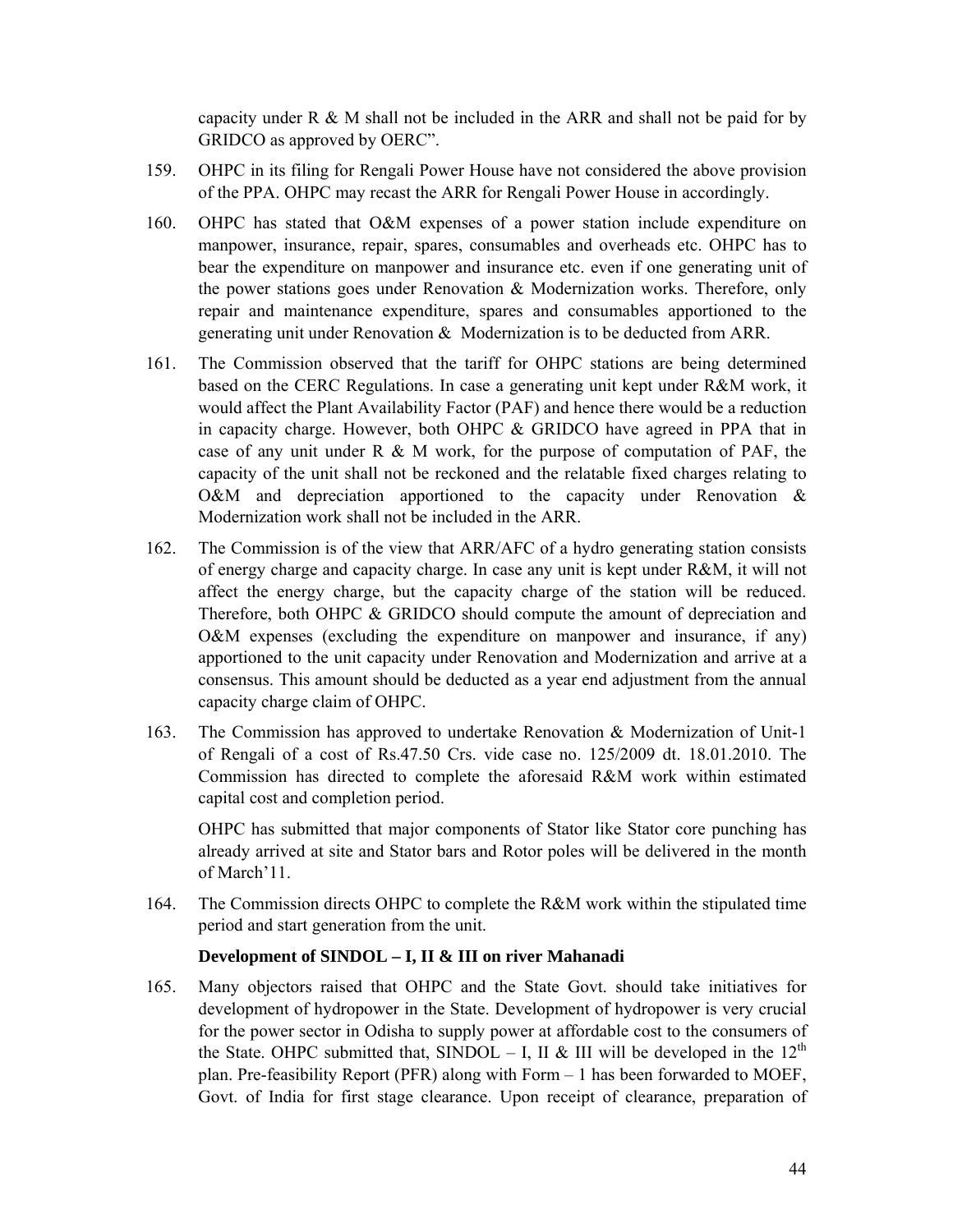Detailed Project Report (DPR) will be taken up by WAPCOS on behalf of OHPC. Hydrological report and Power Potential study report will be sent shortly to the concerned authorities for vetting.

### **ARR and Approval of Tariff**

166. To sum up, the Commission hereby approves the ARR and generation tariff of OHPC for FY 2011-12 as follows: **Table – 34** 

| 1 <i>au</i> re – $J$        |             |              |             |                             |             |                        |        |              |  |
|-----------------------------|-------------|--------------|-------------|-----------------------------|-------------|------------------------|--------|--------------|--|
| <b>Name of the Power</b>    | <b>RHEP</b> | <b>UKHEP</b> | <b>BHEP</b> | <b>HHEP</b>                 | <b>CHEP</b> | <b>Sub-total UIHEP</b> |        | <b>Total</b> |  |
| <b>Stations</b>             |             |              |             |                             |             |                        |        |              |  |
|                             |             |              | 2010-11     |                             |             |                        |        |              |  |
| Total ARR (Rs. Crore) 35.91 |             | 27.32        | 68.40       | 60.64                       | 22.79       | 215.06                 | 146.82 | 361.88       |  |
| Average cost $(P/U)$        | 69.09       | 33.17        | 58.41       | 89.54                       | 46.98       | 58.49                  | 75.59  | 64.40        |  |
|                             |             |              |             | <b>Approval for 2011-12</b> |             |                        |        |              |  |
| Total ARR (Rs. Crore)       | 36.03       | 27.48        | 84.08       | 60.33                       | 24.29       | 232.21                 | 149.97 | 382.18       |  |
| Average cost $(P/U)$        | 69.31       | 33.36        | 71.79       | 89.10                       | 50.07       | 63.15                  | 77.21  | 68.01        |  |

Based on this approved Annual Revenue Requirement the rate of energy charge and the capacity charge of OHPC power stations are determined for FY 2011-12.The Capacity charge and the rate of Energy charge as approved at para 143 above and the coresponding approved rates for the FY2010-11 are summarized in the table below :

**Table – 35 Energy Charge and Capacity Charge for 2010-11 & Approval for 2011-12** 

| <b>Name of the Power</b> | <b>Annual Fixed</b> |           | <b>Capacity Charge</b> |        | <b>Energy Charge</b> |        | <b>Energy Charge</b> |           |
|--------------------------|---------------------|-----------|------------------------|--------|----------------------|--------|----------------------|-----------|
| <b>Stations</b>          | Cost (Rs. crore)    |           | (Rs. crore)            |        | (Rs. crore)          |        | Rate $(P/U)$         |           |
|                          | $10 - 11$           | $11 - 12$ | 10-11                  | 11-12  | 10-11                | 11-12  | $10 - 11$            | $11 - 12$ |
| Rengali HEP              | 35.91               | 36.03     | 17.955                 | 18.015 | 17.955               | 18.015 | 34.545               | 34.661    |
| Upper Kolab HEP          | 27.32               | 27.48     | 13.660                 | 13.74  | 13.660               | 13.74  | 16.584               | 16.681    |
| Balimela HEP             | 68.40               | 84.08     | 34.20                  | 42.04  | 34.20                | 42.04  | 29.201               | 35.896    |
| Hirakud HEP              | 60.64               | 60.33     | 30.32                  | 30.165 | 30.32                | 30.165 | 44.775               | 44.546    |
| Chiplima HEP             | 22.79               | 24.29     | 11.395                 | 12.145 | 11.395               | 12.145 | 23.490               | 25.036    |
| Upper Indravati HEP      | 146.82              | 149.97    | 73.410                 | 74.985 | 73.410               | 74.985 | 37.793               | 38.605    |

The unit cost of energy from Machhkund is approved at 22.057 paise for 2011-12 against 21.95 paise per unit approved for 2010-11.

167. **The Normative Annual Plant Availability Factor (NAPAF)** have already been approved by the Commission in its order dated 02.11.2010 vide Case No. 65/2010 for the control period FY 2009-14. OHPC is directed to recover the capacity charge accordingly. The corresponding approved NAPAF for FY 2011-12 are presented in the table below:

| NAPAF approved for 2010-11 & 2011-12 |                    |    |             |             |              |              |  |  |  |
|--------------------------------------|--------------------|----|-------------|-------------|--------------|--------------|--|--|--|
| Name of the                          | <b>HHEP   CHEP</b> |    | <b>BHEP</b> | <b>RHEP</b> | <b>UKHEP</b> | <b>UIHEP</b> |  |  |  |
| power station                        |                    |    |             |             |              |              |  |  |  |
| NAPAF $(%)$                          | 82                 | 70 | 85          | 75          | 85           | 87           |  |  |  |
| for 2010-11                          |                    |    |             |             |              |              |  |  |  |
| <b>NAPAF</b><br>$($ %)               | 78                 | 75 | 85          | 75          | 85           | 88           |  |  |  |
| for $2011 - 12$                      |                    |    |             |             |              |              |  |  |  |

**Table – 36**